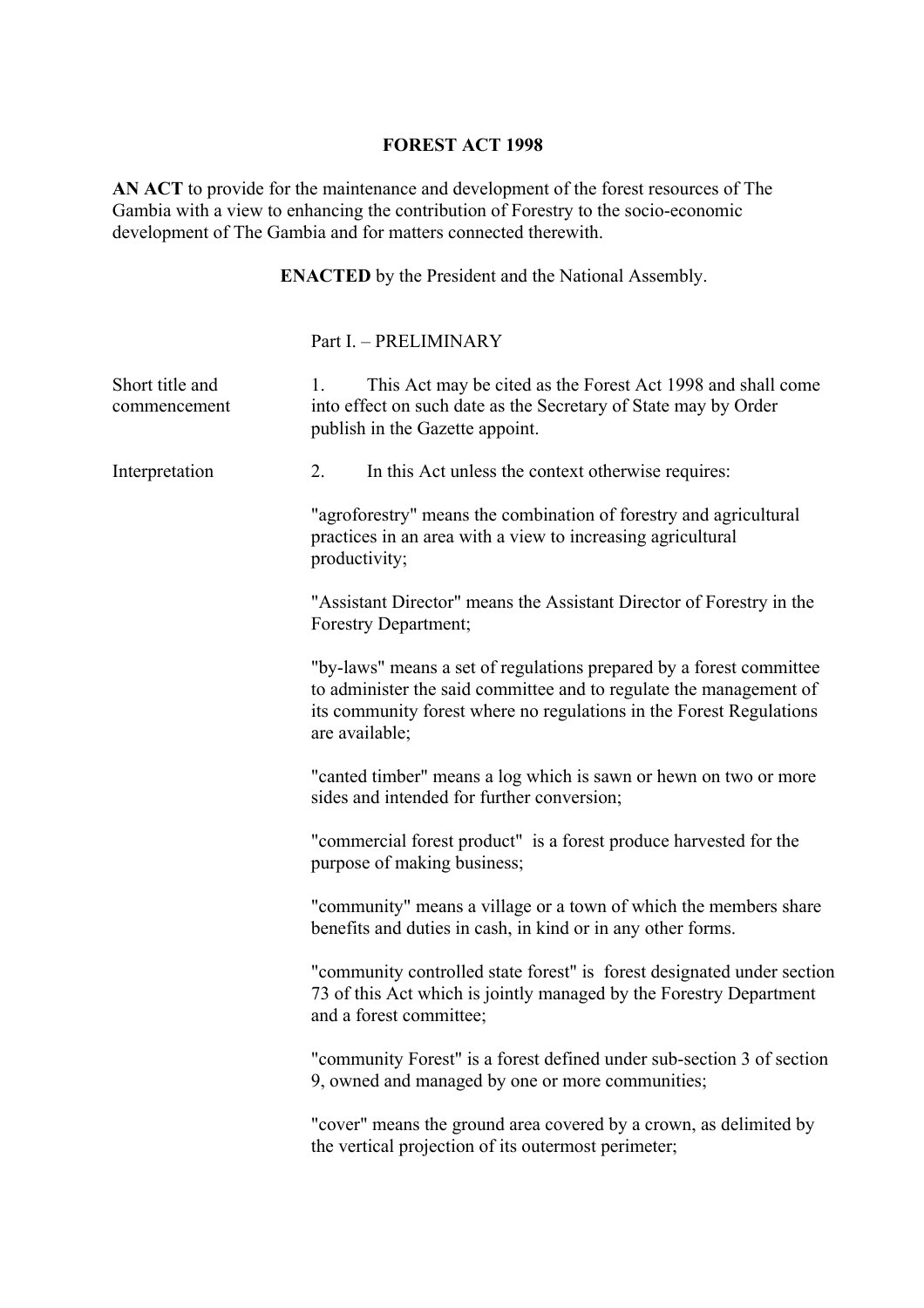"diameter at breast height" means the diameter of a tree measured either at a height of 1.3 meter from the ground, or (if the tree is buttressed above that height) measured at 30 centimeters above where the highest buttress merges with the bole;

"Director" means the Director of Forestry in the Forestry Department;

"Divisional Forest Officer" means a Forest Officer heading a forest division as specified under section 14 of this Act;

"export" with its grammatical variations and cognate expressions means to take or cause to be taken out of The Gambia as defined in the Customs Tariff Act;

"forest" means a land area with at least 10% tree cover, naturally grown or planted, and or 50% or more shrub and tree regeneration cover and includes Government forest parks, community forests and protected forests irrespective of their tree and shrub cover; provided that vegetation on fallow land is not a forest except as specified in section 5 of this Act;

"forest clearing" is an opening, over one hundred square metres, made in a forest and where vegetation has been reduced to such a level that it is no longer considered by a forest officer as a forest;

"forest growth" includes anything growing or to be grown within the forest;

"forest inventory" means a survey to determine, on a given area, the constitution, extent and condition of the forests;

"forest management" means the practical application of scientific, economic, legal and social forestry principles to the administration of forests for specific objectives;

"Forest Officer" means any officer of the Forestry Department or any officer appointed under section 20;

"forest operations" covers a variety of activities done for the purpose of managing a forest;

"forest park" means any area constituted or deemed to have been forest park under this Act, which shall not have ceased to be a forest park under any other enactment;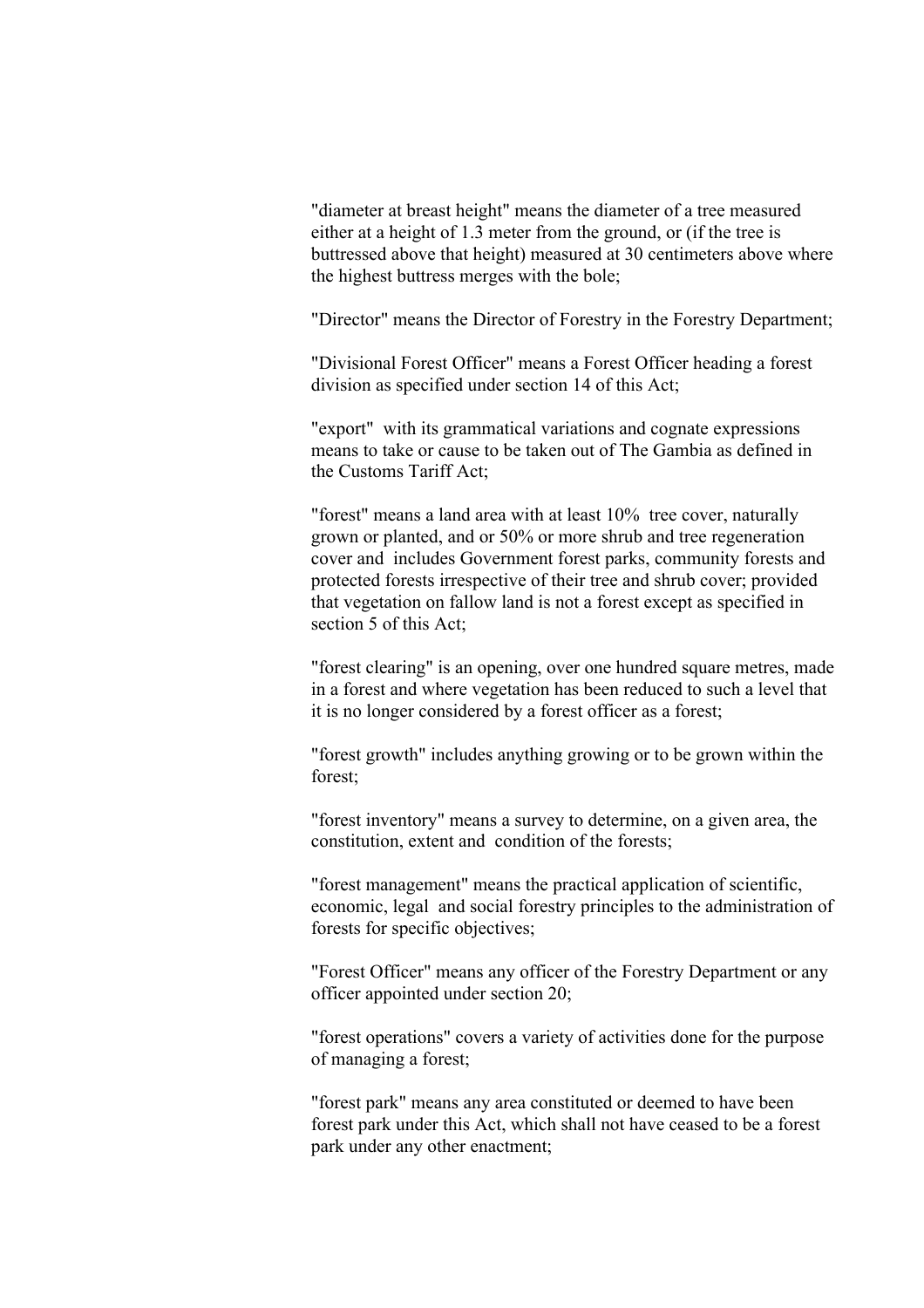"forest produce" includes -

(a) whether found in or brought from a forest or not, forest trees and other parts or produce of forest trees such as: timber, firewood, charcoal, rubber, posts, poles, latex, wood oil, gum, resin, natural varnish, tanning extracts, tanning barks, fruits, fibres, bark and any other forest trees produces; and

(b) when found and brought from a forest park, protected forest, community forest, state forest, plantation -

(i) plants, including climbers and grasses, creepers and all parts or produce of plants;

(ii) wood ashes;

(iii) peat, surface oil and minerals other than minerals within the meaning of any Act regulating the working of minerals;

(iv) gravel, limestone, rock and laterite;

(v) and any other produces found in the above mentioned forest types;

"forest property" means any stock, stores or materials owned by the Government and used or intended to be used in any forest operations of any forestry work, and includes boundary marks and pillars, boundary or survey beacons or signs, name plates, machinery, scientific instruments, implements, tools, buildings, tents, fences, vehicles, roads, bridges and livestock;

"forest tree" includes all trees growing within a forest, whether planted or not, and all naturally grown trees outside a forest;

"Forestry Guidelines" means the administrative guidelines prepared and regularly updated by the Forestry Department;

"Fund" means the National Forestry Fund;

"Gambian Forest Management Concept" means the forest management concept as approved and implemented by the Secretary of State.

"hand sawing" means the operation of sawing a log of small or large dimension using a one-man or two-man handsaw;

"lands at the disposal of the State" means any lands which the State has acquired or may acquire by agreement or otherwise and includes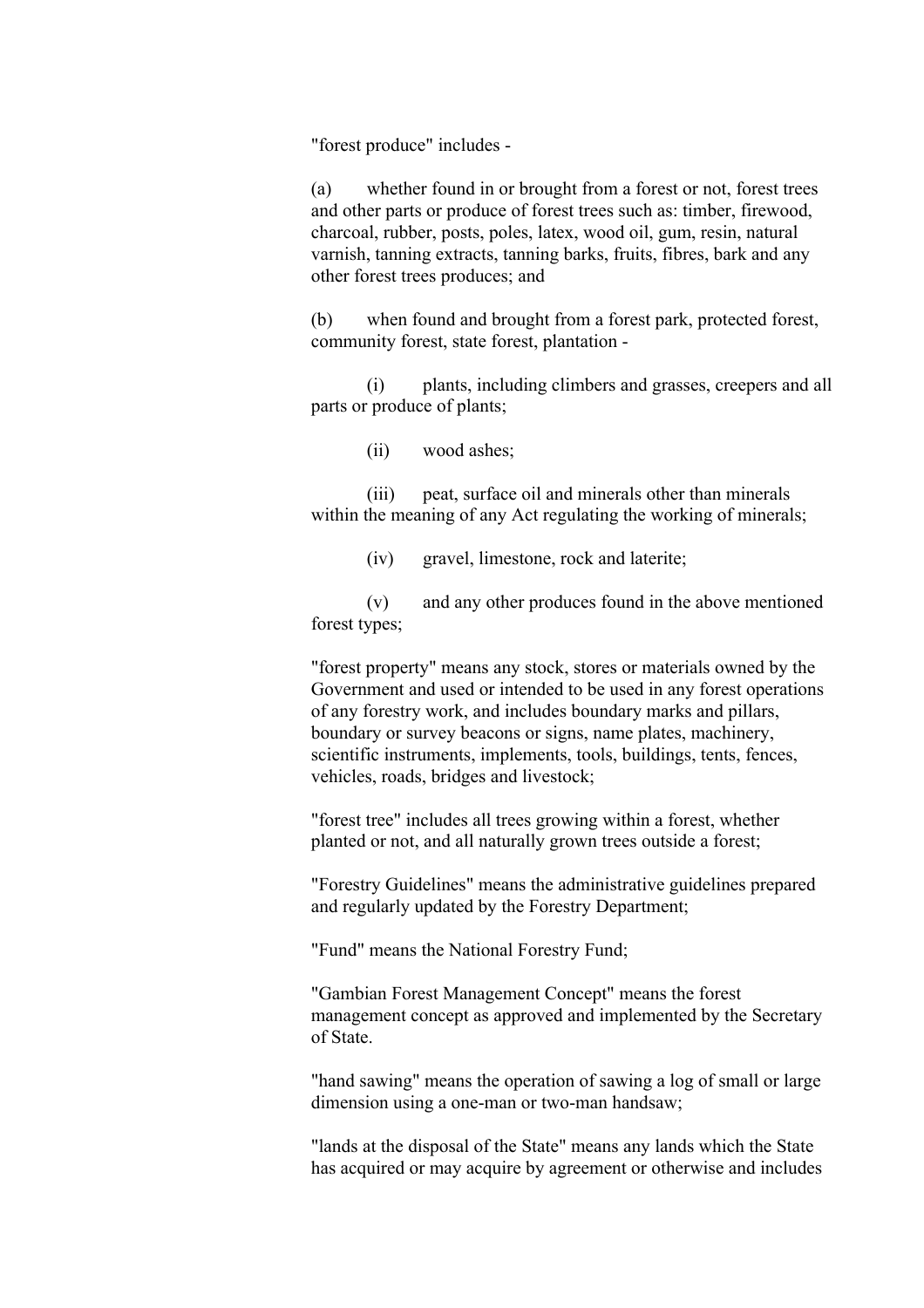lands leased to the State;

"licence" means a document issued on a yearly basis effective from the start of the current financial year by the Forestry Department to exploit or process any forest produce for any commercial purpose;

"livestock" includes cattle, sheep, goats, swine, horses, mules donkeys and camels;

"local fund" means the local community forestry fund;

"mangrove areas" means areas occupied by any mangrove species.

"natural forest" means forest growth, either from local or exotic species, that has come up naturally and which constitute more than or equal to twenty five percent of the total tree cover of a said forest and excludes any plantation area.

"non wood forest produce" means any produce other than wood derived from forests or from forest trees;

"permit" means a document issued by the Forestry Department to exploit on a unit basis any forest produce for commercial purpose as permitted by a licence or for domestic purpose;

"plantation" means a forest crop or stand raised artificially, either by sowing or planting and which constitute more than seventy five percent of tree cover;

"private forest" means a forest privately owned and or leased by an individual or group of individuals as defined in section 9;

"processing equipment" means any machinery, equipment or tools used in processing timber;

"protected forest" includes all mangrove areas and all riverine forests.

"protected tree" or "protected non wood forest produce" mean any tree or any non wood forest produce declared to be such in accordance with regulations to be made under this Act;

"protection forest" means an area, wholly or partly covered with woody growth, managed primarily to regulate stream flow, maintain water quality, minimize erosion, stabilize drifting sand or exert any other beneficial forest influences;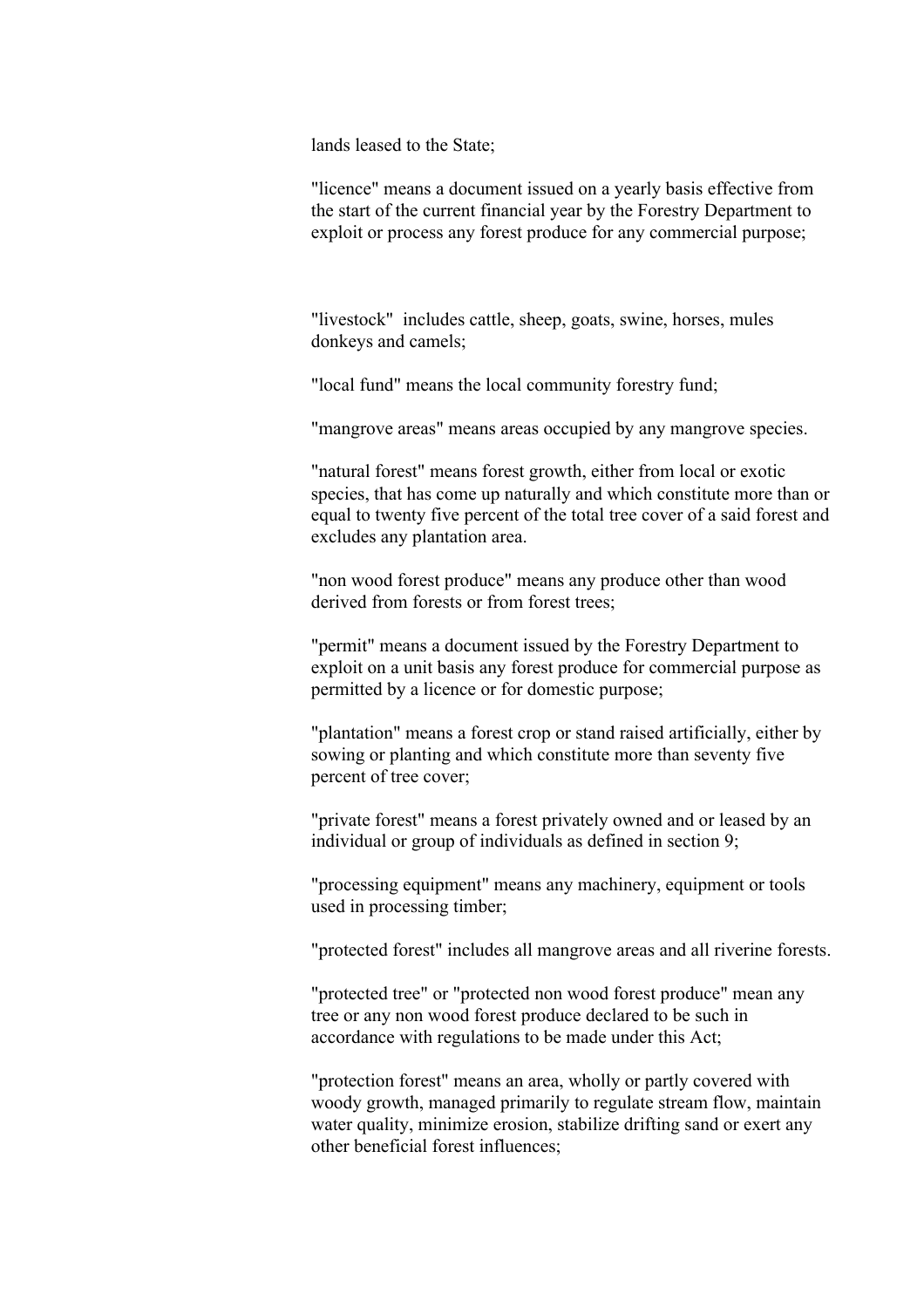"regeneration" means the renewal of a tree crop, whether by natural or artificial means and includes coppice shoots. Tree regeneration is any tree that is less than ten centimeters diameter at breast height;

"reserved forest" includes any area declared as such, in accordance with the provisions of section 40, 41 and 58;

"riverine forest" means forests growing in the close proximity of permanent and seasonal water courses and up to fifty meter from the waterside or otherwise specified under this Act;

"royalty" means a payment made to the Forestry Department based on a rate per unit of forest produce removed;

"sawmill" includes all premises temporal or permanent where round or canted timber is converted mechanically into sawn timber;

"Secretary of State" means the Secretary of State for the time being responsible for administering this Act;

"shrub" means a woody perennial plant, generally of lower stature, characterized by persistent and woody stems and the general absence of a well-defined main stem and includes bamboo;

"state forest" includes all forests which are administered by the state and exclude community and private forests;

"sustainable use" means to use forest produce in a way and a rate that does not lead to the long-term decline of the forest, thereby maintaining its potential to meet the needs and aspirations of present and future generations.

"timber" includes all trees whether standing, fallen or felled, stumps of trees and all wood, whether or not cut up or fashioned or hollowed out for any purpose;

"to take non wood forest produce" includes to cut, collect, gather or remove such produce;

"to take timber" means to fell, lop or girdle trees or carry away timber from the lands upon which the trees have been fallen or been felled, whether the trees have been felled by cutting or by removing the soil from the roots or by any other method or combination of methods;

"tree" means a woody perennial plant typically large that has the potential of growing to more than three meters and with a single welldefined stem carrying a more or less definite crown, and includes palm;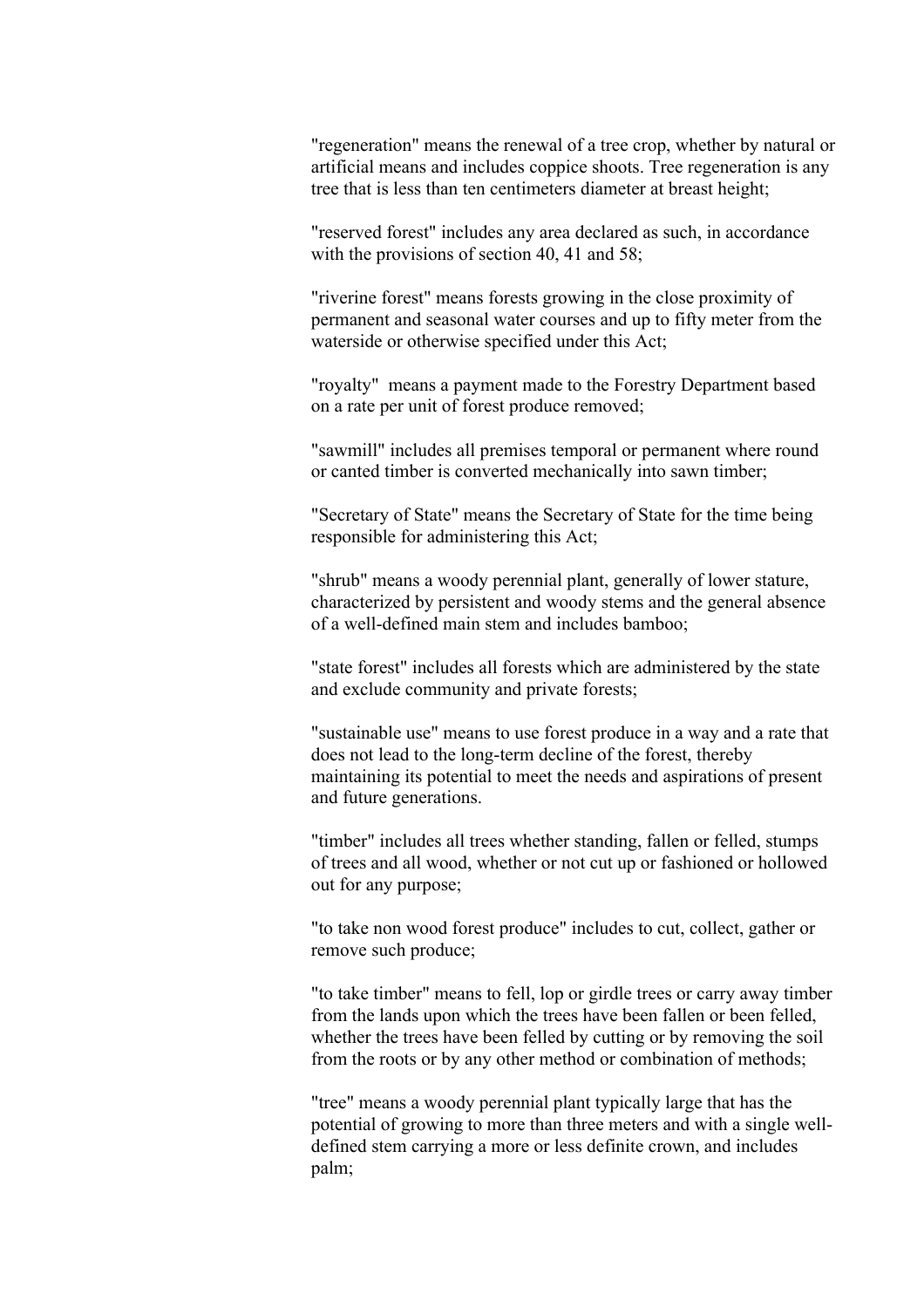"users rights" means a legally or customary recognized claim, possessed by a person or a group of persons or a community, to a continuing share in the enjoyment of some or all the benefits of the forest which is the property of another; and

"working plan" means any plan of operations or work on any area whether in a forest or not so decided upon and described as such by the Director.

#### PART II. - GENERAL PROVISIONS

| Power to exempt<br>certain persons or<br>areas. | The Secretary of State may by Notice published in the<br>3 <sub>1</sub><br>Gazette, and either for the period mentioned in the notice, or without<br>any period assigned, withdraw from the operation of all or any of the<br>provisions of this Act any class of persons or any areas specified<br>therein.                                                                                               |
|-------------------------------------------------|------------------------------------------------------------------------------------------------------------------------------------------------------------------------------------------------------------------------------------------------------------------------------------------------------------------------------------------------------------------------------------------------------------|
| Power to enter land.                            | Any persons required so to do by the Director with necessary<br>4.<br>workmen, may enter upon any land for the purpose of erecting<br>beacons or demarcating or cutting any boundary lines within and<br>around any land which it is proposed to constitute a forest park and<br>around any portions of land included as enclaves.                                                                         |
| Land reverted to forest                         | Any land which is allowed to regenerate shall be considered a<br>5.<br>forest if the number of trees per hectare with diameter at breast height<br>of twenty centimeters or more exceed one hundred.                                                                                                                                                                                                       |
| Forest tree outside<br>forests                  | Any forest tree outside a forest shall be under the<br>6.<br>responsibility of the traditional land user or land owner as the case<br>may be and may be lopped or have its fruits or leaves harvested<br>according to the prescriptions set in any Regulations or By-laws made<br>under this Act; Provided that it shall not be exploited or cut without<br>the prior approval of the Forestry Department. |
| Non-forest tree                                 | Any tree planted outside a forest by any person or a<br>7.<br>community which together with the already existing vegetation does<br>not constitute a forest shall be owned by that person or community<br>and may be used by the person or community as he or they may wish;<br>Provided that no produce shall be removed without obtaining a permit<br>from the nearest forest officer.                   |
| Disposal of fees and<br>royalties               | All fees, royalties and fines received under this Act shall be<br>8.<br>paid to the Accountant General and shall be disposed of as follows:                                                                                                                                                                                                                                                                |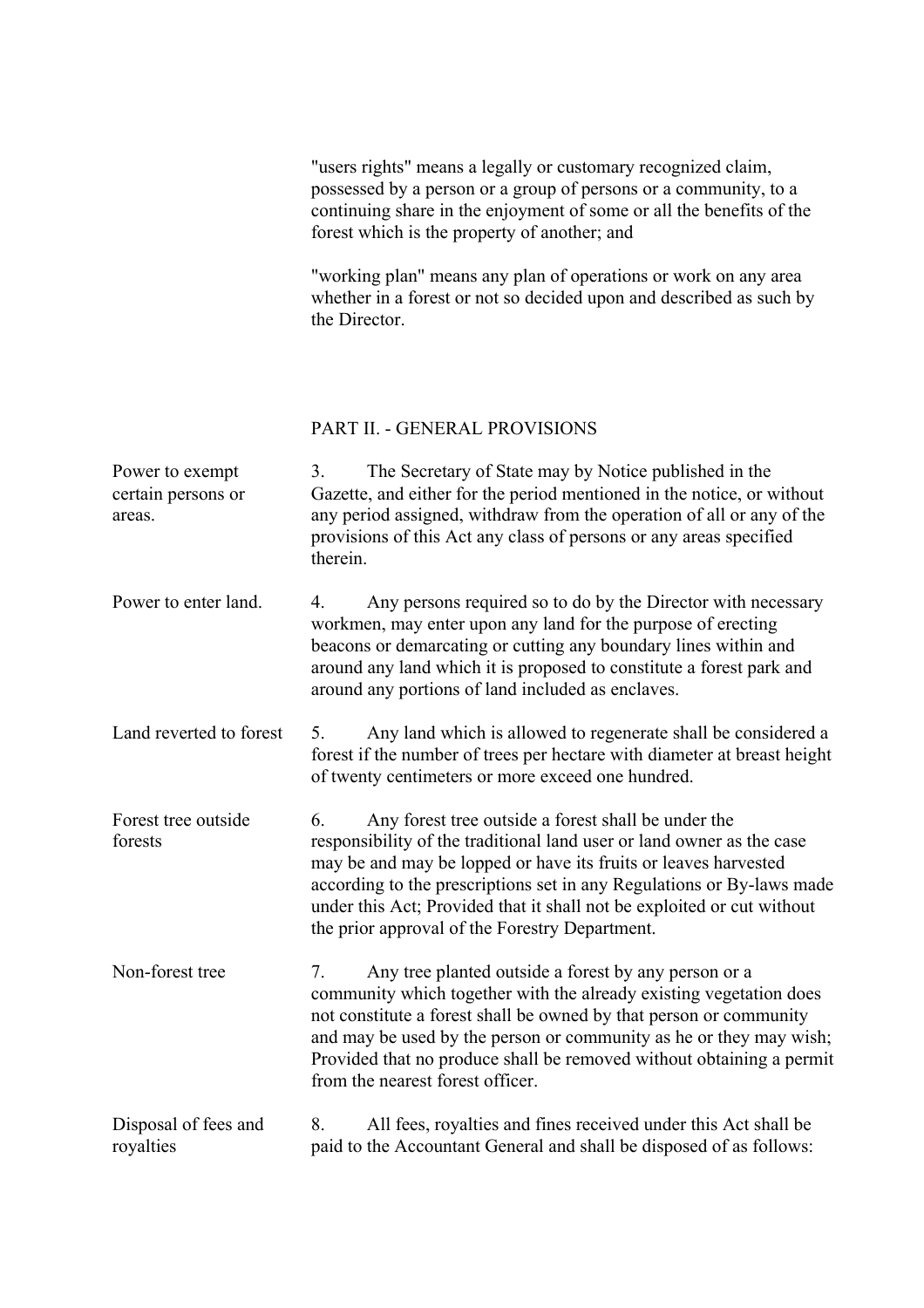(a) fifty percent to the Central Revenue, and

(b) the remaining fifty percent to the Fund as specified in section 32.

#### PART III. – FORESTS

Forest categories

9. (1) The forests of The Gambia are classified into the following categories -

- (a) state forest which includes:
	- (i) forest parks; and
	- (ii) forest reserves;
- (b) community forest;
- (c) private forest which includes:
	- (i) private natural forests; and
	- (ii) private plantations.

(2) Forest parks are forests designated as such in accordance with section 49 and which are solely managed by the Forestry Department for the purpose of forest production, demonstration of forest management techniques, training of forestry staff and other persons involved in forestry activities, for applied research and for conservation;

(3) Community forests are forests designated as such in accordance with section 68 and which are owned and managed by the designated communities for the purpose of timber, firewood and non wood forest produce production, forest grazing, protection and conservation;

(4) Private forests are forests growing or planted on lands privately owned and or leased in accordance with the relevant land legislation and whose management is subjected to conditions as specified in sections 74 and 76;

(5) Forest reserves are all other forests not defined in subsections 3, 4 and 5 of this section which are managed by the Forestry Department except where they exist in national parks and or in nature reserves and are managed by the Department of Parks and Wildlife **Conservation**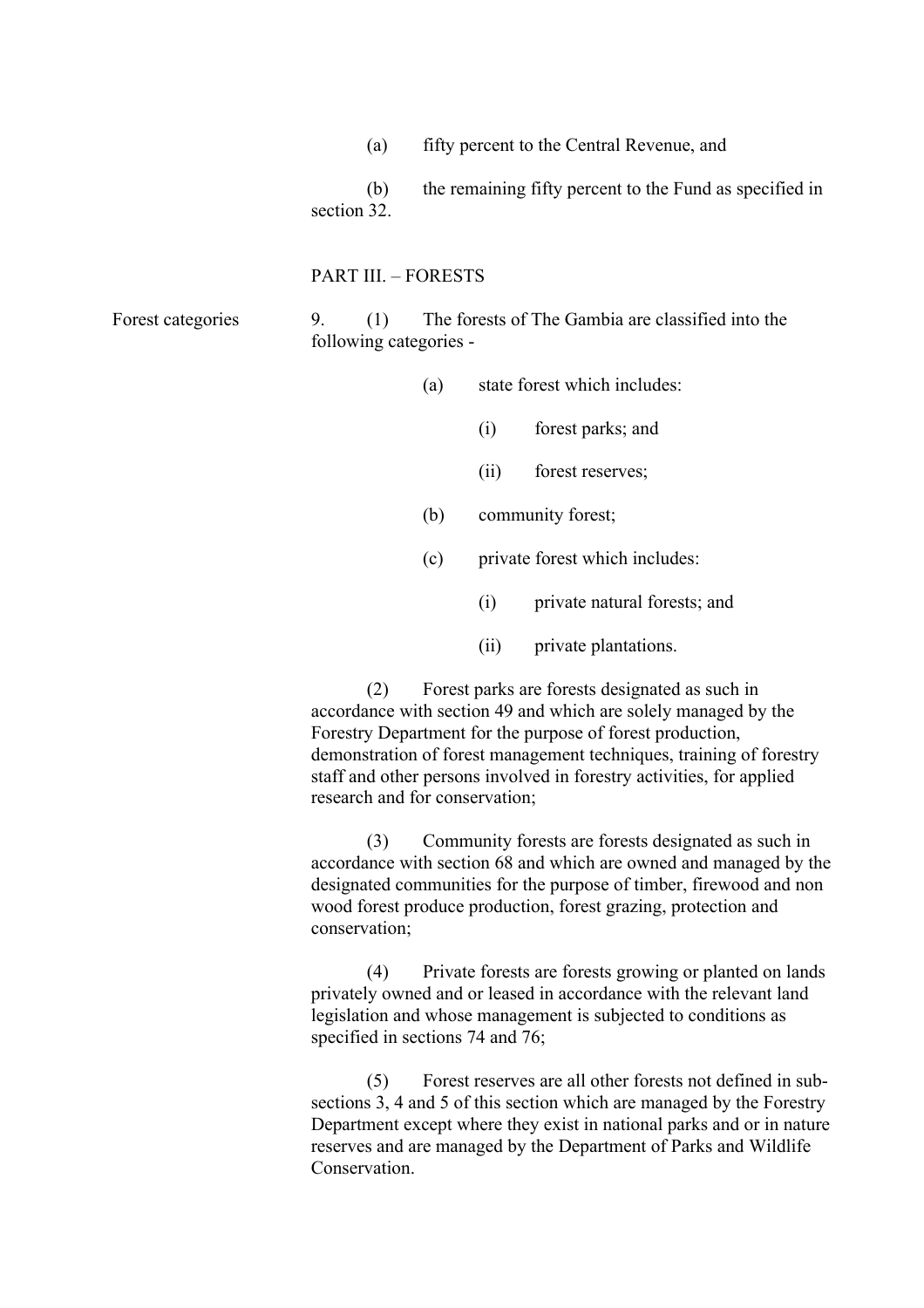Minimum percentage to be classified (6) Any state forest, community forest or private natural forest may be a protection forest or a protected forest. (7) Protection forests are forests designated as such in accordance with section 78 and which are managed for the main purpose of maintaining or improving the local environment; (8) Protected forests are all mangroves and riverine forests managed for the main purpose of protecting and conserving the natural forest cover and its associated biodiversity; 10. The forests of The Gambia as defined in section 9 of this Act shall cover a minimum of thirty percent of the total land area. Management and protection of forests Measures to ensure the management and the protection of forests Power to review the national forest policy PART IV. - FORESTRY ADMINISTRATION 11. To prevent their destruction, to ensure their improvement and to promote their sustainable use, all forest shall be managed and protected in one of the following ways - (a) by the Forestry Department for the state forests; (b) by the community or the communities with the support and under the supervision of the Forestry Department for the community forests; (c) by the owner or owners under the supervision of the Forestry Department for the private natural forests; 12. (1) Notwithstanding section 87, the Forestry Department shall take all necessary actions to ensure the sustainable use and the protection of all forests excluding private plantations. (2) The Forestry Department shall ensure the management and the protection of all forests as indicated in paragraph (a) of section 11 by implementing measures such as forest inventories, management plans and regeneration standards. 13. (1) The Secretary of State shall empower a multi sectoral working group under the leadership of the Forestry Department to prepare forest policy proposals which shall be submitted for the approval of Cabinet after which the proposals shall constitute the national forest policy.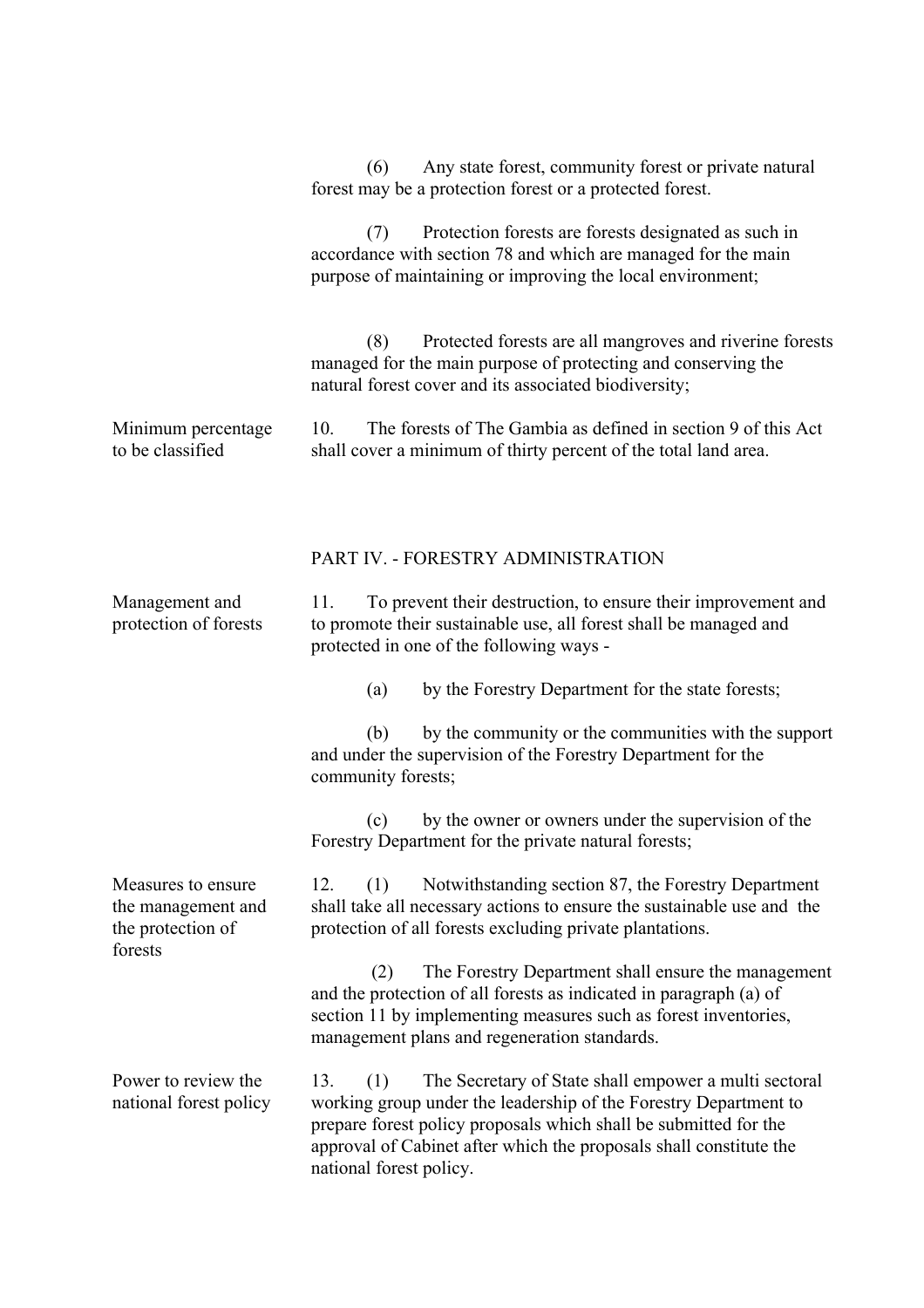|                                                                                                  | The Secretary of State may review the national forest<br>(2)<br>policy at any time but not later than ten years after its approval by<br>Cabinet.                                                                                                                                              |  |  |  |
|--------------------------------------------------------------------------------------------------|------------------------------------------------------------------------------------------------------------------------------------------------------------------------------------------------------------------------------------------------------------------------------------------------|--|--|--|
|                                                                                                  | The Secretary of State may amend the national forest<br>(3)<br>policy for minor adjustments any time he finds it necessary.                                                                                                                                                                    |  |  |  |
| Gambian territory<br>divided into forest<br>divisions                                            | For the purpose of forestry administration the Gambian<br>14.<br>territory is divided into forest divisions the boundaries of which shall<br>correspond with the divisional boundaries of The Gambia and each<br>division shall be managed by a Forest Officer as assigned by the<br>Director. |  |  |  |
| Forest division divided<br>into administrative<br>circles                                        | The forest division shall be further subdivided into<br>15.<br>administrative circles which shall be managed from a Forest Station.                                                                                                                                                            |  |  |  |
| Power to monitor all<br>forestry operations                                                      | (1)<br>Any person, group, establishment or organization<br>16.<br>involved in forestry activities shall submit to the Director, upon his<br>request, any document that the Director may find necessary, to<br>monitor the concerned activity for the purpose of sound forest<br>management.    |  |  |  |
|                                                                                                  | The Director, or any Forest Officer he may designate,<br>(2)<br>may at any time visit and inspect the operation site of the forestry<br>activities specified under subsection (1) of this section.                                                                                             |  |  |  |
|                                                                                                  | The Director may, upon conclusion of an evaluation<br>(3)<br>conducted by the Forestry Department, suspend such forest activities<br>if they are found to be a threat to the forests or in contradiction with<br>the Gambian Forest Management Concept.                                        |  |  |  |
| Establishment and<br>Implementation of a<br>comprehensive<br>monitoring and<br>evaluation system | (1)<br>The Director shall establish and implement a<br>17.<br>comprehensive monitoring and evaluation system on forests, forest<br>resources, utilization of forest resources and forests revenues, and<br>such a system as detailed in the Forestry Guidelines, shall consists of -           |  |  |  |
|                                                                                                  | annual plans of operations at forest station and division<br>(a)<br>levels; and                                                                                                                                                                                                                |  |  |  |
|                                                                                                  | (b)<br>reports at administrative circle and division levels;                                                                                                                                                                                                                                   |  |  |  |
|                                                                                                  | The Director shall ensure the continuous updating of<br>(2)<br>the Forestry Guidelines.                                                                                                                                                                                                        |  |  |  |
| Liaison with national                                                                            | 18.<br>The Forestry Department shall be responsible for co-operating<br>and liaising with national and international organizations and bodies                                                                                                                                                  |  |  |  |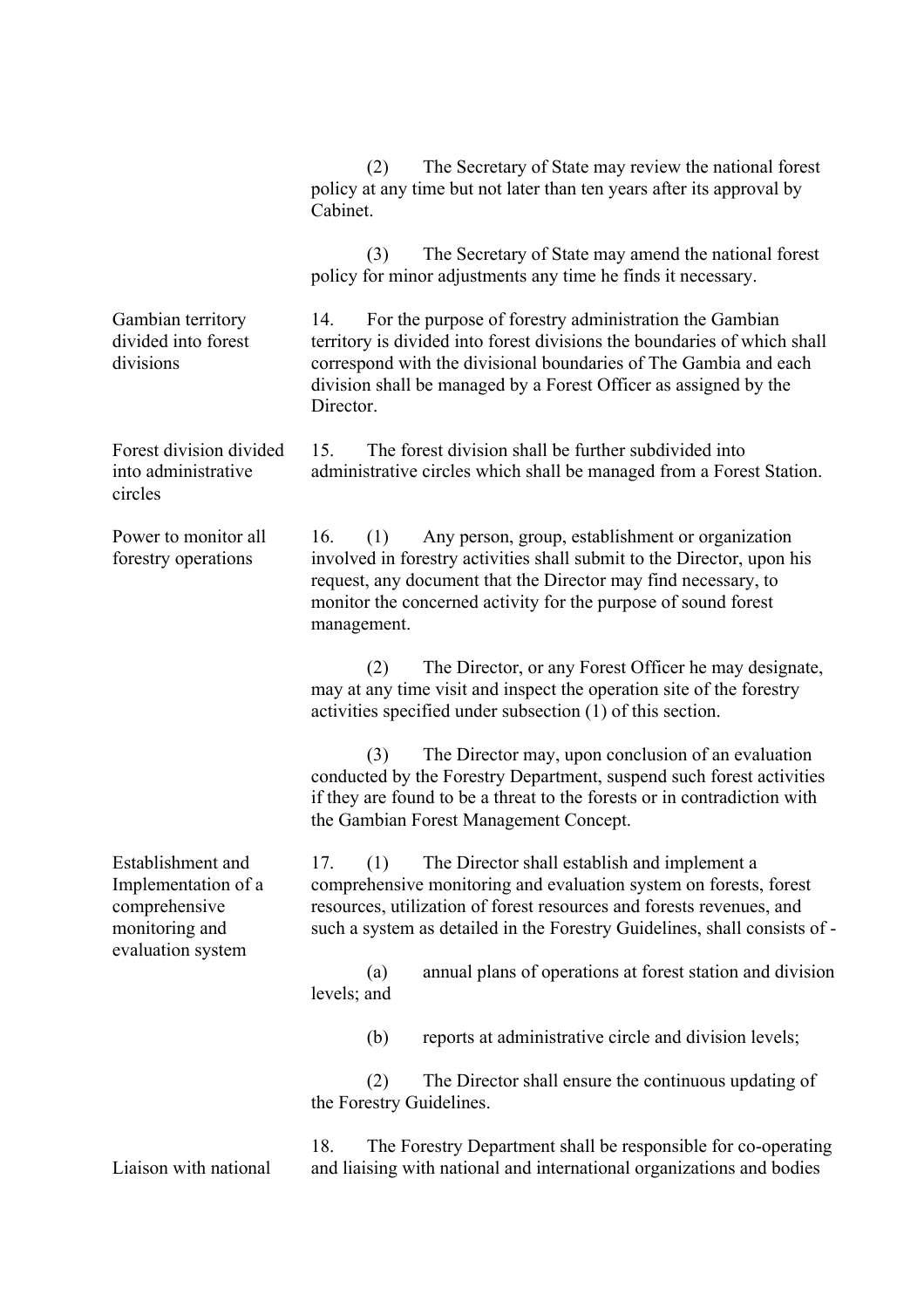| and international<br>organizations    | all over the world on matters of forestry.                                                                                                                                                                                                                                                                                                    |  |  |
|---------------------------------------|-----------------------------------------------------------------------------------------------------------------------------------------------------------------------------------------------------------------------------------------------------------------------------------------------------------------------------------------------|--|--|
| Appointment of the<br>Director        | 19. The Director shall be appointed by the Public Service<br>Commission.<br>20.<br>The Public Service Commission in consultation with the<br>Director, may appoint such officers as they may consider necessary<br>for giving effect to the provisions of this Act.                                                                           |  |  |
| Appointment of<br>officers.           |                                                                                                                                                                                                                                                                                                                                               |  |  |
| Basic forestry training<br>facilities | 21.<br>A Forestry Training Center shall be instituted for the<br>(1)<br>purpose of providing basic forestry training to forestry staff and<br>trainees from other departments, organizations or communities.                                                                                                                                  |  |  |
|                                       | The Forestry Training Center shall provide a minimum<br>(2)<br>of one year practical and theoretical training for Forest Guards upon<br>successful completion of which a certificate is awarded.                                                                                                                                              |  |  |
| <b>Essential forest</b><br>research   | 22.<br>The Director shall ensure that essential applied forestry<br>research and studies are conducted in the appropriate institutions.                                                                                                                                                                                                       |  |  |
| Other functions                       | The Forestry Department shall carry out any other forestry<br>23.<br>related functions that the Secretary of State may assign to it.                                                                                                                                                                                                          |  |  |
| Duties of officers                    | 24.<br>It is the duty of the Director to ensure -<br>(1)                                                                                                                                                                                                                                                                                      |  |  |
|                                       | that all forestry related activities are carried out<br>(a)<br>according to the provisions of this Act and any Regulations made<br>hereunder; and                                                                                                                                                                                             |  |  |
|                                       | that every Forest Officer is fully acquainted with the<br>(b)<br>provisions of this Act and any Regulations made hereunder.                                                                                                                                                                                                                   |  |  |
|                                       | It is the duty of a Forest Officer to impartially enforce<br>(2)<br>this Act and any Regulations made hereunder and report any offence<br>to his superior officer and in this respect shall acquaint himself with<br>the provisions of this Act and its Regulations.                                                                          |  |  |
| Disciplinary actions                  | Failure to comply with sub-section 2 of section 24<br>25.<br>(1)<br>shall be considered just cause for disciplinary action.                                                                                                                                                                                                                   |  |  |
|                                       | Where the Director is satisfied that any Forest Officer<br>(2)<br>has aided or condoned the commission of or connived with another to<br>commit any offence under this Act and its Regulations, he may order<br>or recommend that such Forest Officer be summarily dismissed in<br>accordance with the Public Service Commission Regulations. |  |  |
|                                       | A Forest Officer shall not:<br>26.                                                                                                                                                                                                                                                                                                            |  |  |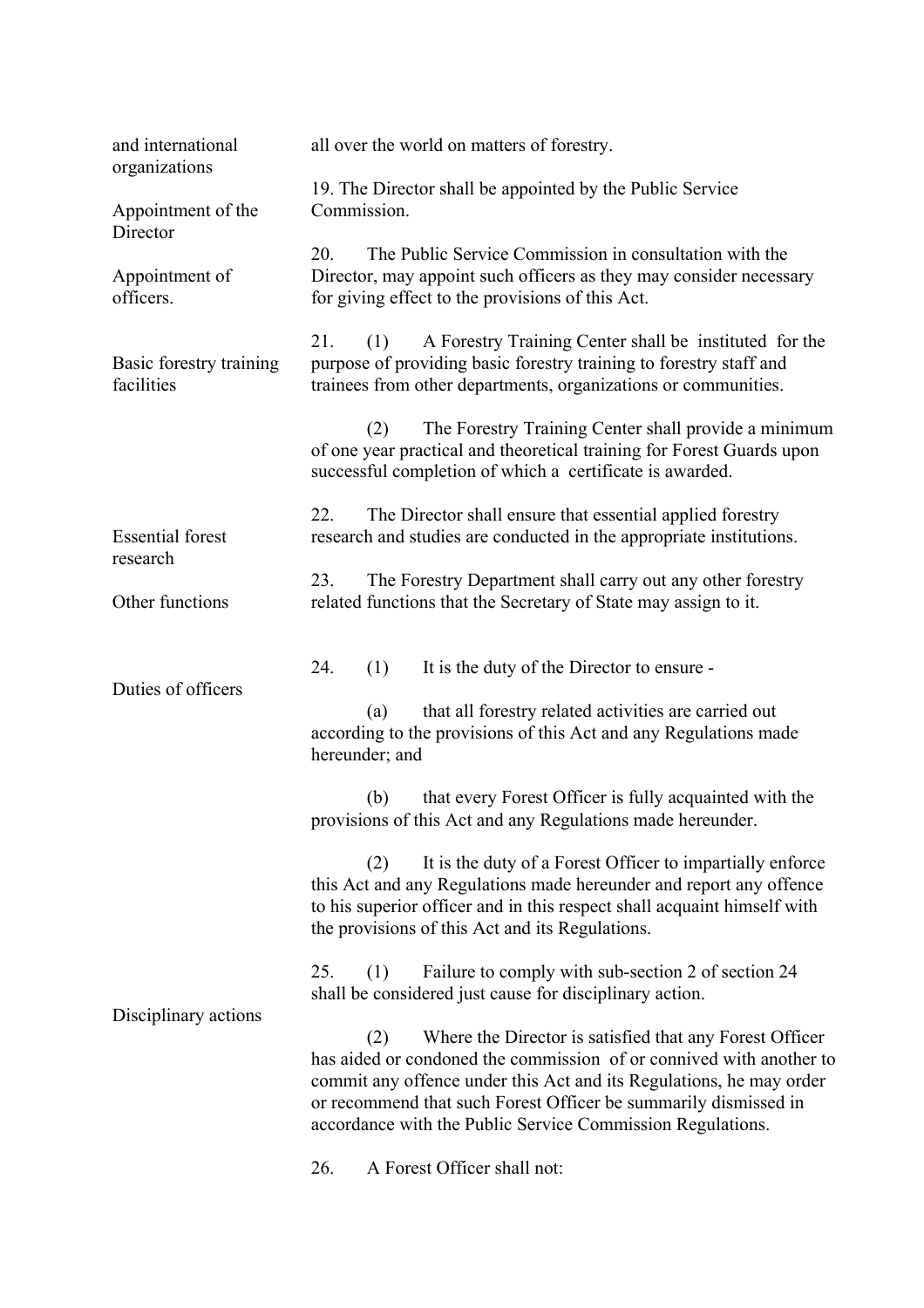| Prohibitions of Forest<br>Officers to be involved<br>in forest produce<br>dealings | obtain any licence or permit which is issued under this<br>(a)<br>Act;                                                                                                                                                                                                                                 |  |  |  |
|------------------------------------------------------------------------------------|--------------------------------------------------------------------------------------------------------------------------------------------------------------------------------------------------------------------------------------------------------------------------------------------------------|--|--|--|
|                                                                                    | have shares or partnership with any person operating a<br>(b)<br>business or industry on the basis of licence or permit issued under this<br>Act;                                                                                                                                                      |  |  |  |
|                                                                                    | except where such a licence or permit is granted for forest produce<br>which are for domestic use or where such produce has been generated<br>from a private forest.                                                                                                                                   |  |  |  |
| Forest Officers to carry                                                           | A Forest Officer shall in the exercise of his official duties<br>27.<br>carry at all times his official identification card, which shall be issued<br>by the Director, bearing the photograph and showing the rank of the<br>Forest Officer.                                                           |  |  |  |
| marks<br>Removal of trees<br>causing a threat                                      | Any Divisional Forest Officer or any Forest Officer above the<br>28.<br>rank of a Divisional Forest Officer or any Forest Officer mandated by<br>him may enter upon any land and may cut out or destroy any<br>diseased, dead or dying tree or any tree likely to cause damage to life<br>or property. |  |  |  |
| Prevention of offences.                                                            | It shall be lawful for any Forest Officer, police officer, forest<br>29.<br>committee member or local authority to prevent the commission of<br>any forestry offence.                                                                                                                                  |  |  |  |
|                                                                                    | PART V. - FORESTRY FUNDS                                                                                                                                                                                                                                                                               |  |  |  |
| Establishment of Fund                                                              | 30.<br>There is hereby established a fund called the National Forestry<br>Fund.                                                                                                                                                                                                                        |  |  |  |
| Purpose of the Fund                                                                | 31.<br>The proceeds of the Fund shall be used to promote the<br>protection, the development and the sustainable use of forest<br>resources and, to promote community forestry.                                                                                                                         |  |  |  |
| The Fund                                                                           | The Fund shall consist of -<br>32.<br>(1)                                                                                                                                                                                                                                                              |  |  |  |
|                                                                                    | proceeds of the sale of timber and forest produce<br>(a)<br>extracted from forest parks;                                                                                                                                                                                                               |  |  |  |
|                                                                                    | all proceeds of the contribution of community forestry<br>(b)<br>committees as specified in section 36 of this Act;                                                                                                                                                                                    |  |  |  |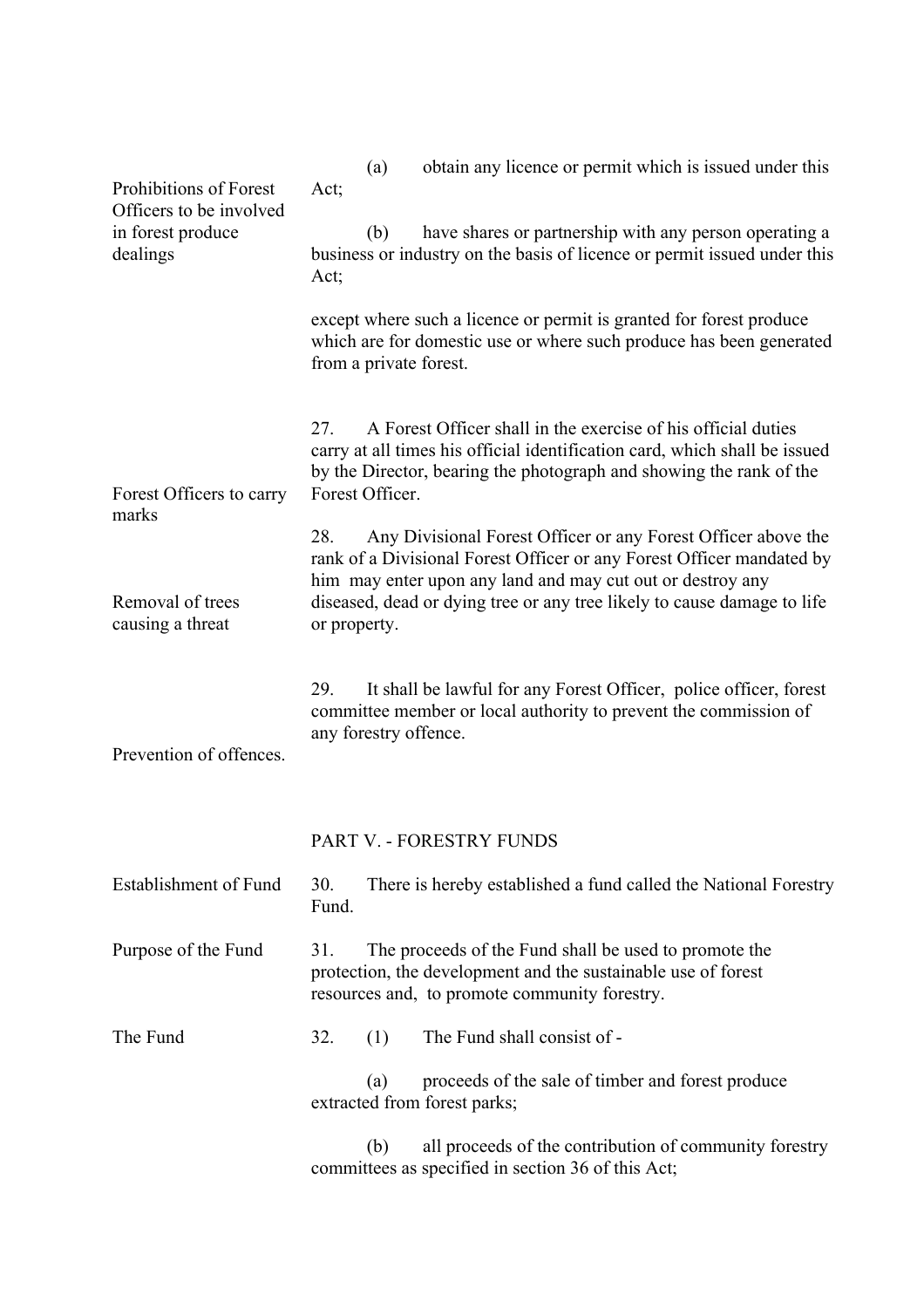|                                            | (c)<br>this Act;                                                                                                                                                                                                                         | fifty percent of all fees and royalties received under                                                                                                                                                                                                                 |  |  |
|--------------------------------------------|------------------------------------------------------------------------------------------------------------------------------------------------------------------------------------------------------------------------------------------|------------------------------------------------------------------------------------------------------------------------------------------------------------------------------------------------------------------------------------------------------------------------|--|--|
|                                            | (d)                                                                                                                                                                                                                                      | monies earned by any project financed from the Fund;                                                                                                                                                                                                                   |  |  |
|                                            | (e)                                                                                                                                                                                                                                      | subvention from Government; and                                                                                                                                                                                                                                        |  |  |
|                                            | (f)                                                                                                                                                                                                                                      | grants, donations and endowments that may be<br>received from sources within and outside the Gambia.                                                                                                                                                                   |  |  |
|                                            | (2)                                                                                                                                                                                                                                      | The Fund shall be kept in a separate account with the<br>Accountant General and shall be administered by the Director and the<br>Permanent Secretary of the Ministry responsible for Forestry.                                                                         |  |  |
| <b>National Forestry Fund</b><br>committee | 33.<br>(1)<br>The Director may establish a National Forestry Fund<br>committee to review once yearly the proposed estimates of the income<br>and expenditure before its submission to the Secretary of State<br>responsible for Finance. |                                                                                                                                                                                                                                                                        |  |  |
|                                            | (2)                                                                                                                                                                                                                                      | The National Forestry Fund Committee shall be<br>constituted of representatives of: -                                                                                                                                                                                  |  |  |
|                                            | (a)                                                                                                                                                                                                                                      | the ministry responsible for finance;                                                                                                                                                                                                                                  |  |  |
|                                            | (b)                                                                                                                                                                                                                                      | the ministry responsible for forests;                                                                                                                                                                                                                                  |  |  |
|                                            | (c)                                                                                                                                                                                                                                      | the ministry responsible for local governments;                                                                                                                                                                                                                        |  |  |
|                                            | (d)                                                                                                                                                                                                                                      | local authorities;                                                                                                                                                                                                                                                     |  |  |
|                                            | (e)                                                                                                                                                                                                                                      | forest committees;                                                                                                                                                                                                                                                     |  |  |
|                                            | (f)                                                                                                                                                                                                                                      | non governmental organizations; and                                                                                                                                                                                                                                    |  |  |
|                                            | (g)<br>participate.                                                                                                                                                                                                                      | any other organizations the Director may think fit to                                                                                                                                                                                                                  |  |  |
| Account and audit                          | 34.<br>(1)                                                                                                                                                                                                                               | The Director shall within a period of three months<br>before the end of each financial year, make and submit to the<br>Secretary of State responsible for Finance, for his approval, estimates<br>of the income and expenditure of the Fund for the ensuing year.      |  |  |
|                                            | (2)                                                                                                                                                                                                                                      | No expenditure shall be made out of the Fund unless<br>the expenditure has been approved by the Secretary of State<br>responsible for Forestry under the estimates for the year in which such<br>expenditure is made, or in any other estimates supplementary thereto. |  |  |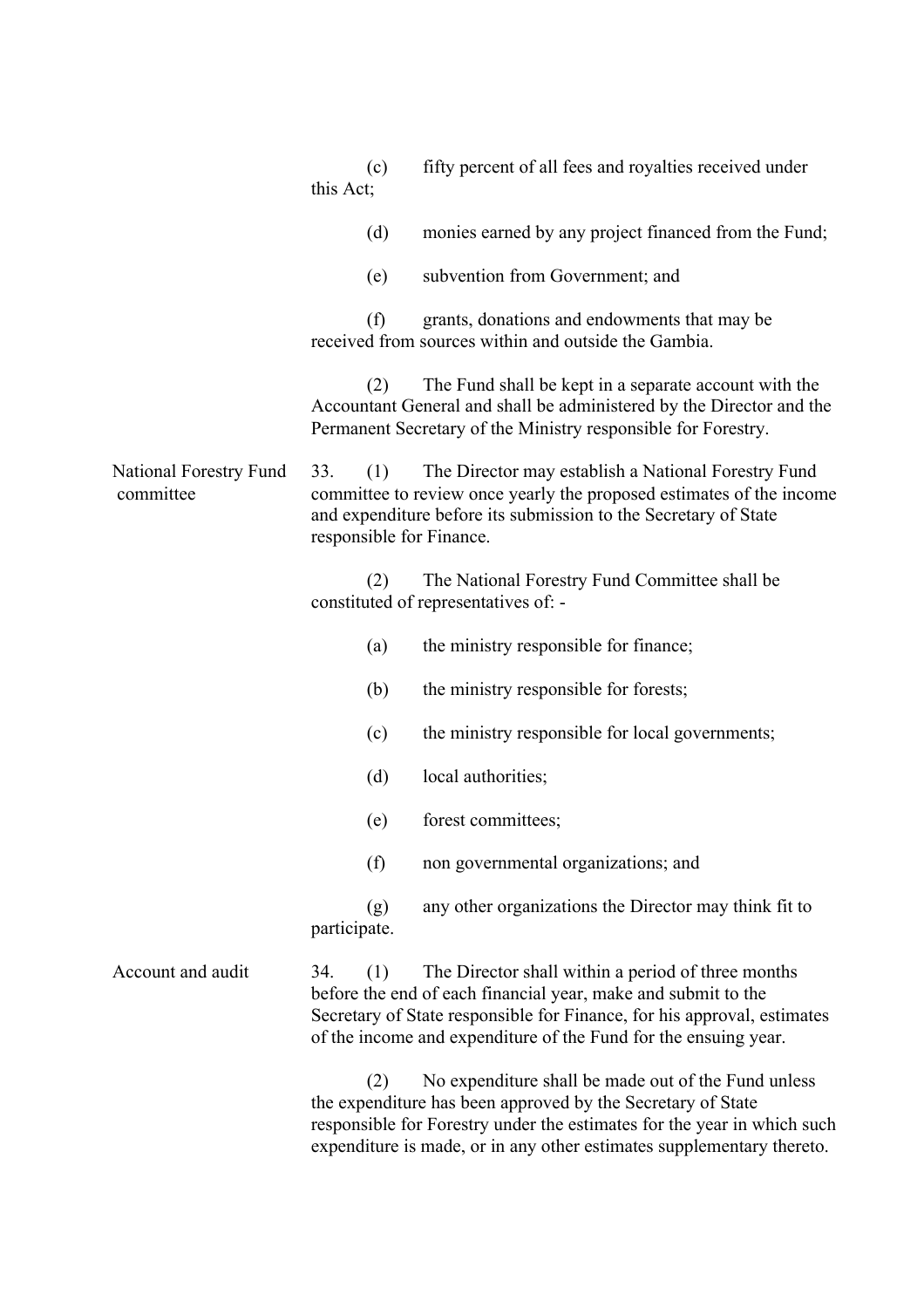Power to make regulations Establishment of local funds (3) The Director shall prepare in respect of each financial year, a statement of account which shall include - (a) a balance sheet, a statement of income and a statement of surplus or deficit; and (b) such other information in respect of the financial affairs of the Fund as the Secretary of State responsible for Finance may require. (4) The accounts of the Fund shall, in respect of each financial year, be audited by the Auditor General. 35. The Secretary of State may make regulations prescribing the mode of collection of monies paid into the Fund under section 32 and the manner in which payments shall be made from the Fund. 36. After the approval of each Community Forest Management Agreement in accordance with the provisions of section 67 of this Act, there shall be established a local fund for the concerned community forest which shall consist of the following monies- (a) eighty five percent of all proceeds of the sale of all forest produce extracted from the community forest, while the remaining fifteen percent shall be paid into the Fund as a contribution to national forest management and as a compensation for the technical services rendered by the Forestry Department in managing community forests; (b) fifty percent of fines collected under section 112; (c) a percentage as determined by the Secretary of State of all proceeds, except of licence fees, of the sale of all forest produce extracted from community controlled state forest; (d) monies earned by any project financed from the local fund; and (e) such voluntary contributions as may be made to the local fund from whatever source. 37. The proceeds of the local funds shall be used to promote the protection and the development of community forests and the sustainable use of the forest resources as well as general community development.

Purpose of local funds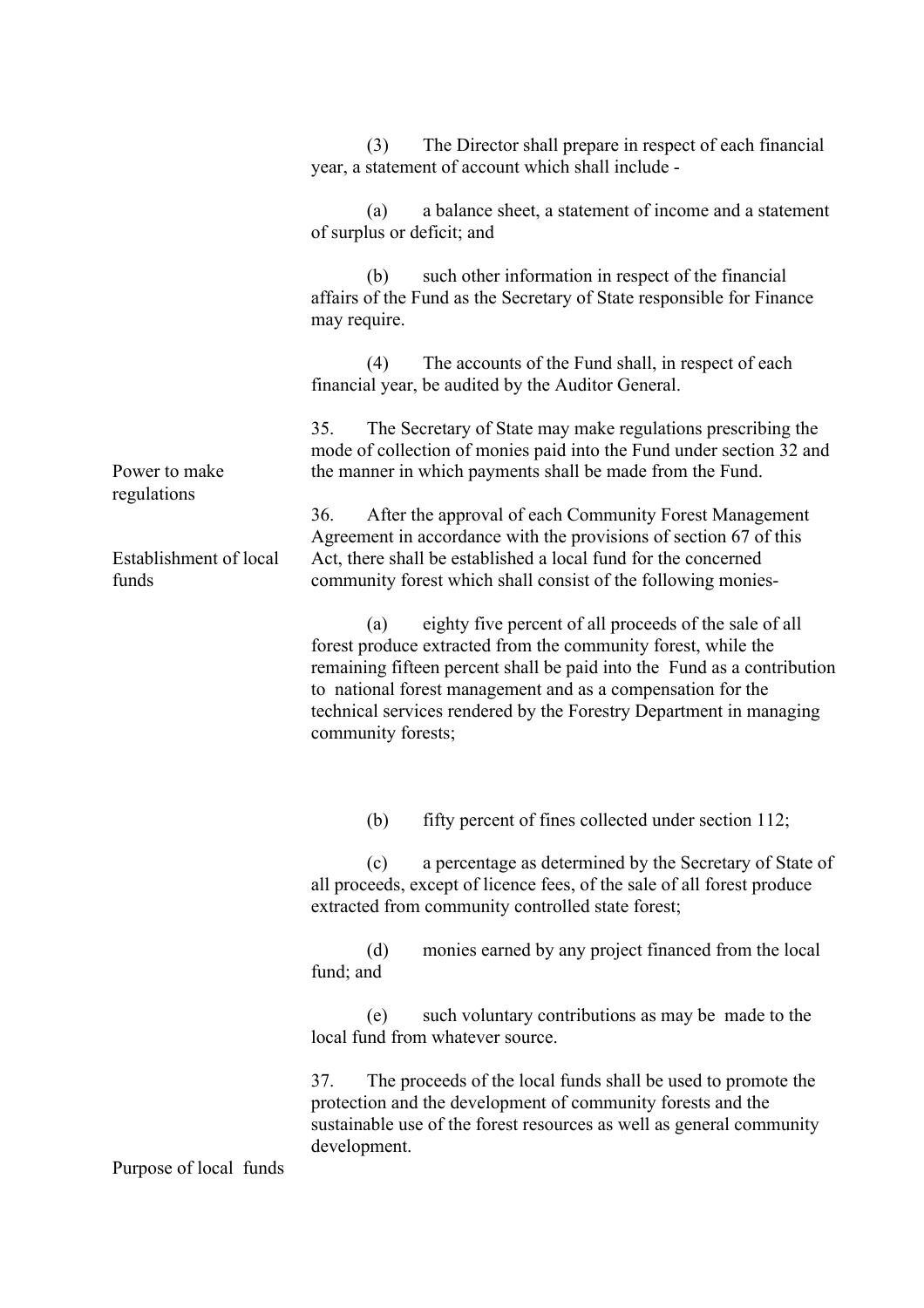Administration of local 38. (1) Each local fund shall be kept in a separate account with an established bank in The Gambia and shall be administered by three members, elected from the forest committee who shall be the administrators of the local fund. (2) Withdrawals from a local fund shall be decided by not less than two third of the committee members. (3) The administrators may make such withdrawals as may be necessary to finance the activities identified under section 37. (4) The amounts spent from any local fund shall be shared between the funding of forestry activities and other community development activities as follows - (a) monies spent for forestry activities shall not be less

than forty percent of the deposits into the account; and

(b) monies spent for other community development activities shall not exceed sixty percent of the deposits into the account;

(5) Accounts of the local fund shall be accounted and audited as follows-

(a) the treasurer shall keep proper records in relation to the local fund and shall for each financial year not later than 30 days following the end of the financial year prepare and forward to the Director a statement of accounts in such form as the Director may direct;

(b) the local funds shall be audited by the Director, or any Forest Officer he may designate; and

(c) the local funds may be audited by the Auditor General upon the request of the Director.

## PART VI. – DECLARATION OF RESERVED FOREST. CREATION OF FOREST PARKS

Secretary of State may

fund

39. (1) The Secretary of State may designate as forest parks, any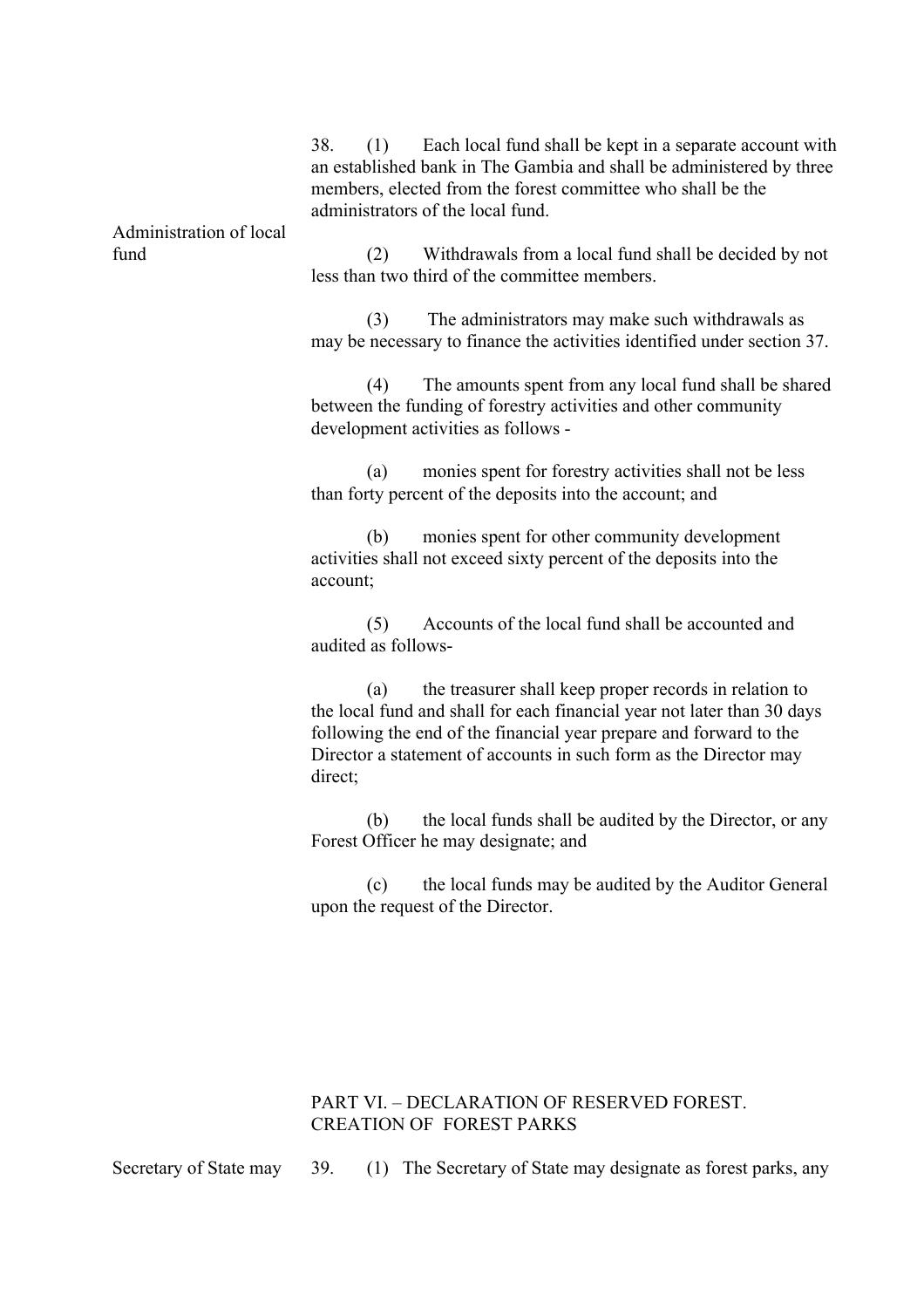designate forest parks and reserved forests

of the following lands -

(a) land at the disposal of the Government;

(b) any lands in respect of which it appears to the Secretary of State that the forest growth on such lands should be protected or reserved or forest growth be established.

(2) The Secretary of State may, by Notice published in the Gazette, declare any such lands to be reserved forest.

40. (1) Before designating any lands as forest park, the Secretary of State shall publish in the Gazette, a Notice , -

(a) specifying, as nearly as may be, the situation and the limit of the lands;

(b) declaring that the lands now form a reserved forest;

(c) declaring whether the lands are at the disposal of the Government or are lands falling within paragraph (b) of subsection (1) of section 39;

(d) declaring that it is intended to designate the lands a forest park, either for the general purposes of the Government or for the particular use and benefit wholly or in part of any class of persons or for the benefit of any community;

(e) appointing a committee (hereinafter referred to as a "Reserve Settlement Committee") which shall consist of

(i) the Attorney General or his designated

representative,

(ii) the Divisional Commissioner,

(iii) the District Chief,

(iv) the heads of concerned villages,

- (v) a member of the area council
- (vi) the Divisional Forest Officer; and

any co-opted technical expert where the need arises.

(2) The Reserve Settlement Committee shall inquire into and determine the existence, nature and extent of any rights, claimed by or alleged to exist in favour of any person or community or brought to the knowledge of the said committee affecting the land or any other rights in or over the land which is proposed to be designated a forest park;

(3) The Reserve Settlement Committee shall be chaired by the Attorney General or his representative.

Preliminary notification of intention to create forest park and appointment of Reserve Settlement **Committee**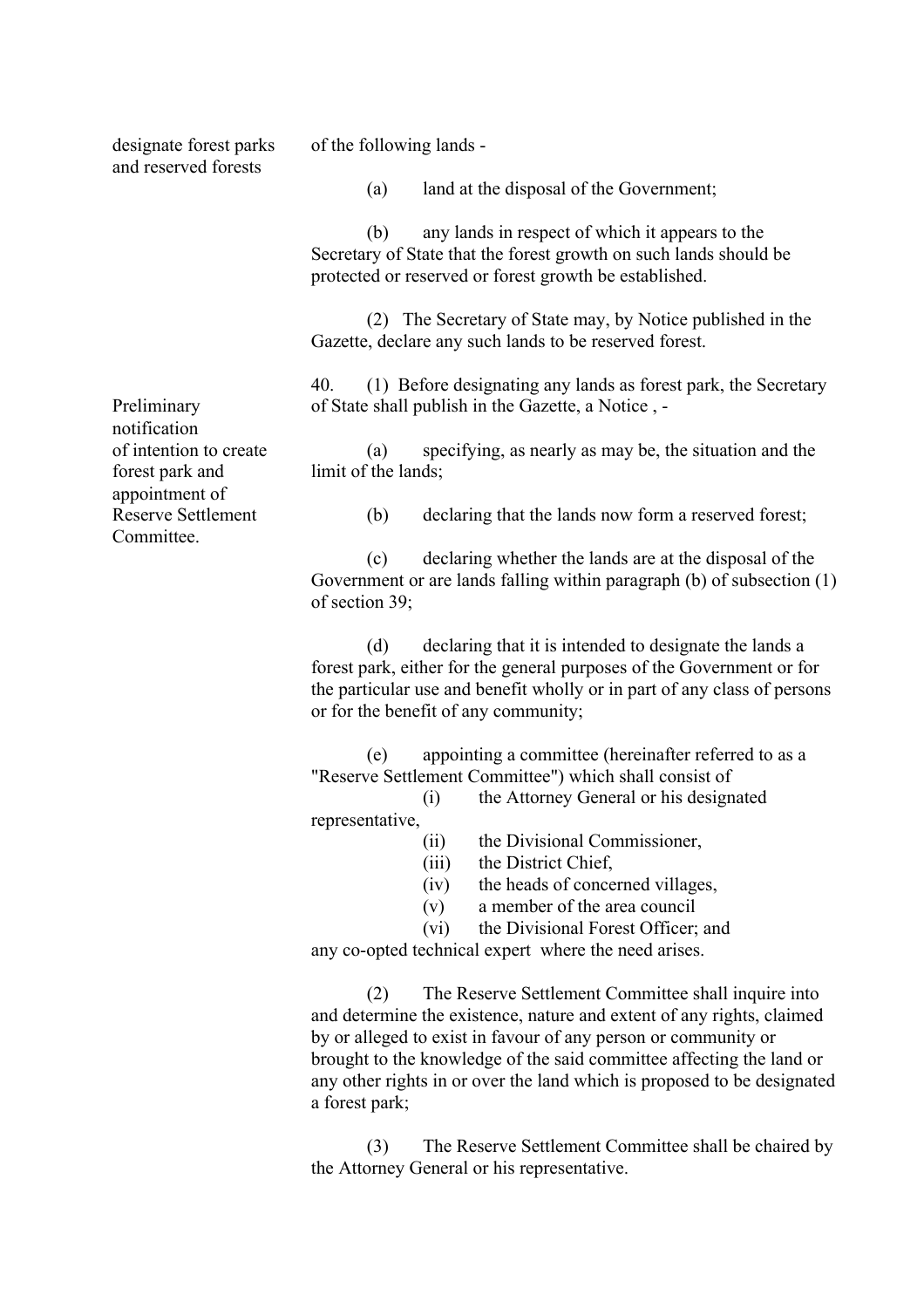|                                                        | If, for any reason, the Reserve Settlement Committee<br>(4)<br>appointed under this section is unable to perform its duties, the<br>Secretary of State may, by Notice published in the Gazette appoint<br>another committee to act on its behalf or as its successor.                                                                                                                                                                                                                                                                                                                                 |
|--------------------------------------------------------|-------------------------------------------------------------------------------------------------------------------------------------------------------------------------------------------------------------------------------------------------------------------------------------------------------------------------------------------------------------------------------------------------------------------------------------------------------------------------------------------------------------------------------------------------------------------------------------------------------|
| Notice of enquiry                                      | 41.<br>The Secretary of State may, by Notice published in the<br>(1)<br>Gazette, revoke any Notice under section 39, or section 40.                                                                                                                                                                                                                                                                                                                                                                                                                                                                   |
|                                                        | Upon publication of a Notice under section 40 of this<br>(2)<br>Act, the Reserve Settlement Committee shall -                                                                                                                                                                                                                                                                                                                                                                                                                                                                                         |
|                                                        | immediately cause the particulars contained therein to<br>(a)<br>be made known in the areas under the jurisdiction of the Area<br>Councils or local authorities in which the land is situated by causing<br>the same to be read and interpreted in the local vernacular in every<br>court in the said areas under the jurisdiction of the Area Councils or<br>local authorities, and also as far as it considers essential, by informing<br>in writing, the Chiefs of the communities dwelling on, and the Area<br>Councils or local authorities having jurisdiction over, the land<br>aforesaid; and |
|                                                        | fix, and in the manner aforesaid, make known a period<br>(b)<br>within which, and a place to or at which, any person or community<br>claiming any right in or over or affecting the land which is proposed<br>to be designated a forest park shall either send in a written statement<br>of claims to the committee or appear before it and state orally the<br>nature and extend of his or its alleged right.                                                                                                                                                                                        |
|                                                        | (1) As soon as possible after the period fixed by the<br>42.<br>Reserve Settlement Committee under subsection (2) of section 41, it<br>shall-                                                                                                                                                                                                                                                                                                                                                                                                                                                         |
| Duty of Reserve<br>Settlement Committee<br>at enquiry. | inquire into and determine the limits of the land<br>(a)<br>specified in the Notice published under section 40; and                                                                                                                                                                                                                                                                                                                                                                                                                                                                                   |
|                                                        | determine the nature and extent of any claim or alleged<br>(b)<br>right affecting the land which has been preferred or brought to its<br>notice.                                                                                                                                                                                                                                                                                                                                                                                                                                                      |
|                                                        | The Reserve Settlement Committee shall keep a record<br>(2)<br>in writing of -                                                                                                                                                                                                                                                                                                                                                                                                                                                                                                                        |
|                                                        | any claim or alleged right;<br>(a)                                                                                                                                                                                                                                                                                                                                                                                                                                                                                                                                                                    |
|                                                        | all objections which may be made to such a claim or<br>(b)<br>alleged right; and                                                                                                                                                                                                                                                                                                                                                                                                                                                                                                                      |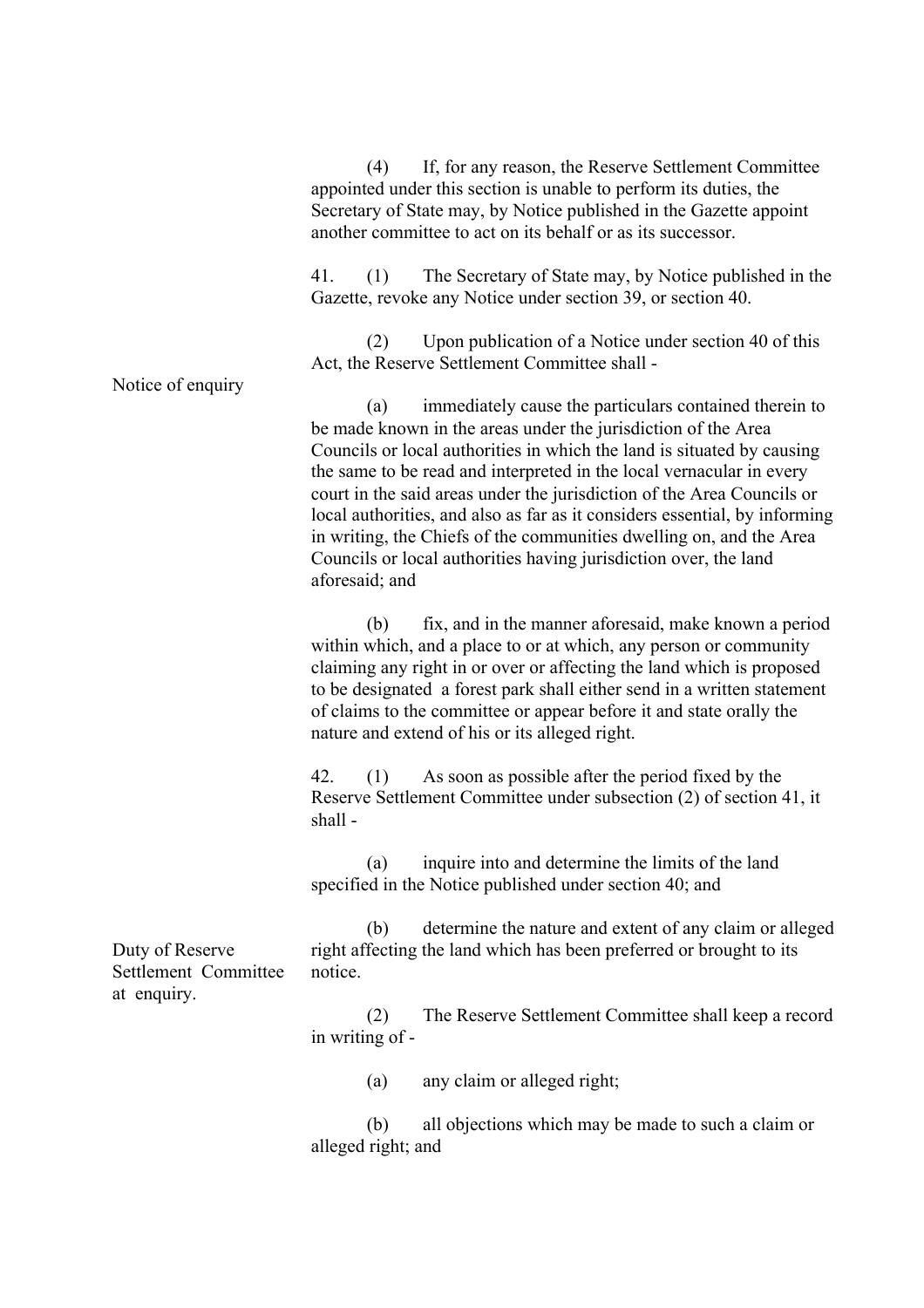Reserve Settlement Committee to have judicial powers. Reserve Settlement Committee may join or settle claims. Submission of Reserve Settlement Committee's findings on completion of inquiry. Rights may be extinguished or modified by the Secretary of State. (c) any evidence in support of or in opposition to any claim or alleged right. 43. For the purpose of the inquiry, the Reserve Settlement Committee shall have all the powers conferred by law upon a Magistrate. 44. The Reserve Settlement Committee may at any time during the inquiry, join any number of claims or sever any claims joined and, in its findings, may join any number of claims or sever any claims which were formerly joined. 45. Upon the completion of the inquiry, the Reserve Settlement Committee shall submit to the Director for the consideration of the Secretary of State its findings, describing the limits of the land specified in the Notice published under section 40 and setting out all such particulars as may be necessary to define the nature, duration, incidence and extent, of any claim and alleged right referred or brought to its knowledge in respect of the land and admitting or rejecting the same wholly or in part. 46. Where the Reserve Settlement Committee has admitted wholly, or in part any right or claim and, in the opinion of the Director, the exercise of such right or claim or any part thereof would - (i) stultify the objects of the proposed forest park; (ii) seriously hinder the efficient working of the proposed forest park; or (iii) cause any damage to the proposed forest park; the Secretary of State may - (a) extinguish any such rights or claims and may either give monetary compensation or grant in exchange similar rights on other similarly situated land either within or outside the final boundaries of the forest park; (b) confine or restrict any such right or claim to certain areas either within or outside the final boundaries of the forest park or the exercise of such right to certain times of the year;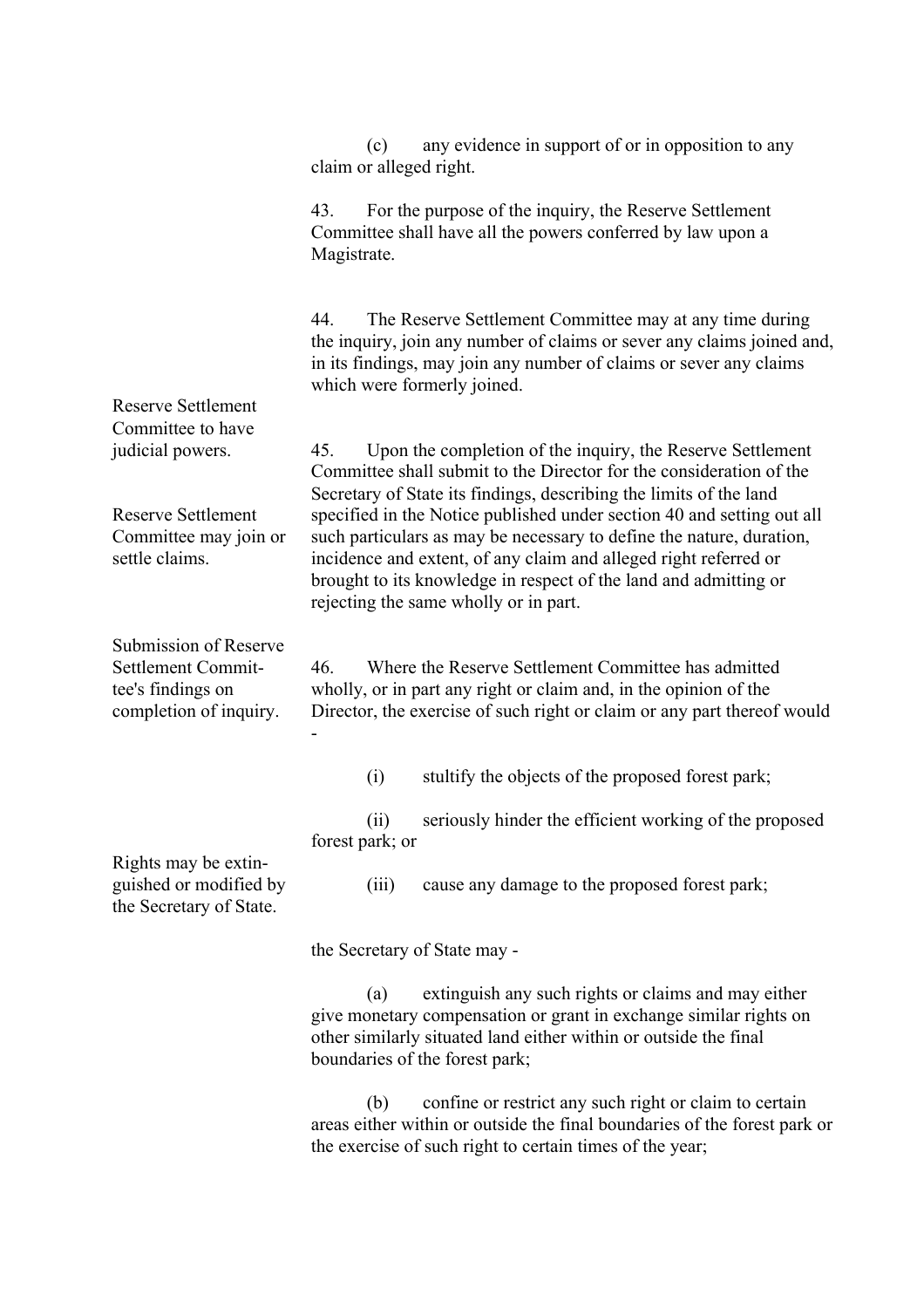(c) make any enclave or so amend the boundaries of the proposed forest park so as to exclude from the forest park, any area over which such right or claim has been admitted;

(d) add such additional rights as he shall consider just and equitable to allow, notwithstanding that the

Reserve Settlement Committee has not admitted such rights; or

(e) adopt wholly, or in part, any one or any combination of the above methods of dealing with the matter:

Provided that, in altering the external boundaries of the proposed forest park, the Secretary of State shall not include any area which lies outside the original limits set out in the Notice published in accordance with the provisions of section 40.

47. (1) The Secretary of State shall thereupon publish a Notice in the Gazette specifying -

(a) the land which is finally intended to be designated a forest park;

(b) the rights which may be exercised within the proposed forest park; and

(c) any other special conditions affecting the proposed forest park.

Notification of lands to be reserved as forest parks and rights admitted.

(2) The Notice shall be made known in the same manner as the Notice published under section 40 and to every person who, and the representative of any community which, referred any claim or in respect of which any claim was brought to the knowledge of the Reserve Settlement Committee.

48. (1) Any person who has made a claim on his own behalf or, where a claim has been made on behalf of a community, such person or the representative of that community, may, within three months of the date of publication of the Notice under section 47, appeal to the Supreme Court against that portion of the Notice which affects his claim or the claim made on behalf of the community which he represents.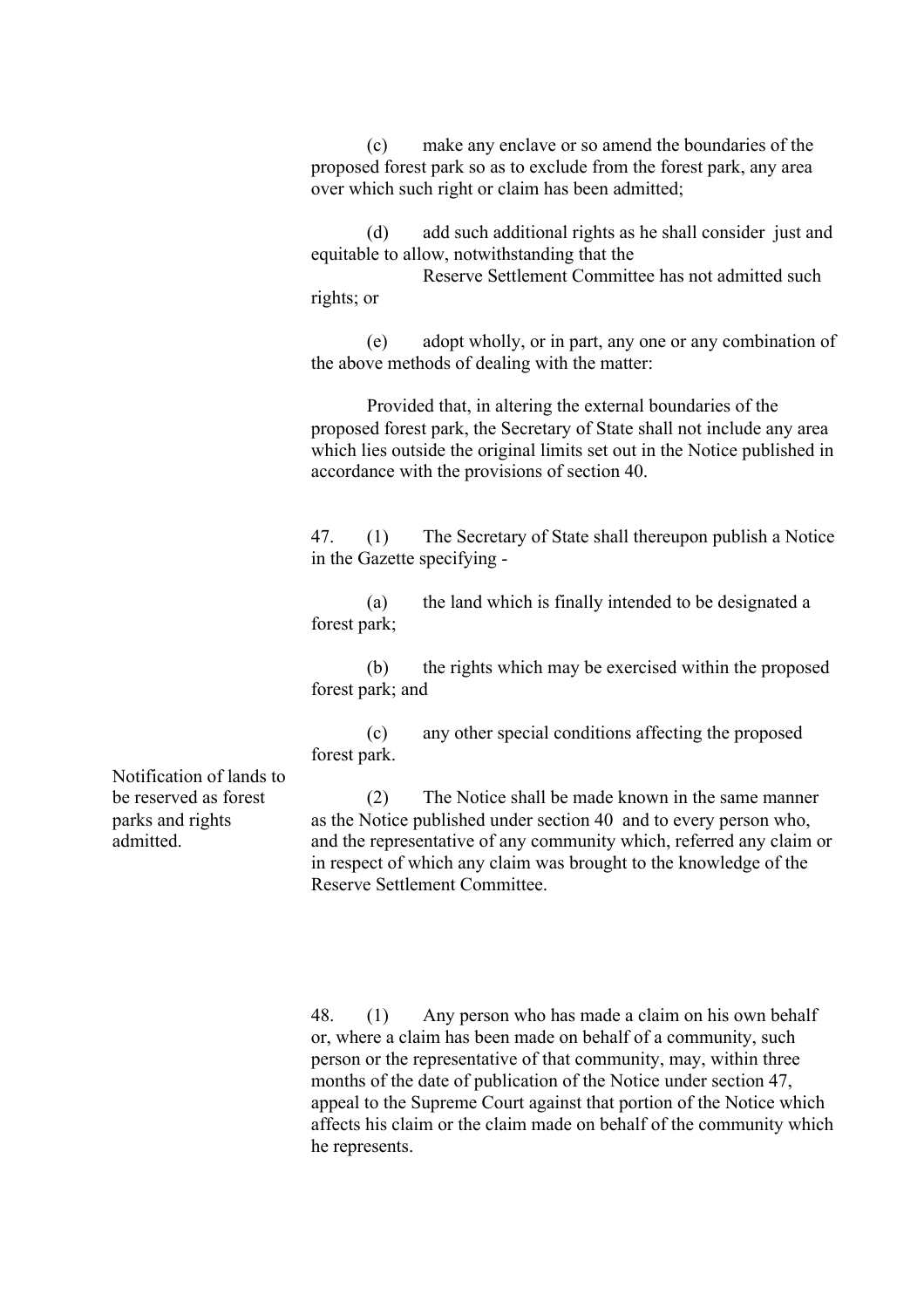(2) The Supreme Court may make rules in respect of appeals and may, in the rules, prescribe fees to be paid in respect of such appeals.

49. (1) After the time limit specified under section 48 for appealing to the Supreme Court has elapsed or, if there has been an appeal, after the determination of the appeal, the Secretary of State may, after taking into consideration the decision on appeal, make an Order designating as a forest park the lands in respect of which an inquiry was held.

(2) The Order shall set out: -

(a) the limits of the lands which constitute the forest park; and

Order of the Secretary of State constituting a forest park.

Appeals from notice specifying lands to be reserved as forest park and rights admitted.

> (b) all rights affecting the same as set out in the Notice published under section 47 or established by the court upon appeal against such Notice.

(3) The Order shall be published in the Gazette and made known in the same manner as the Notice published under section 40.

(4) From the date of the publication of the Order in the Gazette, such lands shall be a forest park.

50. (1) Any Order made under section 49 may be revised or modified by the Secretary of State and such revision or modification may be given retrospective effect.

(2) In any revision or modification made under this section, the Secretary of State may, after further inquiry if such be deemed necessary:

(a) exercise the rights conferred on him under section 46;

Revision or Modification of orders constituting a forest park.

(b) add such additional rights as he shall consider just and equitable to allow notwithstanding that such rights had not been admitted in the Notice published under section 47;

(c) provide for any two or more contiguous forest parks to be joined to form one forest park.

51. (1) Privileges in forest parks may be admitted if a written permission specifying the quantity of a defined produce is obtained from the responsible Forest Officer who shall determine the method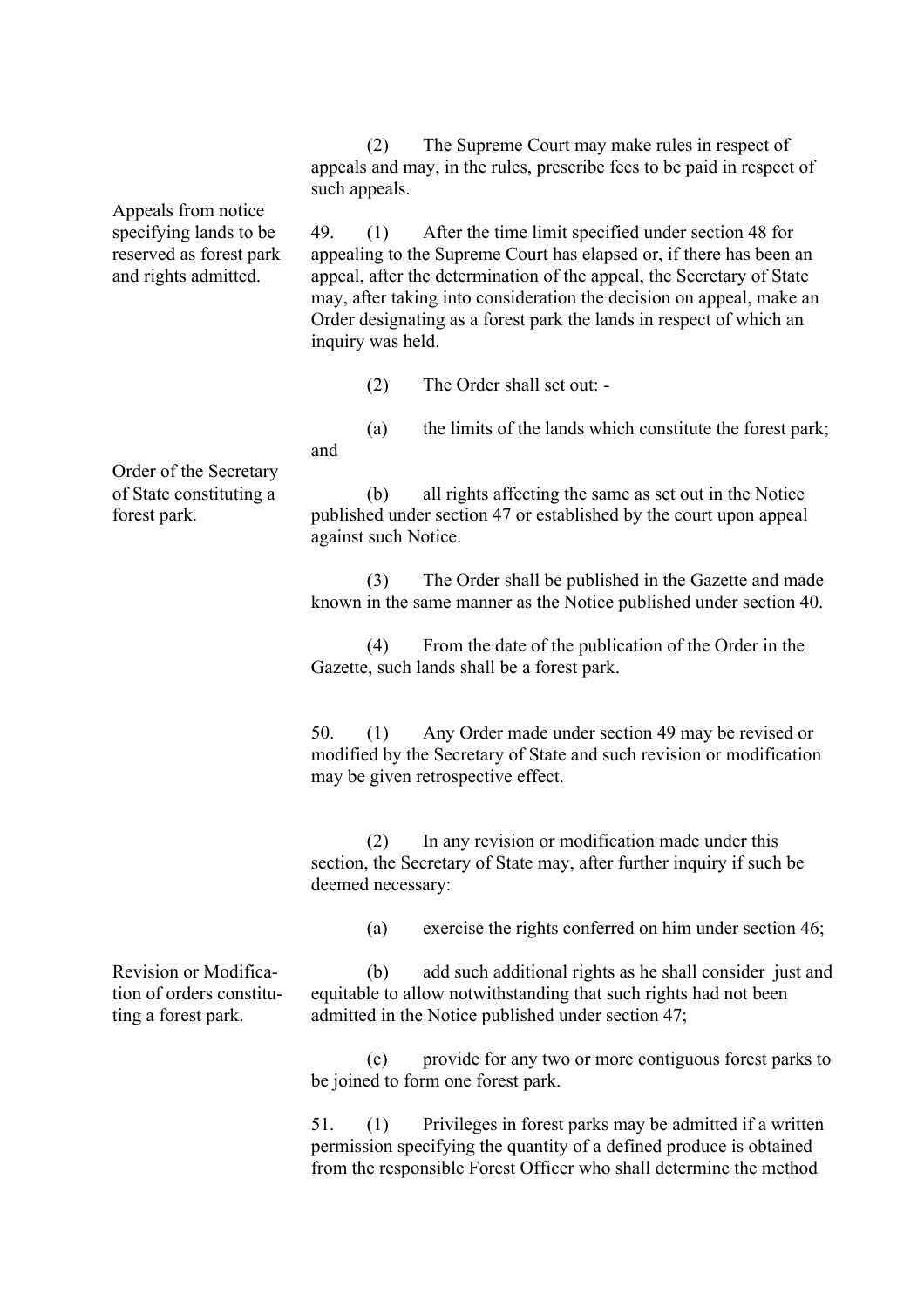|                                                                        | of harvest and the sustainable exploitation of such produces in<br>accordance with this section;                                                                                                                                                                                                                                                                                                                                                                        |  |  |  |
|------------------------------------------------------------------------|-------------------------------------------------------------------------------------------------------------------------------------------------------------------------------------------------------------------------------------------------------------------------------------------------------------------------------------------------------------------------------------------------------------------------------------------------------------------------|--|--|--|
|                                                                        | Privileges in forest parks are limited to non<br>(2)<br>commercial harvest of non wood forest produce;                                                                                                                                                                                                                                                                                                                                                                  |  |  |  |
|                                                                        | Privileges can only be granted to persons residing in<br>(3)<br>the immediate surrounding of a forest park;                                                                                                                                                                                                                                                                                                                                                             |  |  |  |
| Privileges admitted in<br>forest parks                                 | (4)<br>Any person who fails to comply with this provision<br>commits an offence.                                                                                                                                                                                                                                                                                                                                                                                        |  |  |  |
|                                                                        | Every right in or over land in respect of which no claim shall<br>52.<br>have been made to the Reserve Settlement Committee or of which no<br>knowledge shall have been acquired by that Committee, shall be<br>extinguished:                                                                                                                                                                                                                                           |  |  |  |
| Extinguishment and                                                     | Provided that if any person shall, within one year of the date<br>of the publication in the Gazette of the Notice under section 40, claim,<br>and satisfy the Secretary of State that he was possessed of, a right in<br>respect of which he might have made a claim and that, through<br>ignorance of the fact than an inquiry was being held or for other<br>sufficient reason, he failed to make such claim, the Secretary of State<br>may direct that such rights - |  |  |  |
| revival of rights.                                                     | shall be revived;<br>(i)                                                                                                                                                                                                                                                                                                                                                                                                                                                |  |  |  |
|                                                                        | (ii)<br>shall be modified; or                                                                                                                                                                                                                                                                                                                                                                                                                                           |  |  |  |
|                                                                        | be extinguished in accordance with the provisions of<br>(iii)<br>section 46 of this Act.                                                                                                                                                                                                                                                                                                                                                                                |  |  |  |
|                                                                        | During the period between the dates of the publication under<br>53.<br>section 40 of the intention to create a forest park and of the order<br>under section 49 designating the forest park -                                                                                                                                                                                                                                                                           |  |  |  |
|                                                                        | no rights shall be acquired in or over the lands comprised within such<br>Notice otherwise than by succession or under a grant or contract in<br>writing entered into with the approval of the Secretary of State; and                                                                                                                                                                                                                                                  |  |  |  |
| No new rights to be<br>acquired in lands to be<br>constituted a forest | no act or thing shall be done in contravention of<br>(b)<br>section 111 of this Act, except that any right admitted in the Notice<br>published under section 49 may be exercised, to the extent and in the<br>manner described therein, by the communities or persons to whom it<br>was admitted, without prejudice to any subsequent revision or<br>modification as provided for in this Act.                                                                          |  |  |  |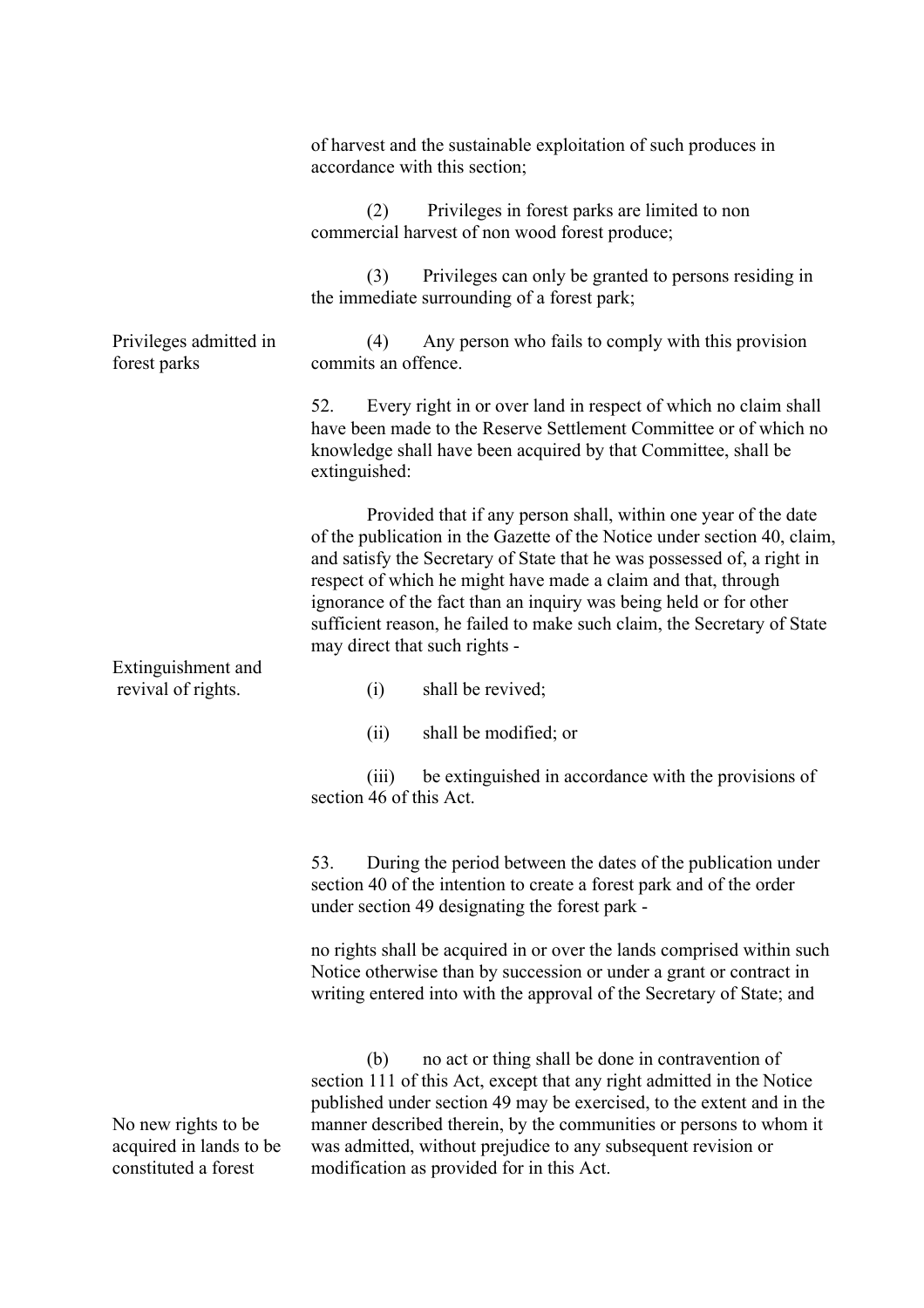| park without approval.                                              | 54.<br>(1)<br>Without the consent of the Secretary of State having<br>been first obtained, it shall be unlawful for any person or community<br>to alienate, by sale, mortgage or transfer, any right admitted in an<br>Order made under section 49.                                                                                                                                                                     |  |  |  |  |  |
|---------------------------------------------------------------------|-------------------------------------------------------------------------------------------------------------------------------------------------------------------------------------------------------------------------------------------------------------------------------------------------------------------------------------------------------------------------------------------------------------------------|--|--|--|--|--|
|                                                                     | Any sale, mortgage or transfer effected without<br>(2)<br>consent shall be null and void.                                                                                                                                                                                                                                                                                                                               |  |  |  |  |  |
|                                                                     | 55.<br>Any right in a forest park admitted in an Order made<br>(1)<br>under section 49 and not exercised for a period of ten years shall be<br>deemed to have been extinguished.                                                                                                                                                                                                                                        |  |  |  |  |  |
|                                                                     | Where another right of way is available, the Secretary<br>(2)<br>of State may, by Notice in the Gazette close any right of way in a<br>forest park.                                                                                                                                                                                                                                                                     |  |  |  |  |  |
| Rights in forest parks<br>may not be alienated<br>without approval. | 56.<br>Notwithstanding any native law or custom to the contrary, any<br>person, any family and the Chief or head of any community on behalf<br>of the community, shall be entitled to enter into any agreement to<br>grant and convey absolutely to the State any lands, and any rights in<br>and over any lands, owned by him or it, which is proposed to<br>designate a forest park under the provisions of this Act. |  |  |  |  |  |
| Non-exercise of rights.                                             | The Secretary of State may, by Notice published in the<br>57.<br>Gazette, direct that from a date named therein, any lands or any part<br>thereof, designated a forest park under section 49, shall cease to be a<br>forest park or part of that park and thereupon from that date such<br>lands shall cease to be a forest park or part of such park:                                                                  |  |  |  |  |  |
| Lands and rights may<br>be granted absolutely<br>to Government.     | Provided that such rights, if any, which may have been extinguished<br>therein, shall not revive in consequence of the cessation.                                                                                                                                                                                                                                                                                       |  |  |  |  |  |

Power to de-reserve a forest park.

# PART VII. DECLARATION OF RESERVED FOREST. CREATION OF COMMUNITY FOREST. DESIGNATION OF COMMUNITY CONTROLLED STATE FOREST.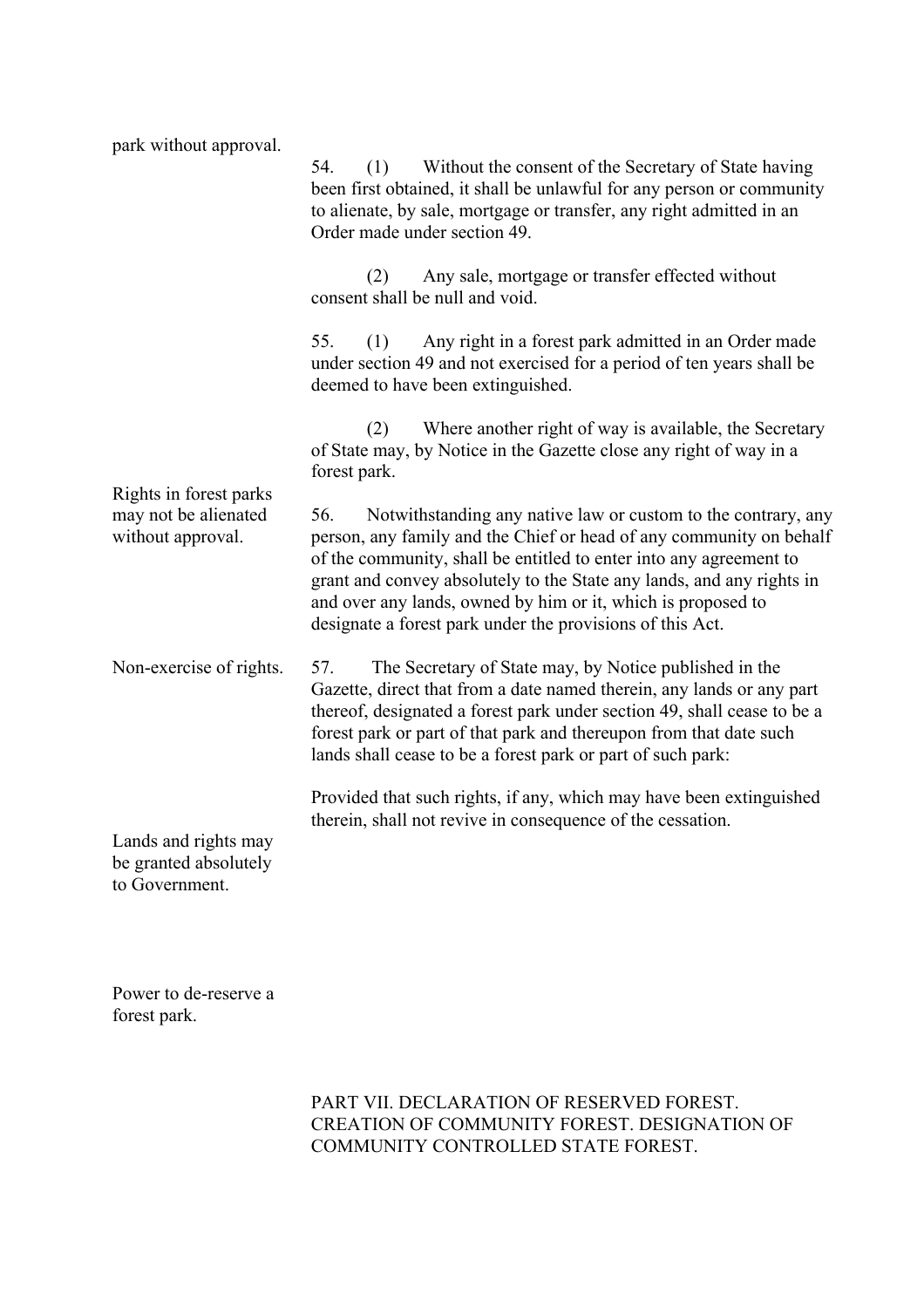| Secretary of State may<br>designate community<br>forests | Upon a request from a community or a group of<br>58.<br>(1)<br>communities made under section 60, the Secretary of State may<br>designate as a community forest, any of the following lands - |     |       |                                                                                                                               |
|----------------------------------------------------------|-----------------------------------------------------------------------------------------------------------------------------------------------------------------------------------------------|-----|-------|-------------------------------------------------------------------------------------------------------------------------------|
|                                                          | (a)                                                                                                                                                                                           |     |       | forest reserves, and or;                                                                                                      |
|                                                          | (b)<br>established.                                                                                                                                                                           |     |       | any non-forest lands in respect of which it appears to<br>the forest committee that the forest growth on such lands should be |
|                                                          | (2)                                                                                                                                                                                           |     |       | The Secretary of State may, by Notice published in the<br>Gazette, declare any such lands to be reserved forest.              |
| Constitution of a forest<br>committee                    | Any community or communities that wishes to<br>59.<br>(1)<br>administer and manage a proposed community forest, shall constitute<br>a forest committee for this purpose.                      |     |       |                                                                                                                               |
|                                                          | (2)                                                                                                                                                                                           |     |       | The forest committee shall be responsible for: -                                                                              |
|                                                          | forest, such as:                                                                                                                                                                              | (a) |       | carrying out of all the necessary procedures<br>required to be granted ownership rights over a proposed community             |
|                                                          | Forestry Agreement;                                                                                                                                                                           |     | (i)   | application for Preliminary Community                                                                                         |
|                                                          | Forestry Agreement; and                                                                                                                                                                       |     | (ii)  | obtaining the Preliminary Community                                                                                           |
|                                                          | Management Agreement;                                                                                                                                                                         |     | (iii) | obtaining a Community Forest                                                                                                  |
|                                                          |                                                                                                                                                                                               | (b) |       | general administration;                                                                                                       |
|                                                          |                                                                                                                                                                                               | (c) |       | information and communication with the<br>various authorities and within the community or communities;                        |
|                                                          |                                                                                                                                                                                               | (d) |       | planning and work organization;                                                                                               |
|                                                          |                                                                                                                                                                                               | (e) |       | monitoring of activities;                                                                                                     |
|                                                          |                                                                                                                                                                                               | (f) |       | preparing and enforcing by-laws;                                                                                              |
|                                                          | specified in section 38 of this Act; and                                                                                                                                                      | (g) |       | operating and accounting for the local fund as                                                                                |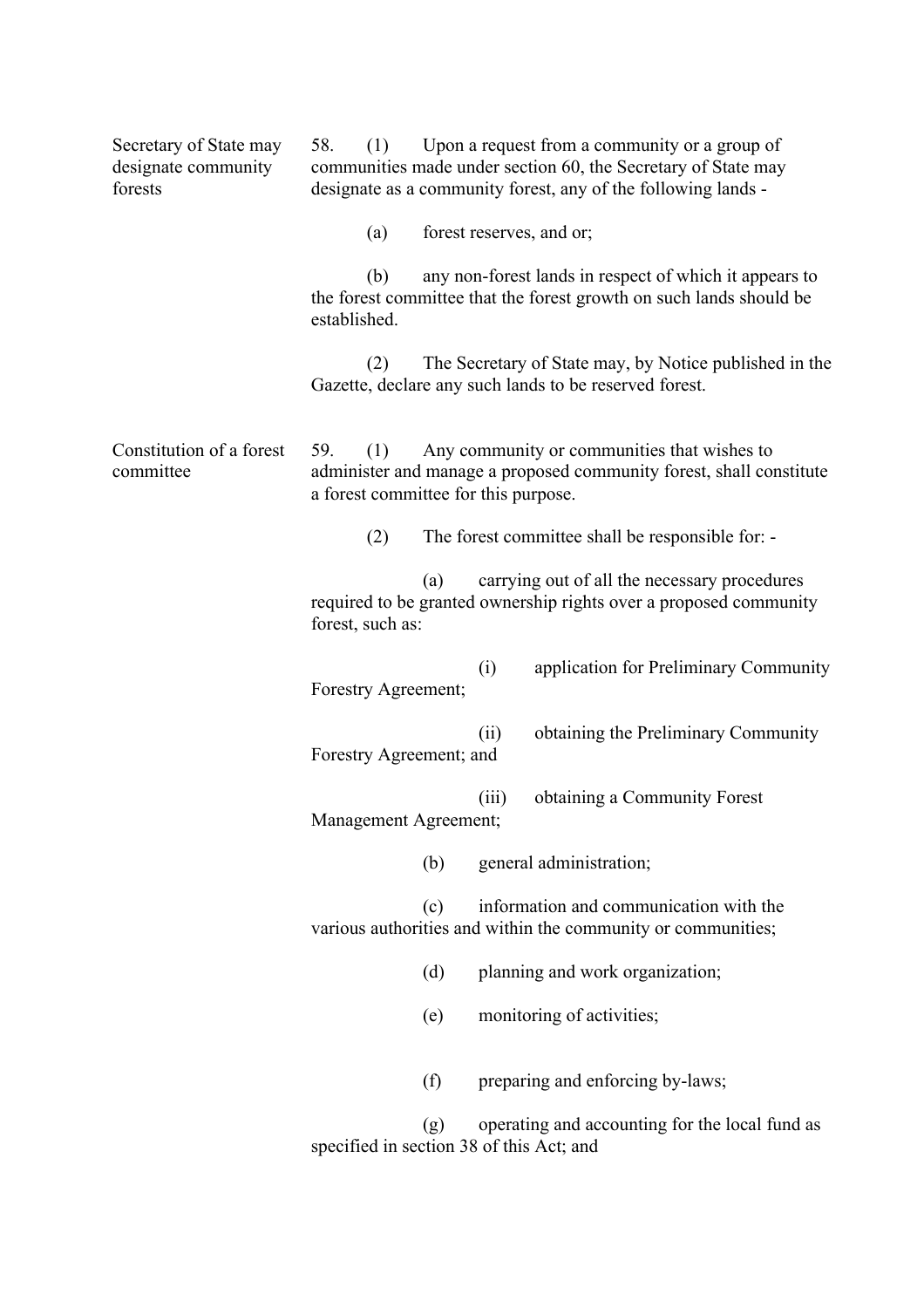(h) providing the Forestry Department with an updated list of its executive members on a yearly basis.

(3) The forest committee members shall be drawn from all interest groups forming the community or the communities and among whom, persons shall be elected to take up the responsibility of fulfilling the task specified in sub-section 2 of this section as the need may arise.

(4) The forest committee shall be duly registered with the Forestry Department upon the approval of the Preliminary Community Forest Management Agreement containing the name of the proposed community forest, the date of forest committee registration, the name of each executive member of the forest committee and their respective responsibilities.

(5) Upon compliance with the provisions of this section the Forestry Department shall issue a certificate of registration to the forest committee.

60. (1) Any forest committee, on behalf of a community or a group of communities, may apply to obtain ownership rights over forests located on their customary lands by submitting an Application for a Preliminary Community Forest Management Agreement to the Forestry Department as specified in Schedule I and by attaching all of the following documents -

Schedule I

Village application for community forest

(a) a village resolution:

(i) authorizing the forest committee to file this application for and on behalf of the community or communities;

(ii) containing a Memorandum of Understanding by the community or communities to communally manage the specified areas and confirming that the said areas are free from any rights in and over the land;

(b) a statement from the District Chief confirming that the lands are under the authority of the said community or communities, and that the forest committee has agreed to the general rules and regulations governing the lands;

(c) a map at a scale of 1:50,000 showing the location of the forested lands and surrounding villages;

(d) a map showing the location of the proposed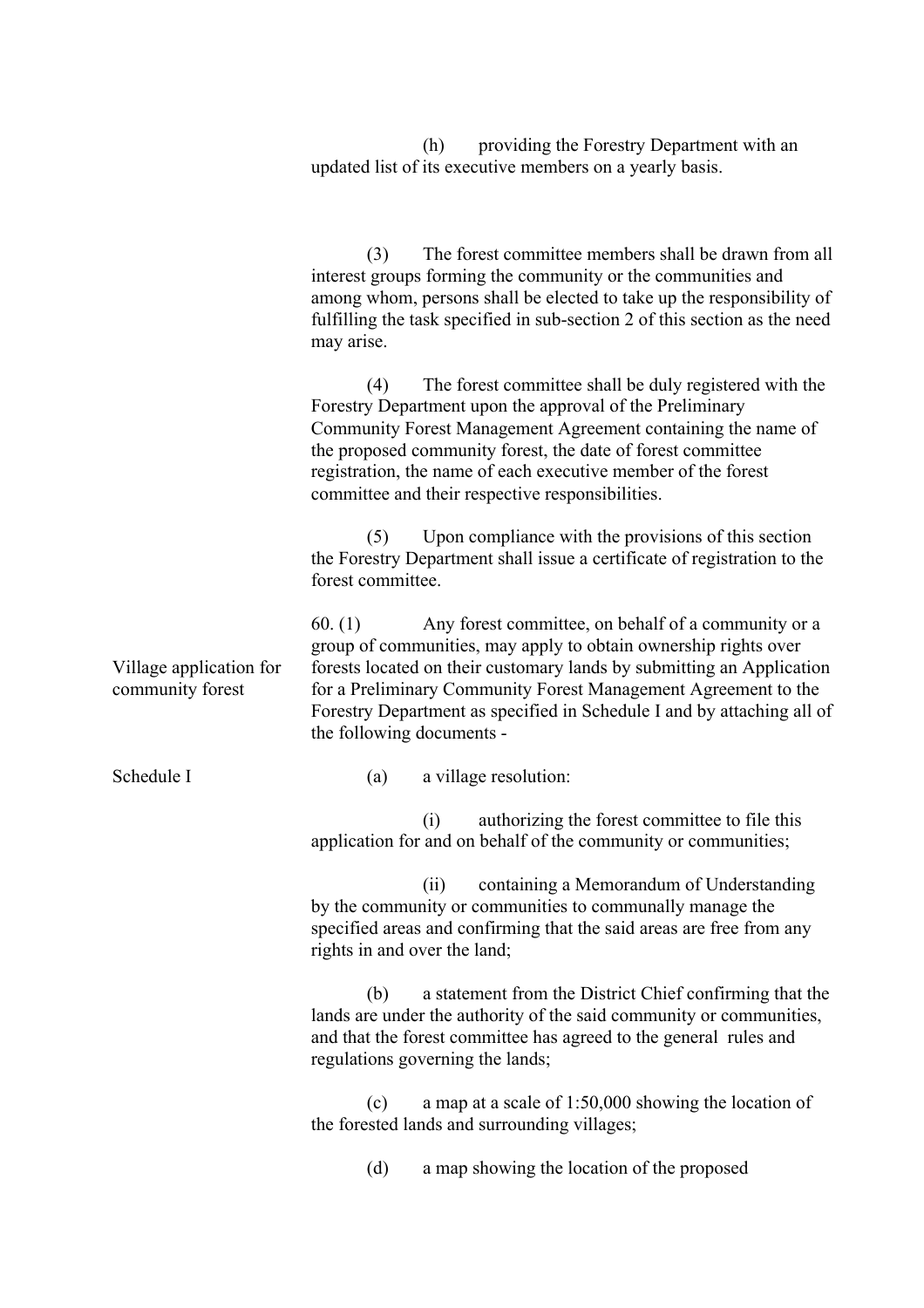Submission of village application community forest at a scale as specified hereunder: (i) 1:5,000 for any forest less or equal to one hundred hectares, (ii) 1:10,000 for any forest over one hundred hectares and less or equal to five hundred hectares, (iii) 1:25,000 for any forest over five hundred hectares; (e) a work plan detailing forest activities to take place for a period of three years after the approval of the Preliminary Community Forestry Agreement. (e) the map provided under sub-section (d) of this section shall bear the stamp and signature of the district head; 61. (1) All Applications for a Preliminary Community Forest Management Agreement shall be submitted in two original copies to the Director who may approve it provided that - (a) all the information given in the application are found to be correct; (b) the proposed community forest boundaries are not encroaching any other reserved land or forest park; (c) the community or group of communities are in a position to realistically manage the entire proposed community forest. (2) Upon approval of the Application for a Preliminary Community Forest Management Agreement the Director shall retain one original copy and forward the second original to the forest committee and make copies available to the divisional commissioner, the district chief and the Divisional Forest Officer. (3) Thereupon the Secretary of State may, by Notice published in the Gazette, declare the proposed community forest to be reserved land as specified in section 58 of this Act. 62. After the fulfillment of the provisions of sections 60 and 61 the Application for a Preliminary Community Forest Management Agreement shall be considered as a Preliminary Community Forest Management Agreement and shall immediately constitute the binding document between the forest committee of a said proposed community forest and the Government.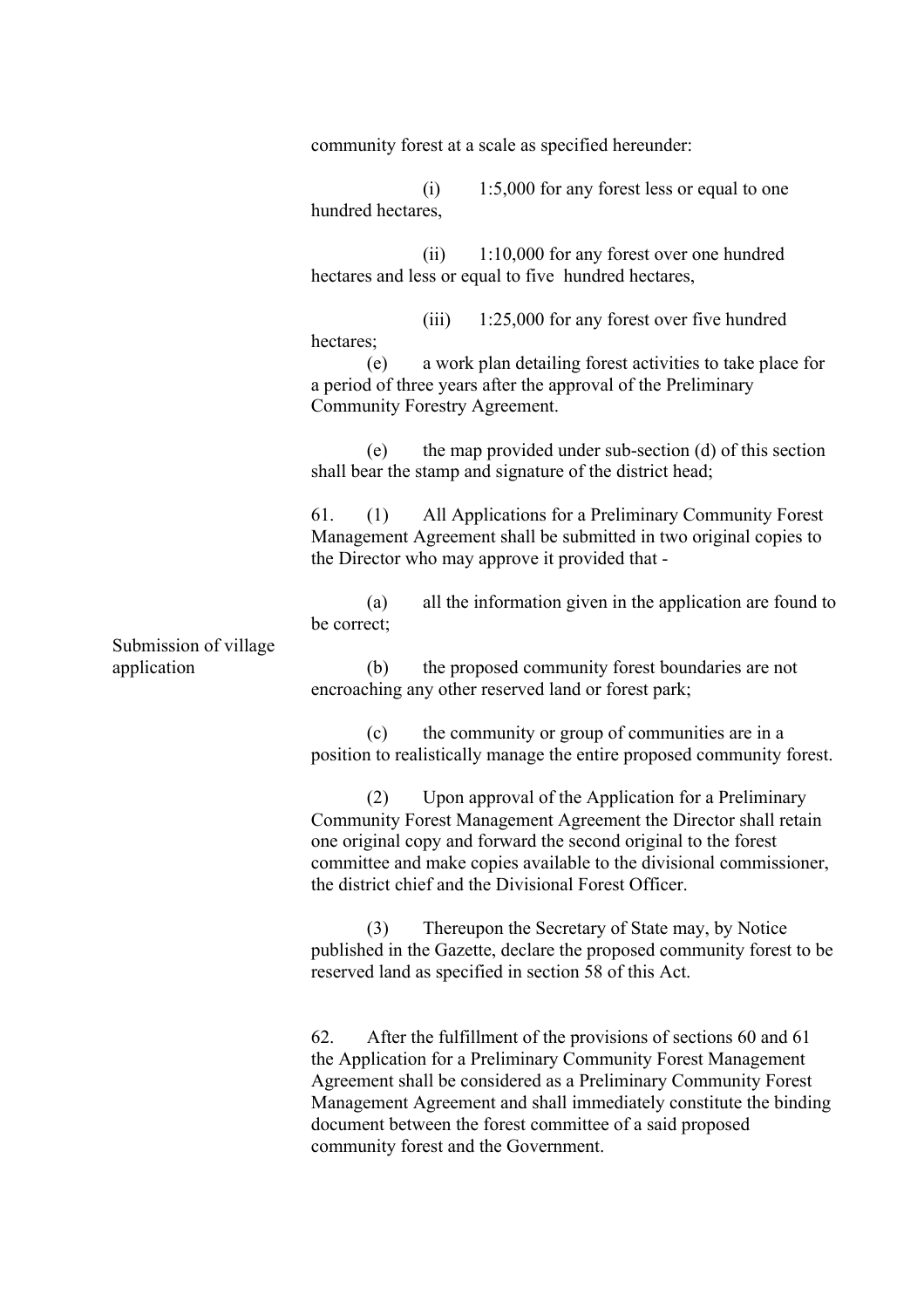Preliminary Community Forest Management Agreement

Conditions under a Preliminary Community Forestry Agreement

63. (1) A Preliminary Community Forest Management Agreement shall be granted for a period of three years after which a Community Forest Management Agreement may be granted under the provisions of section 67, if the Director is satisfied that the community or communities have fulfilled the requirements stipulated in the Preliminary Community Forest Management Agreement.

(2) Notwithstanding sub-section (1), an extension of the Preliminary Community Forest Management Agreement not exceeding two years may be granted and -

(a) within such period a Community Forest Management Agreement may be granted under the provisions of section 67, if the Director is satisfied that the community or communities have fulfilled the requirements specified in the Preliminary Community Forest Management Agreement;

(b) after such period of time and if the community or communities have not fulfilled the conditions specified in the Preliminary Community Forest Management Agreement, the Director shall withdraw the Preliminary Community Forest Management Agreement and the proposed community forest shall revert to state forest without compensation being paid to the community or communities.

64. (1) Any revenue generated by the sale of forest produce harvested in the course of forestry operations foreseen in the Preliminary Community Forest Management Agreement shall be kept entirely by the concerned forest committee.

(2) Such revenues shall be administered in accordance with section 38.

65. Not later than two years after the implementation of the Preliminary Forestry Agreement, the forest committee shall clearly define the boundaries of the proposed community forest and shall, with the assistance of the Forestry Department or any qualified surveyor, redemarcate, setup visible boundary marks and produce a map at a scale as defined in paragraph (d) of section 60 of the said proposed community forest.

Demarcation of proposed community forest

Revenues under a

Community Forest Management Agreement

Preliminary

66. (1) After due compliance with the provision of this part of the Act the Secretary of State shall thereupon publish a Notice in the Gazette specifying -

(a) the land which is finally intended to be designated a community forest;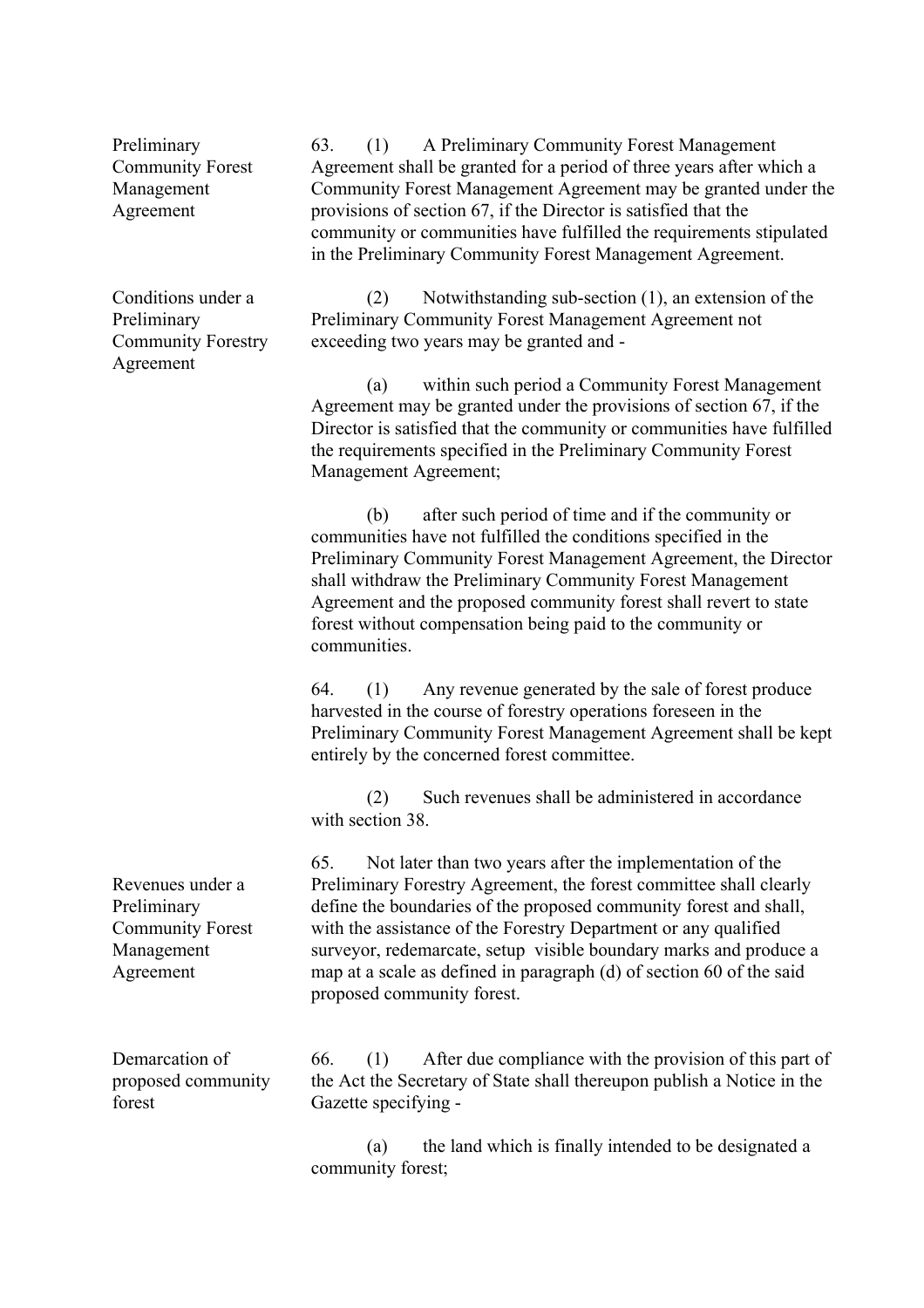(b) any special conditions affecting the proposed community forest.

Notification of lands to be reserved as community forests Community Forest Management Agreement Schedule II (2) The Notice shall be made known to the concerned forest committee. (3) Any person who is aggrieved with the contents of a notice published under sub-section (1), may within three months of the date of publication of the Notice appeal to the Supreme Court against that portion of the Notice which affects him or the community which he represents. (4) The Supreme Court may make rules in respect of appeals and may, in the rules, prescribe fees to be paid in respect of such appeals. 67. (1) The Community Forest Management Agreement shall be signed in two original copies by the Secretary of State or the Director on behalf of the Secretary of State and the concerned forest committee. (2) The Community Forest Management Agreement shall be in the form prescribed in Schedule II. (3) The Director shall retain one original copy of the Community Forest Management Agreement and forward the second original to the forest committee and make copies available to the Divisional Commissioner, District Chief and the Divisional Forest Officer. (4) The Community Forest Management Agreement confers on the concerned community or communities rights as specified in section 69 of this Act over the forest resources of the proposed community forest. (5) The Community Forest Management Agreement confers on the concerned community or communities ownership rights over the designated community forest for an indefinite period of time except as provided for in section 72. 68. (1) After the time limit specified under section 66 for appealing to the Supreme Court has elapsed or, if there has been an appeal, after the determination of the appeal and after the signing of a Community Forest Management Agreement, the Secretary of State may, after taking into consideration the decision on appeal, make an Order designating as a community forest the lands in respect of which a Community Forest Management Agreement is signed.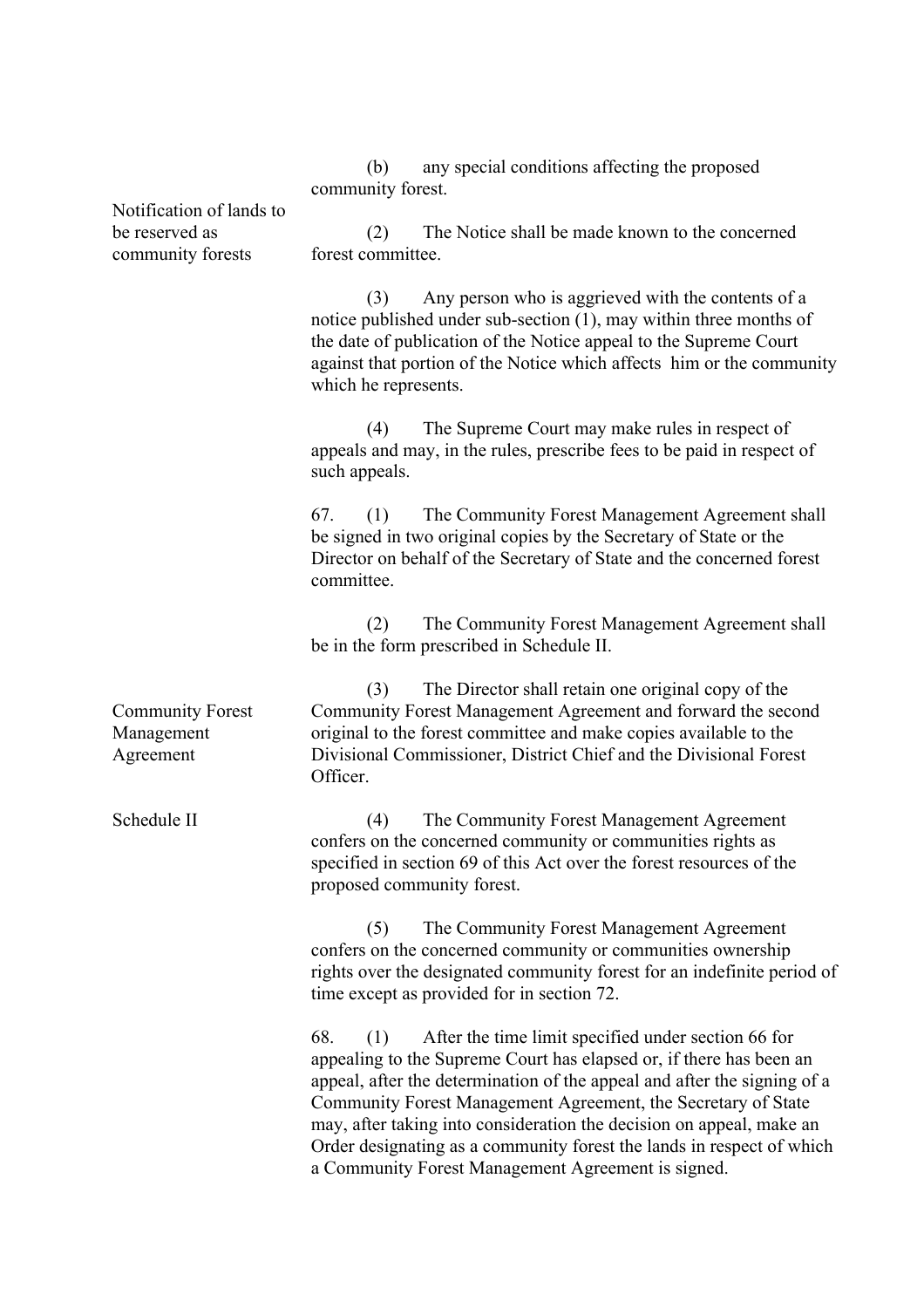Order of the Secretary of State constituting a community forest

(2) The Order shall set out the limits of the lands which constitute the community forest.

(3) The Order shall be published in the Gazette and made known to all the concerned communities.

(4) From the date of publication of the Order in the Gazette, such lands shall be a community forest.

(5) Every right in and over a community forest land, as defined in the Order and published in the Gazette, in respect of which no appeal shall have been made to the Supreme Court shall be extinguished.

69. Rights in community forests are those stipulated in the Community Forest Management Agreement.

70. Revenue from community forests shall be collected provided that a local fund has been previously set up as specified in sections, 36 and 38 of this Act.

71. (1) Any Order made under section 68 may be revised or modified by the Secretary of State and such revision or modification may be given retrospective effect.

(2) In any revision or modification made under this section, the Secretary of State may, by publishing a Notice in the Gazette, share a community forest among the participating communities, upon the unanimous request of the committee managing this community forest, provided that: -

(a) the following documents are submitted to the Director who may advise the Secretary of State:

(i) a resolution by the communities requesting to share the community forest among themselves and endorsed by the District Chief;

(ii) a map at a scale as specified in paragraph (d) of section 60 of this Act of the new community forests showing that their external boundaries do not alter the boundaries of the original community forest;

(iii) an area calculation showing that the cumulative

Rights admitted in community forests

Local revenue collection

Power to share a community forest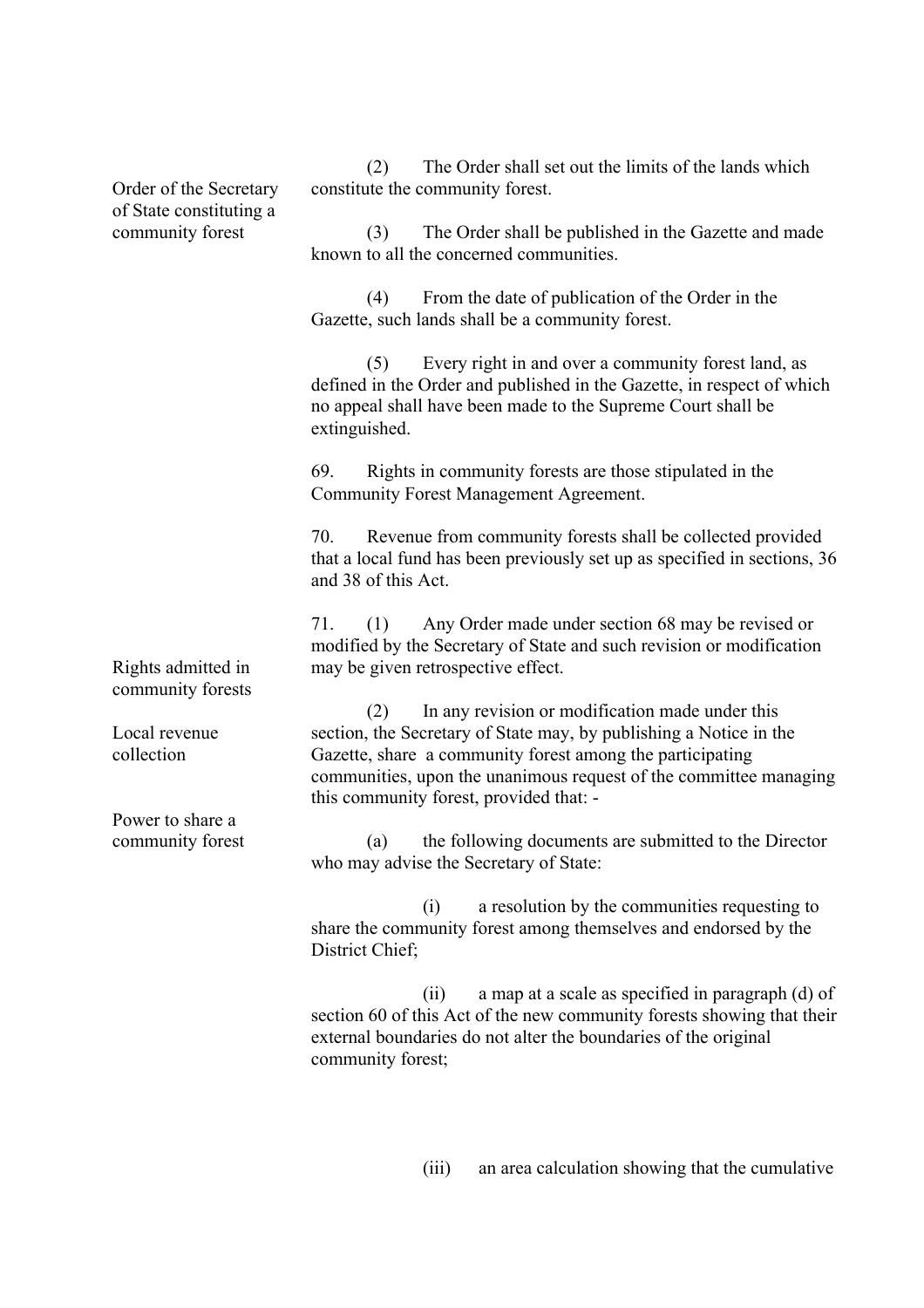Power to de-reserve a community forest size of the newly created community forests remains equal to the original community forest; (b) forest committees are constituted for each new community forests as specified in section 59 of this Act; (c) the dissolution of the former forest committee has been registered with the Forestry Department. 72. The Secretary of State may, by Notice published in the Gazette, direct that from a date named therein, any lands or any part thereof, designated a community forest under section 68 shall cease to be a community forest or part of that community forest and thereupon from that date such lands shall cease to be a community forest or part of such community forest provided that: - (a) an evaluation, as specified and foreseen in section 114, conducted by the Director, is given that the forest resources of the community forest are being depleted or endangered or not sustainably used due to inappropriate forest management by the forest committee; (b) such rights, if any, which may have been extinguished therein, shall not revive in consequence of the cessation; (c) such de-reserve lands shall become state forest. 73. (1) The Director may, by a notice sent to the commissioner and the local authorities, designate a state forest to be controlled by a community or a group of communities provided that such community or group of communities are managing a community forest under a Community Forest Management Agreement and upon the submission by the concerned committee of an application. (2) State forest controlled by communities shall be subjected to the conditions set in section 85 and 117.

Director may designate state forests Neighbouring community forests to be controlled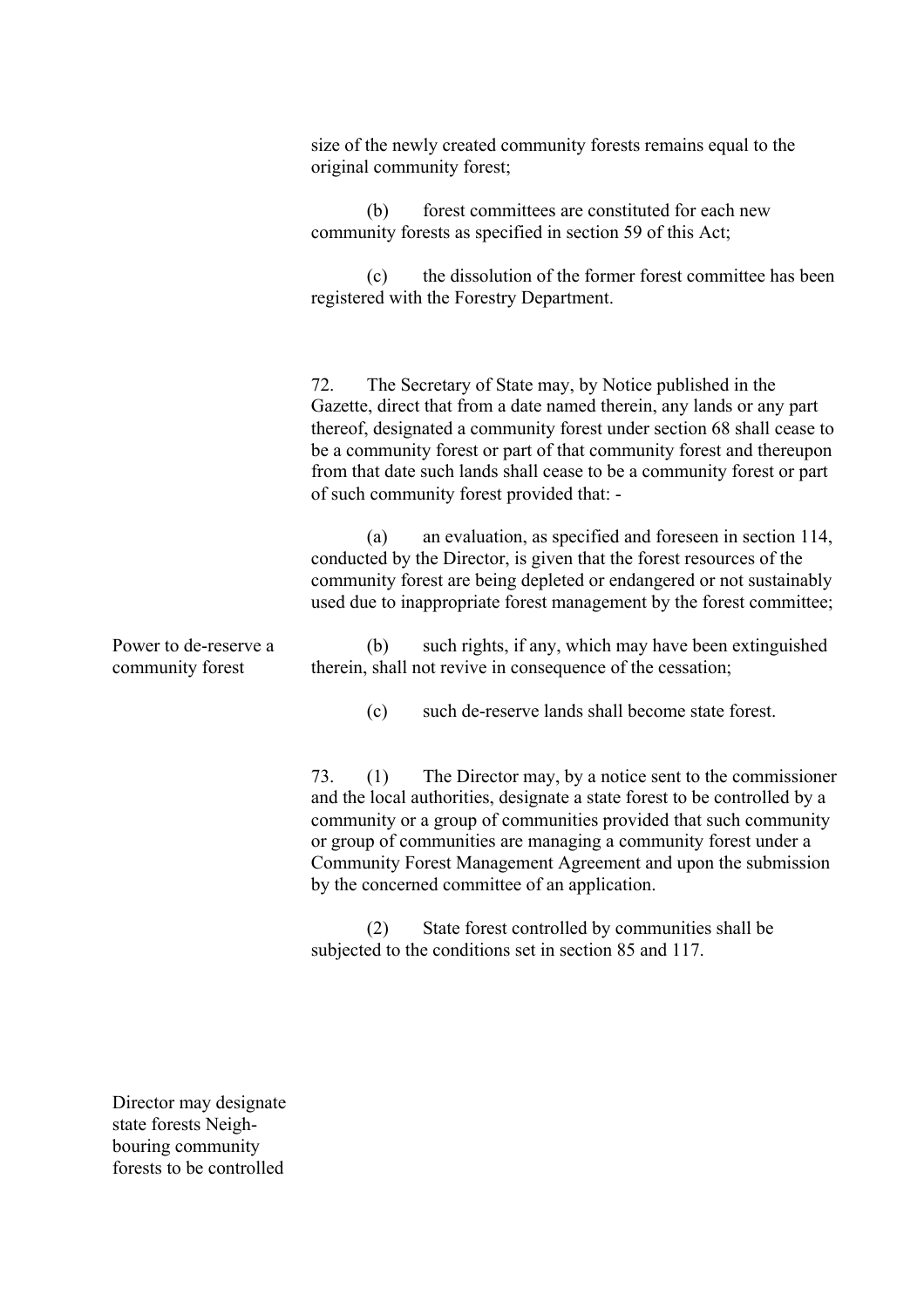by communities

|                                                 | PART VIII. - PRIVATE FORESTS                                                                                                                                                                                                                                                                                                     |
|-------------------------------------------------|----------------------------------------------------------------------------------------------------------------------------------------------------------------------------------------------------------------------------------------------------------------------------------------------------------------------------------|
| Private plantations                             | Any plantation located on privately occupied land shall<br>74.<br>(1)<br>be a private plantation.                                                                                                                                                                                                                                |
|                                                 | The forest produce and non wood forest produce<br>(2)<br>found in or brought from private plantations shall be owned in full by<br>the owner and used as he may wish provided that for the removal of<br>such produce a permit is obtained from the nearest Forest Officer.                                                      |
| Procedure to acquire<br>private natural forests | No lands supporting a natural forest cover shall be<br>75.<br>(1)<br>privately occupied or leased without the prior approval of the<br>Director.                                                                                                                                                                                 |
|                                                 | A map at a scale of $1:5,000$ or $1:10,000$ or any other<br>(2)<br>scale as felt appropriate by the Director showing the boundary of the<br>proposed private natural forest shall be attached to the proposal<br>submitted to the Director.                                                                                      |
|                                                 | Notwithstanding the provision in any lease, customary<br>(3)<br>laws and sales agreements, natural forest existing on any lands shall<br>remain governed by the provisions of this Act.                                                                                                                                          |
|                                                 | As from the date of enactment of this Act, no<br>(4)<br>compensation shall be paid for any development done on any land<br>supporting a natural forest cover which was acquired in contradiction<br>with this Act.                                                                                                               |
| Private natural forests                         | (1)<br>Any natural forest located on privately occupied or<br>76.<br>leased land shall be a private natural forest.                                                                                                                                                                                                              |
|                                                 | (2)<br>The forest produce and non forest produce extracted<br>from a private natural forest under the provisions of sub-section 3 and<br>4 of this section shall be owned in full by the owner and used as he<br>may wish provided that for the removal of such produce a permit is<br>obtained from the nearest Forest Officer. |
|                                                 | The owner of a natural forest which is smaller than<br>(3)<br>twenty-five hectares shall prepare a management plan at his own<br>expense and in accordance with any Regulations made under this Act<br>which shall be submitted to the Director for his approval.                                                                |
|                                                 | The owner of a natural forest which is larger than<br>(4)<br>twenty-five hectares shall prepare at his own expense a forest<br>inventory and a management plan in accordance with any Regulations<br>made under this Act which shall be submitted to the Director for his                                                        |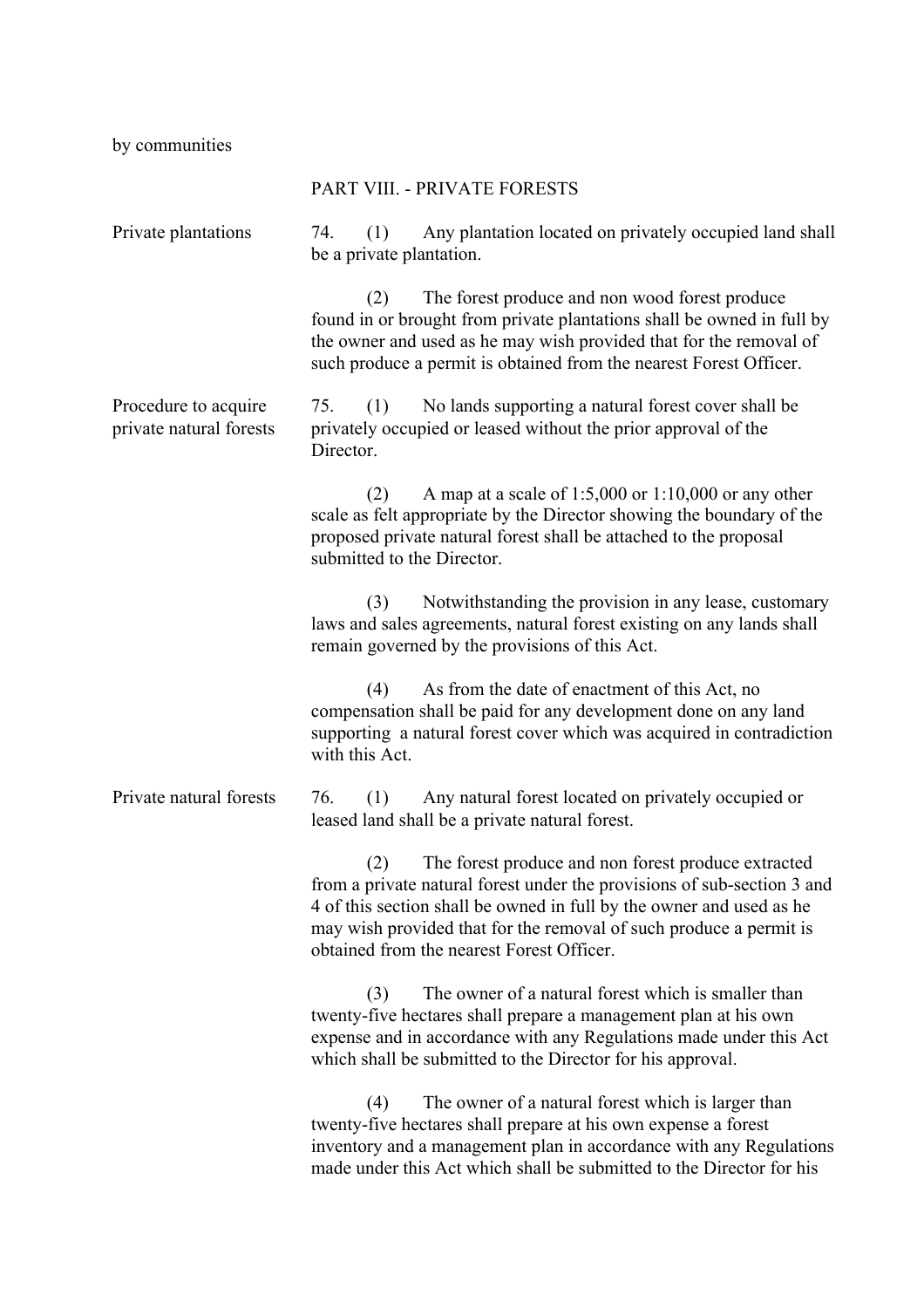|                                                                                                        | approval.                                                                                                                                                                                                                                                                                                         |  |  |
|--------------------------------------------------------------------------------------------------------|-------------------------------------------------------------------------------------------------------------------------------------------------------------------------------------------------------------------------------------------------------------------------------------------------------------------|--|--|
|                                                                                                        | No exploitation of forest produce shall be made out of<br>(5)<br>a private natural forest unless the exploitation is part of an approved<br>management plan, or of an approved amendment to the management<br>plan thereto.                                                                                       |  |  |
|                                                                                                        | No private natural forest can be converted to non-forest<br>(6)<br>land without the approval of the Secretary of State.                                                                                                                                                                                           |  |  |
|                                                                                                        | PART IX. - DECLARATION OF WATER AND WIND EROSION<br>AREAS AND PROTECTION FORESTS                                                                                                                                                                                                                                  |  |  |
| Secretary of State may<br>declare water or wind<br>erosion areas.                                      | The Secretary of State may, by Notice published in the<br>77.<br>Gazette, declare any lands to be water or wind erosion areas.                                                                                                                                                                                    |  |  |
| Secretary of State may<br>declare protection<br>forests                                                | The Secretary of State may, by Notice published in the<br>78.<br>Gazette, declare any forest to be protection forest.                                                                                                                                                                                             |  |  |
| Power to make<br>regulations                                                                           | In relation to the lands so declared, the Secretary of State may<br>79.<br>make regulations for all or any of the following purposes -                                                                                                                                                                            |  |  |
|                                                                                                        | the formation of wind breaks;<br>(a)                                                                                                                                                                                                                                                                              |  |  |
|                                                                                                        | (b)<br>the retention of trees;                                                                                                                                                                                                                                                                                    |  |  |
|                                                                                                        | generally for the purposes of preventing water and<br>(c)<br>wind erosion.                                                                                                                                                                                                                                        |  |  |
| Compensation for<br>private plantation                                                                 | Where such regulations as specified in section 79 affect a<br>80.<br>private plantation, adequate compensation shall be paid to any person<br>so affected.                                                                                                                                                        |  |  |
|                                                                                                        | PART X. - ADMINISTRATION OF FORESTS                                                                                                                                                                                                                                                                               |  |  |
| Forestry impact<br>assessment of<br>farming, industrial,<br>projects and other<br>activities in forest | Where farming, industrial projects or other activities in<br>81.<br>(1)<br>forest areas are not assessed for their environmental impact as<br>provided in the National Environment Management Act 1994, the<br>developer of such activity shall be required to submit a project brief to<br>the Director stating: |  |  |
| areas                                                                                                  | the nature of the project;<br>(a)                                                                                                                                                                                                                                                                                 |  |  |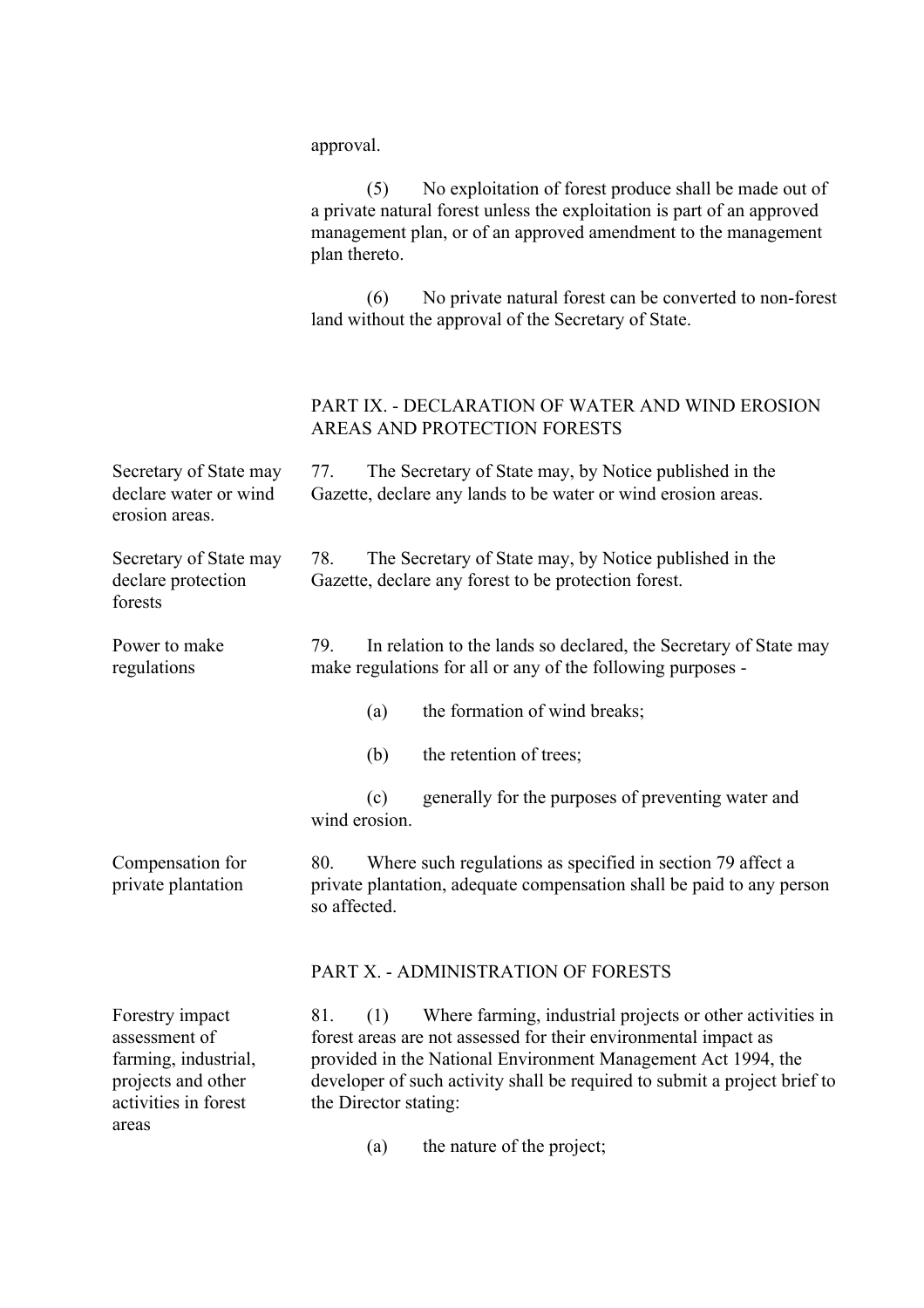| (b) |  |  |  |  | the activities that shall be undertaken; |
|-----|--|--|--|--|------------------------------------------|
|-----|--|--|--|--|------------------------------------------|

- (c) the area of forest land that may be affected;
- (d) the use of the standing trees and shrubs;

(e) the possible products and by-products of the activities anticipated; and

(f) any other matters that may affect the shrub and tree cover.

(2) If after considering the project brief, the Director is of the view that the proposed project will not have any adverse impact on the concerned forest or on the minimum percentage of forest specified in Section 10 of this Act, he may approve the project.

(3) If pursuant to the consideration in sub-section 2, the Director determines that the project may have an adverse impact on the concerned forest or on the minimum percentage of forest specified in Section 10, he shall -

(a) require that the developer redesign the project taking into account the recommendations of the Director;

(b) reject the proposed project if it is found incompatible with the forest policy, the forest management objectives, or the provisions of this Act and any regulations made pursuant to this Act.

(4) Failure to comply with sub-section 1 of this section shall constitute a forest offence.

82. The protection, control and management of state, community and private natural forests shall be directed by the Secretary of State.

83. (1) Where required the Forestry Department shall provide technical services to forest committees for the preparation of: -

(a) surveys and forest inventories;

(b) management plans; and

(c) any other forest activities as the Director may find necessary.

(2) The Forestry Department shall control and monitor the

Control of state, community, private natural forests.

Support and control of community forests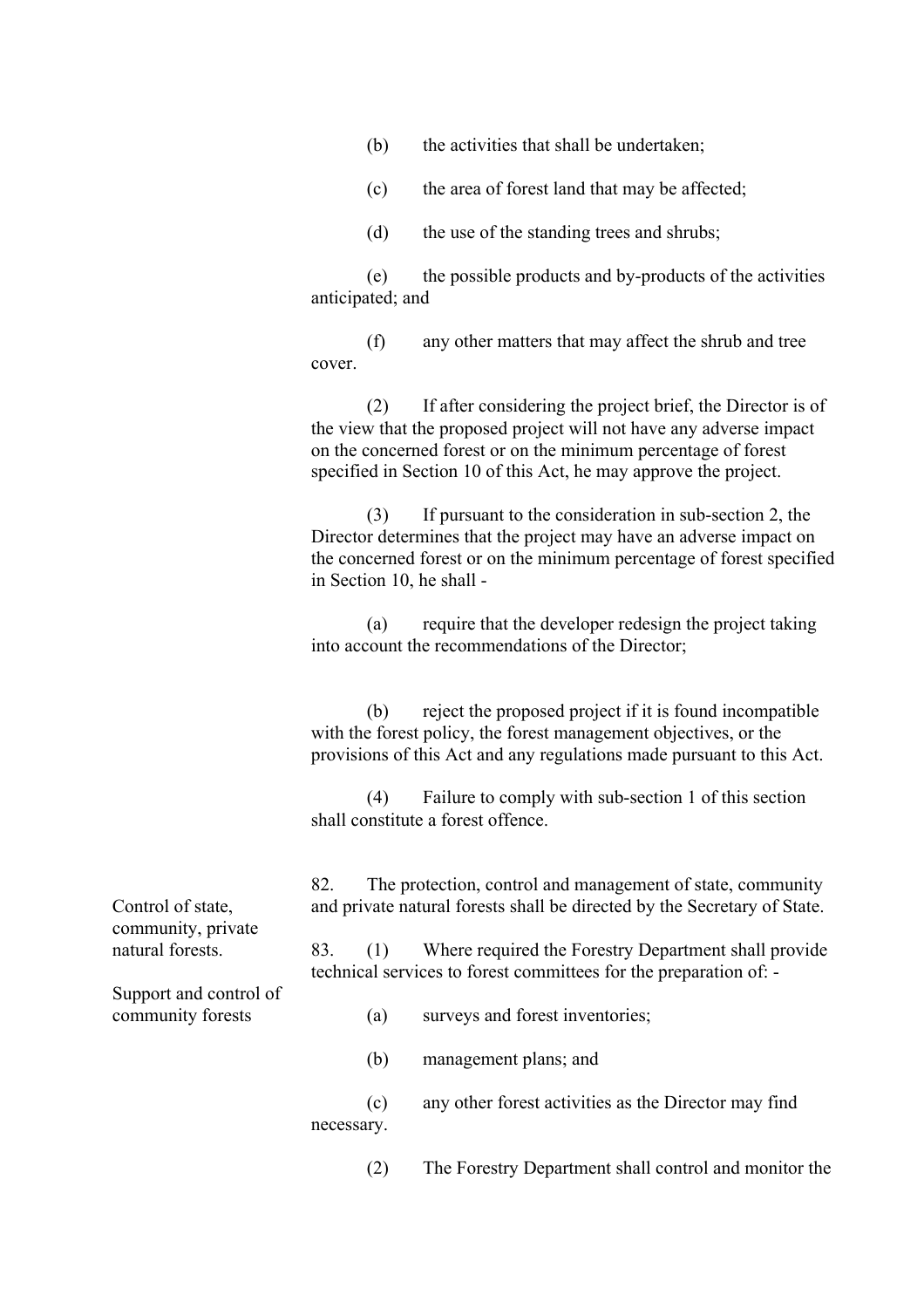Resolution of conflicts between communities Roles of forest committees in the administration of state forests Support and control of state forests implementation of forest management plans and forestry activities for the purpose of ensuring the conservation of the associated biodiversity and the sustainable use of community forests. 84. (1) Any dispute arising between two or more communities about the management of a community forest shall be arbitrated by the District Chief if all communities belong to the same District or by the Commissioner if the communities belong to different districts or by the Secretary of State for Local Government if the villages belong to different Divisions and the decision of such arbitration shall be forwarded to the Director. (2) A Forest Officer designated by the Director shall assist the authority arbitrating any conflict resolution over a community forest. (3) Any community which is aggrieved by the outcome of an arbitration, may within three months of the date of the arbitration appeal to a magistrate and any decision made by the magistrate shall be final. 85. Any forest committee empowered under section 73 to control a state forest, shall: (a) protect the forest from fire; (b) decide in collaboration with the Forestry Department the type and number of licences and permits to be issued in the said state forest; (c) monitor the licence and permit holders during their activities in the said forest; (d) prevent any illegal action in the said forest; (e) administer the revenues collected from the state forest utilization as specified in section 36. 86. (1) The Forestry Department shall provide technical advice to forest committees controlling state forests in the field of forest protection and exploitation. (2) The Forestry Department shall control and monitor the performances of forest committees controlling state forests. 87. (1) The Forestry Department shall control and monitor any private natural forests at least once in every year.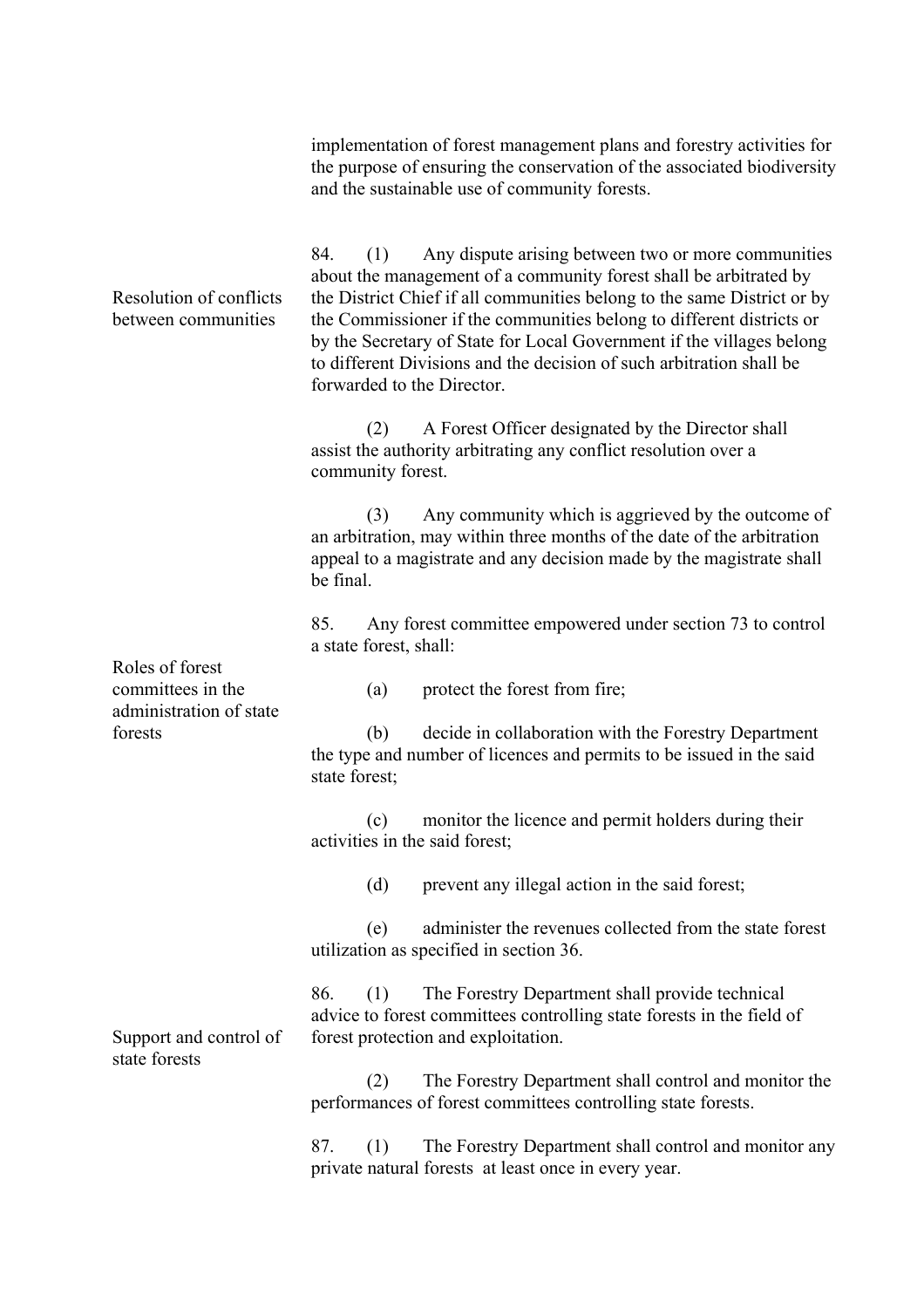Control of private forests

Power to make regulations and prescribe penalties for contravention thereof.

(2) Private plantations shall not be controlled or monitored by the Forestry Department except if they are likely to cause damage to any neighbouring forest or to the local environment.

88. The Secretary of State may make regulations for all or any of the following and may specify the area or areas to which all or any regulations shall apply -

(a) prohibiting or regulating the taking of forest produce or of any specified kind of forest produce on lands at the disposal of the State or on Provinces' lands or on lands under customary tenure or on free holdings;

prohibiting the sale and purchase of forest produce or any specified kind of forest produce by any persons other than the holders of licences and permits granted under this Act, or by any other persons or by any classes of persons specified in the regulations;

(c) prohibiting the sale, purchase and possession of forest produce taken, collected or prepared in contravention of this Act;

(d) prohibiting the destruction of, or any act which may tend to the destruction of or cause injury to, any forest produce or forest growth or forest property or wildlife in any forest park or on lands at the disposal of the Government or on Provinces' lands or communal lands;

(e) regulating the kindling of fires for any purpose within a protected forest or a reserved forest or a forest park, and prescribing the person who may declare the period during which fires may or may not be allowed for any purpose;

(f) regulating the kindling and suppression of bush fires in all lands and prescribing the persons who may declare the period during which fires may or may not be allowed;

(g) regulating the grant, issue of and prescribing the form that any licence or permits may take in any particular case -

> to take forest produce in forest parks or lands at the disposal of the Government;

(ii) to sell or purchase forest produce;

(iii) to erect or operate sawmills or other manufacturing plant using wood as a raw material;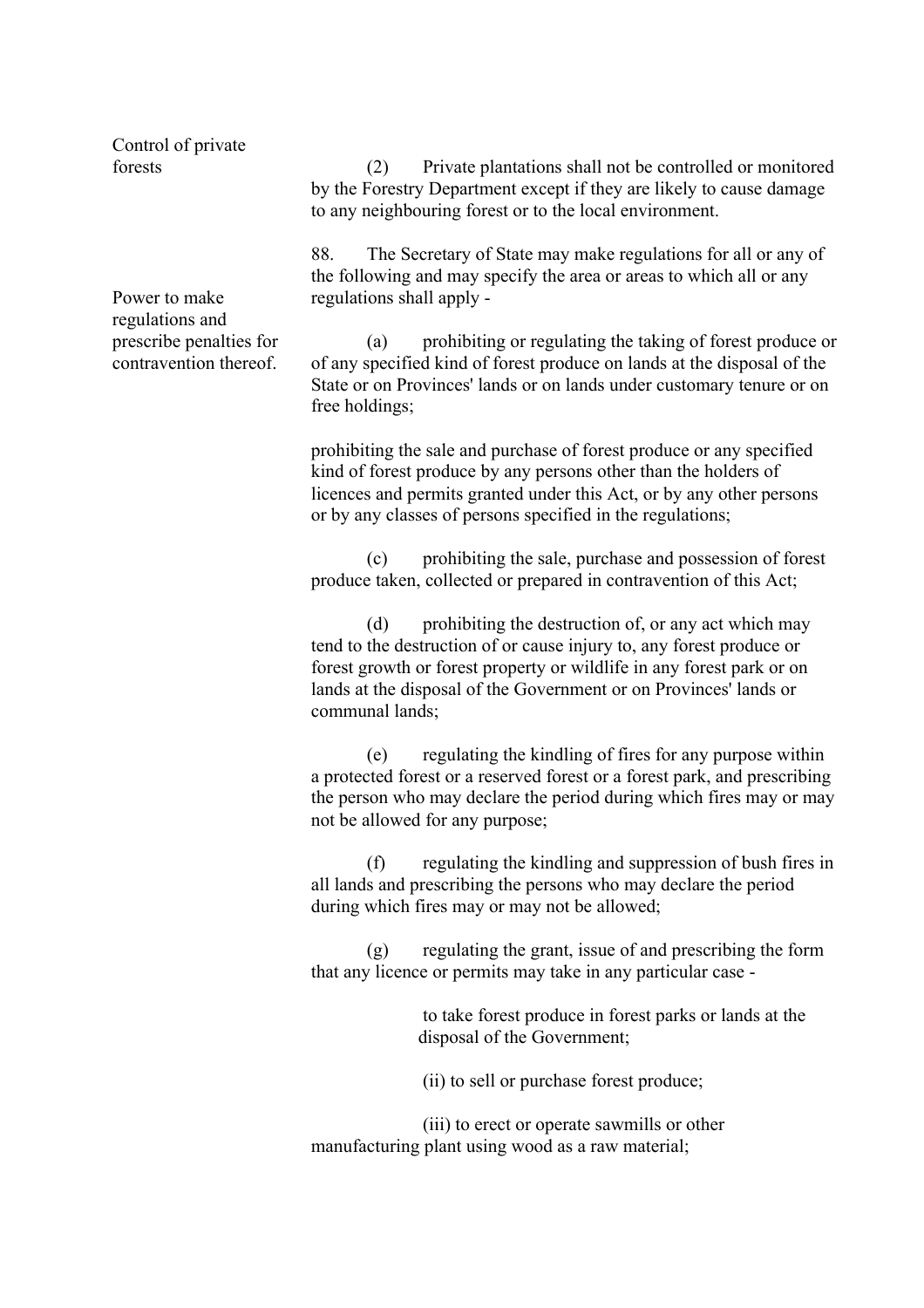(h) prescribing the procedure for fixing and making known to the public the fees to be paid on the application for, and the grant of, any licence or permit and the royalties and fees to be paid by the holders thereof;

(i) prescribing the persons who may declare any specified kind of tree to be a protected tree and any specified kind of non wood forest produce to be protected non wood forest produce under this Act, and the procedure thereof;

(j) providing for, and imposing conditions in respect of the collection, payment and disposal of fees, royalties, tools and costs of survey and demarcation;

(k) providing for the cancellation, forfeiture, termination or revocation of licences and permits;

(l) providing for the remission or reduction by a forest officer of any royalty, fees or tolls charged or payable under the provision of this Act;

(m) requiring the holders of licences and permits to render returns and accounts and to submit their books for inspection;

(n) regulating the collection, preparation and taking of forest produce;

(o) prescribing the procedures for the sale of forest produce from community forests;

(p) regulating the transit of forest produce by land and water or by different means and classes of transport;

(q) providing for the examination, marking, reporting or stoppage of timber or other forest produce in transit;

(r) providing for the establishment, management or control of checking stations to which timber or other forest produce shall be taken for examination by those in charge of it; and the conditions under which such timber or other forest produce shall be brought to, stored at or removed from the checking stations;

providing for the inventories, management, utilization and protection of all forests except private plantations;

prescribing the powers and duties of forest officers and providing for the maintenance of discipline;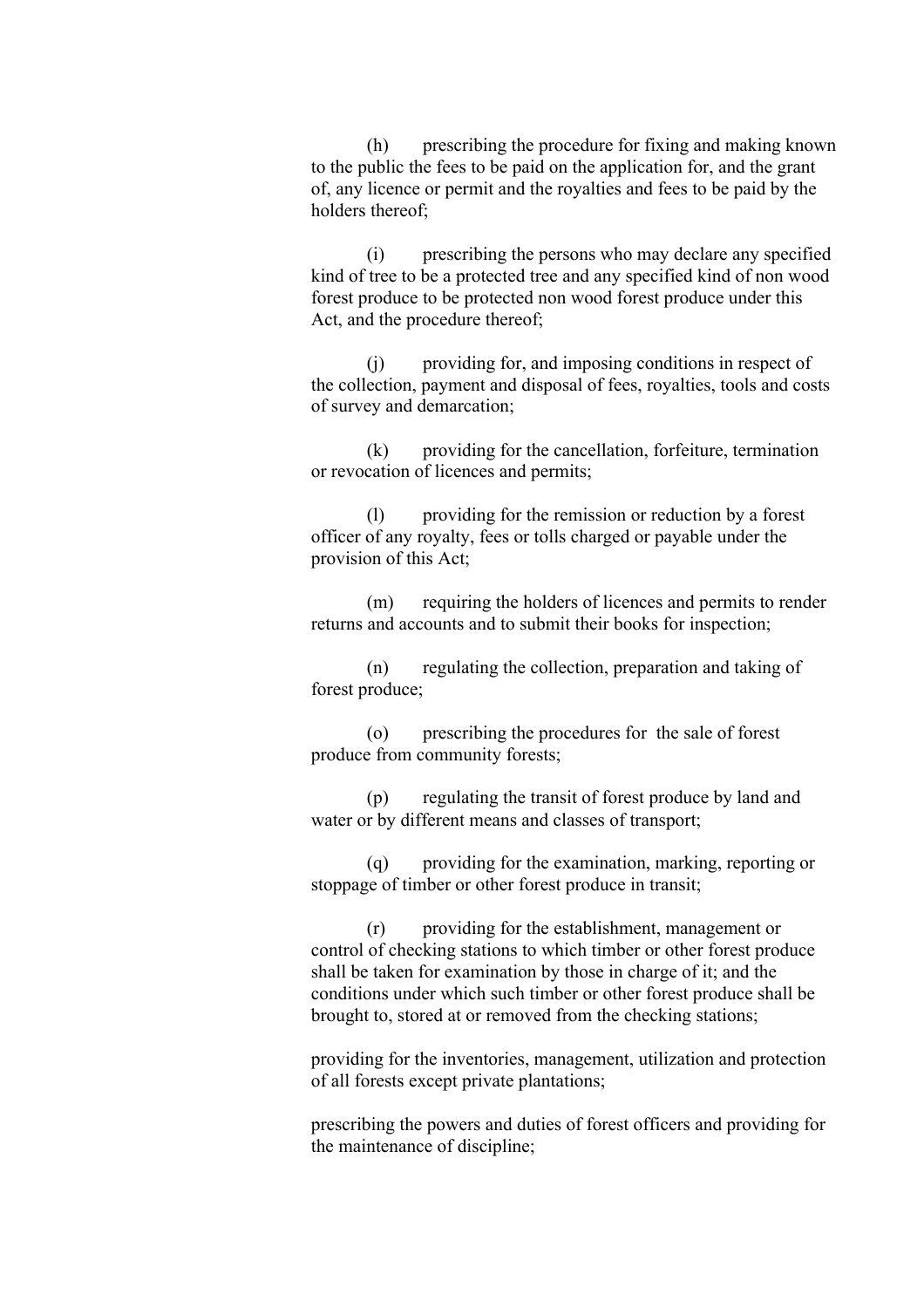regulating the export and the import of forest produce or of any specified kind of forest produce;

generally for the more effectual carrying out of all or any of the provisions of this Act.

(2) The Secretary of State may make Regulations amending the Schedules to this Act.

89. (1) Forest committees may make by-laws for their respective community forest.

(2) By-laws shall not be in contradiction with the provisions of this Act or of any Regulations made hereunder.

Where by-laws are made a copy of the by-laws shall be made available to the District Chief.

90. Forest committees and private forest owners shall be exempted from paying fees for licences or permits for forest produce collected from their own community forest or private forest.

Forest committees to make by-laws

Exemption of licence and permit fees

### PART XI. - MANAGEMENT OF FORESTS

| National forest<br>inventory | The Forestry Department shall prepare and conduct a<br>91.<br>national forest inventory every ten years according to the modalities<br>set by the Secretary of State. |
|------------------------------|-----------------------------------------------------------------------------------------------------------------------------------------------------------------------|
|                              | The realization of the inventory is the responsibility of<br>the Director who can however subcontract the work to a specialized<br>and competent organization.        |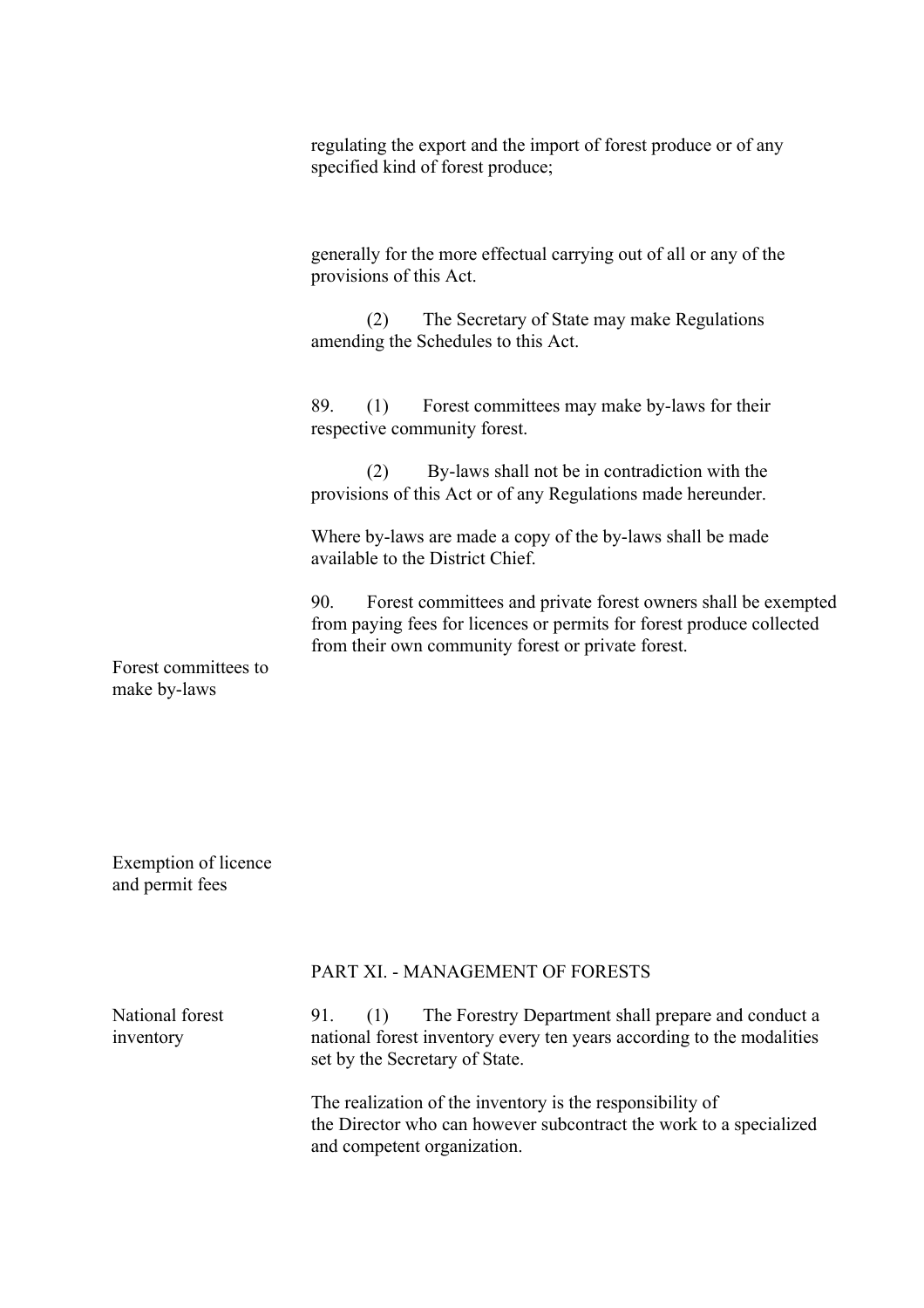| <b>National Forestry</b><br><b>Action Program</b> | The Director shall prepare a ten year national forestry action<br>92.<br>program to conserve and develop forest resources which shall be<br>based on the results of the National Forest Inventory.                                                                                                                       |
|---------------------------------------------------|--------------------------------------------------------------------------------------------------------------------------------------------------------------------------------------------------------------------------------------------------------------------------------------------------------------------------|
| Inventory in forest<br>parks                      | For the management of a forest park a forest inventory shall be<br>93.<br>conducted by the Forestry Department in accordance with any<br>Regulations made under this Act.                                                                                                                                                |
| Inventory in<br>community<br>forests              | A forest inventory shall be realized in each community forest<br>94.<br>by a forest committee as specified in any Regulations made under this<br>Act and with the technical support of the Forestry Department.                                                                                                          |
| Inventory in private<br>natural forests           | A forest inventory shall be realized in a private natural forest<br>95.<br>which is larger than twenty-five hectares by the owner who may hire<br>the services of the Forestry Department or an organization approved<br>by the Forestry Department as may be specified in any Regulations to<br>be made under this Act. |
| Management plans for<br>forest parks              | The Forestry Department shall establish a forest<br>96.<br>(1)<br>management plan for each forest park as specified in any Regulations<br>made under this Act.                                                                                                                                                           |
|                                                   | Any modification or amendments to a management<br>(2)<br>plan shall be submitted for approval to the Director.                                                                                                                                                                                                           |
| Management plans for<br>community forests         | A forest committee shall establish a management plan<br>97.<br>(1)<br>for the community forest for which it is responsible, and may in so<br>doing seek technical assistance from the Forestry Department or any<br>other organization approved by the Forestry Department.                                              |
|                                                   | No felling of live trees or commercial utilization of<br>(2)<br>forest produces shall take place unless they are foreseen in a<br>management plan approved by the Director.                                                                                                                                              |
| Management of forest<br>reserves                  | 98.<br>Management activities in forest reserves, and in the<br>community controlled state forests, shall be in accordance with a plan<br>of operations which shall be prepared annually by each forest division<br>for all forest reserves under their jurisdiction.                                                     |
| Management plans for<br>private natural forests   | 99.<br>The owner of a private natural forest which is larger<br>(1)<br>than twenty five hectares shall prepare a management plan for his<br>forest and may in so doing, seek technical assistance from the<br>Forestry Department or any other organization approved by the<br>Forestry Department.                      |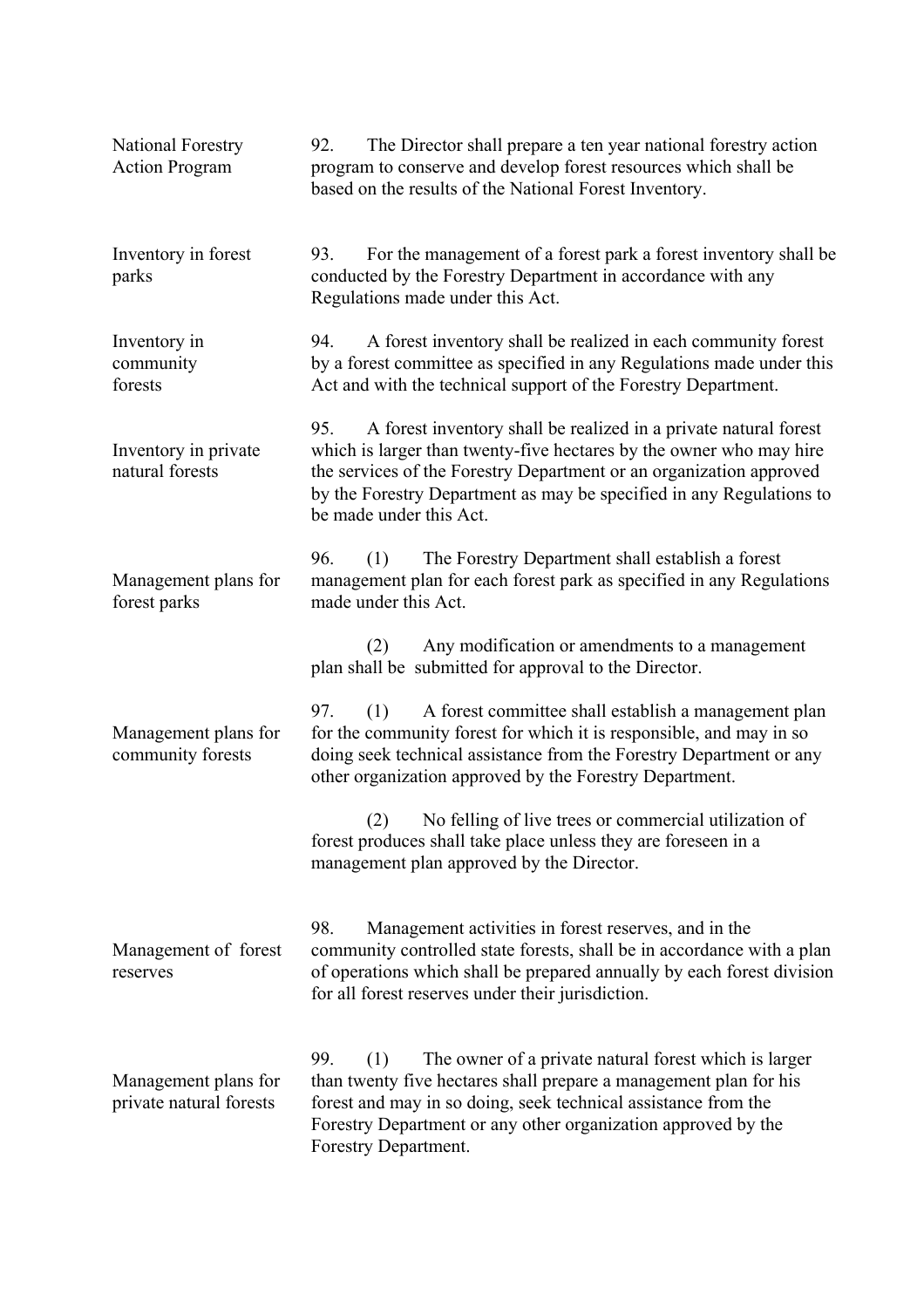|                                                   | The owner of a private natural forest shall not fell live<br>(2)<br>trees or engage in any commercial utilization of forest produce unless<br>these activities are provided for in a management plan approved by<br>the Director.                                                                                                                                        |
|---------------------------------------------------|--------------------------------------------------------------------------------------------------------------------------------------------------------------------------------------------------------------------------------------------------------------------------------------------------------------------------------------------------------------------------|
| Exploited areas to be<br>regenerated              | Any forest clearing made in any forest, except in a private<br>100.<br>plantation, shall be satisfactorily regenerated according to the criteria<br>set in any Regulations made under this Act either naturally or<br>artificially, within a period of two years after the clearing.                                                                                     |
| Conversion of natural<br>forests into plantations | Any proposed conversion of a natural forest into a<br>101.<br>(1)<br>plantation shall be assessed under the provisions specified in section<br>81.                                                                                                                                                                                                                       |
|                                                   | The Secretary of State may authorize the conversion if<br>(2)<br>the Director, after having ordered a forestry impact assessment, finds<br>that such conversion will have no adverse impact on the forestry<br>sector and on biodiversity.                                                                                                                               |
|                                                   | Any conversion realized without the approval of the<br>(3)<br>Secretary of State shall constitute a forest offence.                                                                                                                                                                                                                                                      |
|                                                   | PART XII. - OFFENCES AND LEGAL PROCEEDINGS                                                                                                                                                                                                                                                                                                                               |
| <b>Penalty Classes</b><br>Schedule III            | There shall be five penalty classes under this Act<br>$102.$ (1)<br>which are prescribed in schedule III and any person who is found<br>guilty of an offence under this Act or any Regulations made<br>hereunder shall, unless otherwise provided be punished in accordance<br>with the penalties prescribed in Schedule III.                                            |
|                                                   | Notwithstanding subsection $(1)$ , any person who is<br>(2)<br>found guilty of an offence under this Act or any Regulations made<br>hereunder for which no penalty or class of penalty is prescribed shall<br>be liable to a fine not exceeding a penalty of class V or to a term of<br>imprisonment not exceeding three years or to both such fine and<br>imprisonment. |
| Inspection of forest<br>produce.                  | A Forest Officer, Divisional Commissioner, or police officer<br>103.<br>may stop any vehicle, vessel or craft engaged in transporting or<br>moving any forest produce on any road or inland waterway for the                                                                                                                                                             |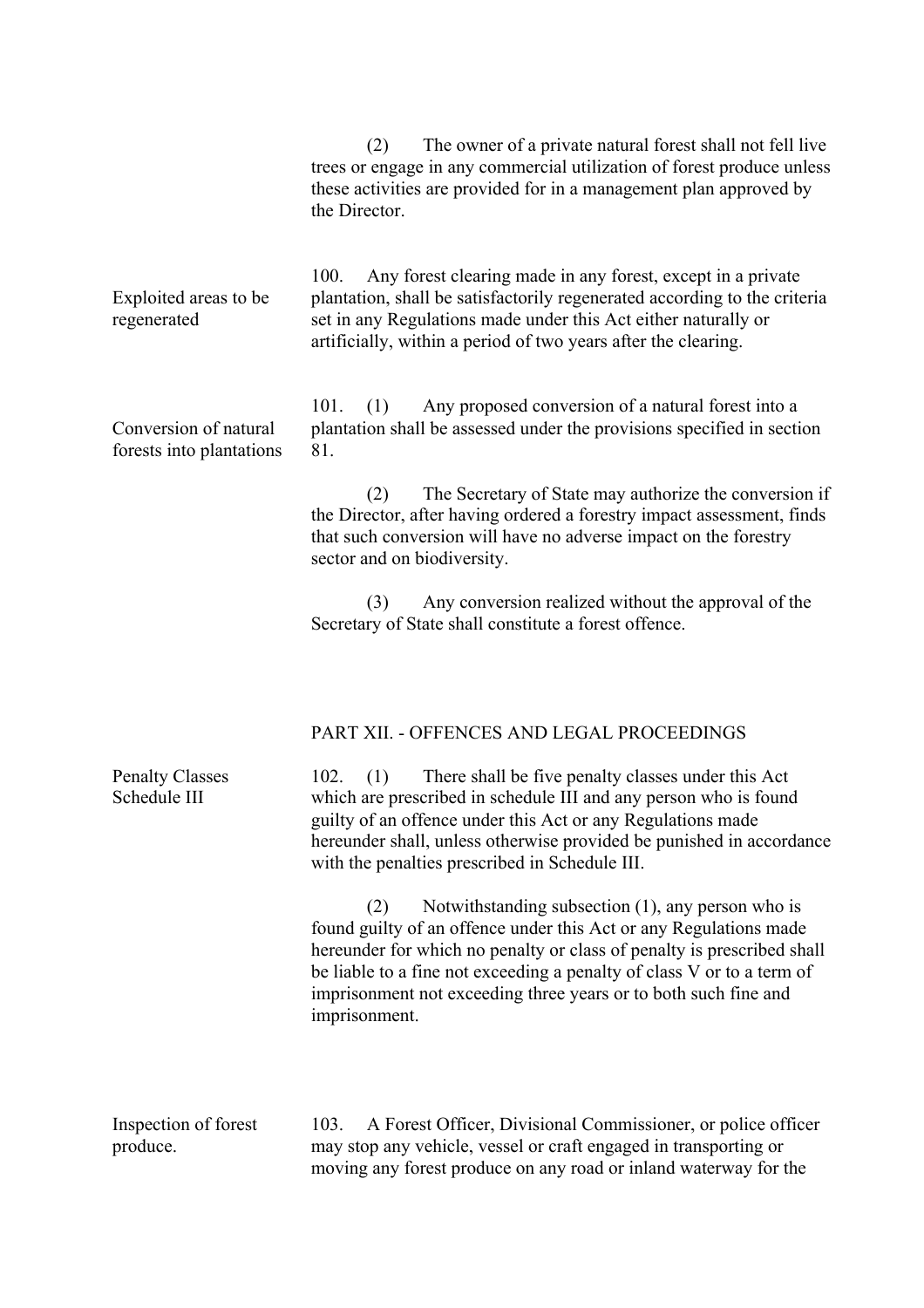purpose of inspecting the produce.

| Seizure of forest<br>produce.  | Any Forest Officer, Divisional Commissioner or police<br>(1)<br>104.<br>officer not below the rank of a Sergeant may himself, or by any<br>person acting under his directions, seize any forest produce suspected<br>of having been unlawfully obtained or being unlawfully removed and<br>any instrument or thing reasonably suspected of having been used in<br>the commission of any offence under this Act. |
|--------------------------------|-----------------------------------------------------------------------------------------------------------------------------------------------------------------------------------------------------------------------------------------------------------------------------------------------------------------------------------------------------------------------------------------------------------------|
|                                | No action shall be brought against any person, in<br>(2)<br>respect of any deterioration in quality or value of any forest produce,<br>instrument, processing equipment or vehicle seized in accordance<br>with the provisions of subsection $(1)$ of this section.                                                                                                                                             |
|                                | Where the forest produce is abandoned or where the person suspected<br>of having committed the offence in respect of which forest produce<br>has been seized has absconded after the seizure, the forest produce<br>should be handed over to the Divisional Forest Officer who, after<br>obtaining an order of a Magistrate, may -                                                                              |
|                                | sell such forest produce and pay the proceeds as<br>(a)<br>specified in section 8 after deducting the expenses of the sale and<br>payment of compensation under the provisions of paragraph (f) of<br>section 119;                                                                                                                                                                                              |
|                                | allocate such forest produce to the use of the<br>(b)<br>Government; or                                                                                                                                                                                                                                                                                                                                         |
|                                | destroy such forest produce when necessary.                                                                                                                                                                                                                                                                                                                                                                     |
| Burden of proof                | The burden of proving that any forest produce has not been<br>105.<br>taken in contravention of this Act shall lie upon the person in whose<br>possession it is found.                                                                                                                                                                                                                                          |
| Arrest of suspected<br>person. | 106.<br>Any Forest Officer, Divisional Commissioner or police<br>officer may arrest any person who may be reasonably suspected of<br>having committed any offence under this Act, if such person refuses<br>to give his name or address or gives a name or address which is<br>believed to be false, or if there is reason to believe that he will<br>abscond:                                                  |
|                                | Provided that any person so arrested shall be taken to the<br>nearest Police Station without unnecessary delay and shall be taken<br>before a court within forty-eight hours.                                                                                                                                                                                                                                   |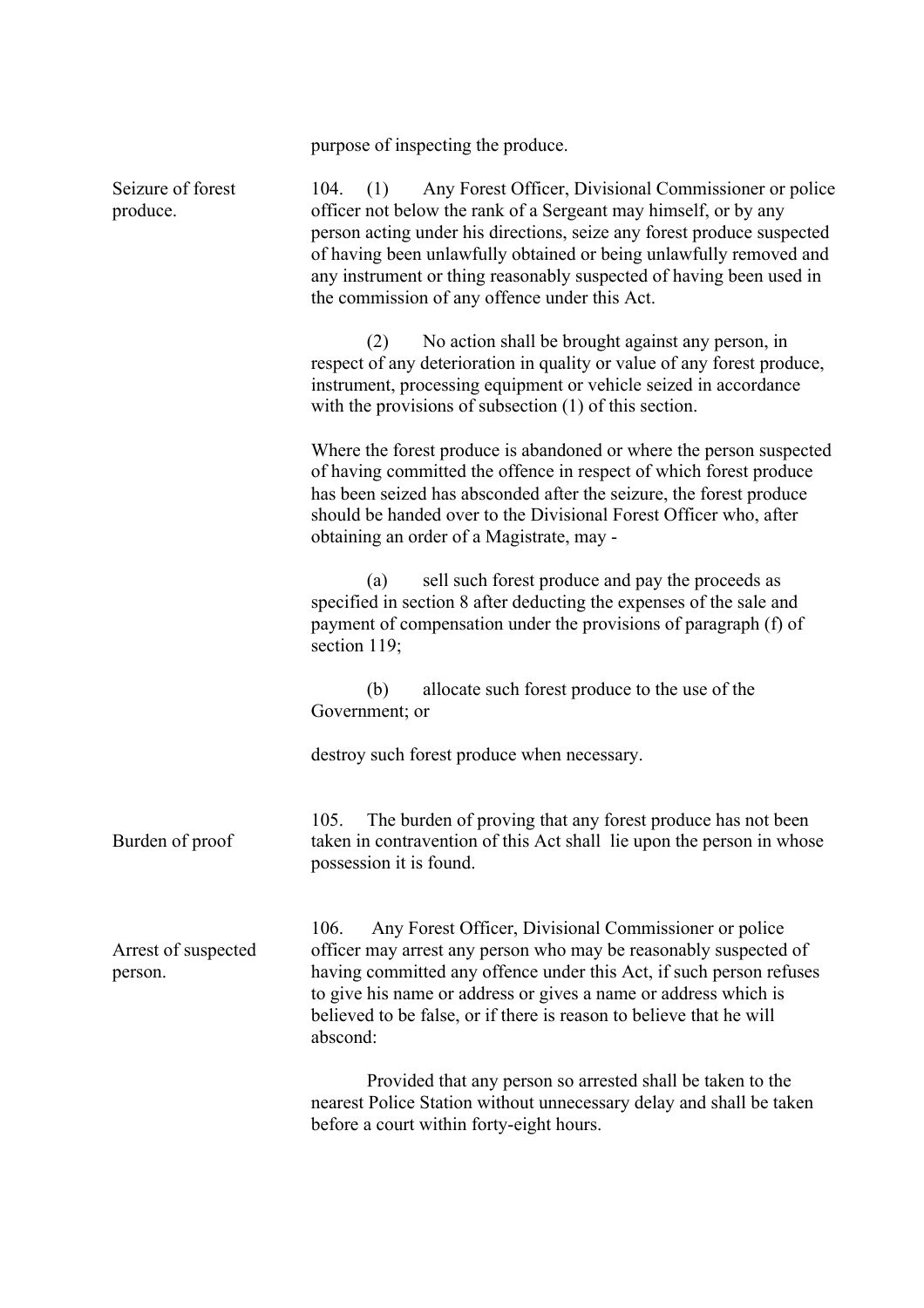| Offences in respect of          | 107.                                                                                                                                                                                                                                                                                                                                        |     | Any person who:                                                                                                                                                                                      |  |
|---------------------------------|---------------------------------------------------------------------------------------------------------------------------------------------------------------------------------------------------------------------------------------------------------------------------------------------------------------------------------------------|-----|------------------------------------------------------------------------------------------------------------------------------------------------------------------------------------------------------|--|
| property and boundary<br>marks. | forges or fraudulently uses, or aids or abets any person<br>(a)<br>to forge or fraudulently use, any registered hammer or hammer mark<br>or any mark used for denoting the ownership of any forest produce, or<br>any other mark used by the Forestry Department in connection with<br>the administration of the provisions of this Act; or |     |                                                                                                                                                                                                      |  |
|                                 | of class II.                                                                                                                                                                                                                                                                                                                                | (b) | alters, removes, destroys or defaces any such mark<br>placed on forest produce or any boundary mark of a forest or of any<br>lands proposed to be included in a forest, shall be liable to a penalty |  |
| Charcoal production             | 108.<br>is prohibited.                                                                                                                                                                                                                                                                                                                      | (1) | The production of charcoal in any part of The Gambia                                                                                                                                                 |  |
| prohibited.                     |                                                                                                                                                                                                                                                                                                                                             | (2) | Any person who acts in contravention of subsection (1)<br>commits an offence and shall be liable to a penalty of class IV.                                                                           |  |
| Offences in forest<br>park.     | 109.                                                                                                                                                                                                                                                                                                                                        | (1) | Whoever, in a forest park, except with the authority in<br>writing of an officer not below the rank of Divisional Forest Officer<br>or a Forest Officer mandated by the Divisional Forest Officer:   |  |
|                                 |                                                                                                                                                                                                                                                                                                                                             | (a) | takes any forest produce;                                                                                                                                                                            |  |
|                                 |                                                                                                                                                                                                                                                                                                                                             | (b) | uproots, burns, strips off the bark or leaves from or<br>otherwise damages any tree;                                                                                                                 |  |
|                                 |                                                                                                                                                                                                                                                                                                                                             | (c) | sets fire to any grass or herbage, or kindles a fire;                                                                                                                                                |  |
|                                 | prohibited;                                                                                                                                                                                                                                                                                                                                 |     | (d) smokes or lights a fire in any part of a forest park<br>within which, or at a time when, smoking or the lighting of fires is                                                                     |  |
|                                 |                                                                                                                                                                                                                                                                                                                                             | (e) | pastures cattle or permits cattle to trespass;                                                                                                                                                       |  |
|                                 | farm or plantation;                                                                                                                                                                                                                                                                                                                         | (f) | digs, cuts, or turns or cultivates the soil or makes a                                                                                                                                               |  |
|                                 |                                                                                                                                                                                                                                                                                                                                             | (g) | trespasses in any part of a forest park;                                                                                                                                                             |  |
|                                 |                                                                                                                                                                                                                                                                                                                                             | (h) | constructs any dam or weir across any river or stream<br>or otherwise obstructs the channel of any river or stream;                                                                                  |  |
|                                 |                                                                                                                                                                                                                                                                                                                                             | (i) | resides in or erects any building;                                                                                                                                                                   |  |
|                                 |                                                                                                                                                                                                                                                                                                                                             | (j) | hunts or fishes;                                                                                                                                                                                     |  |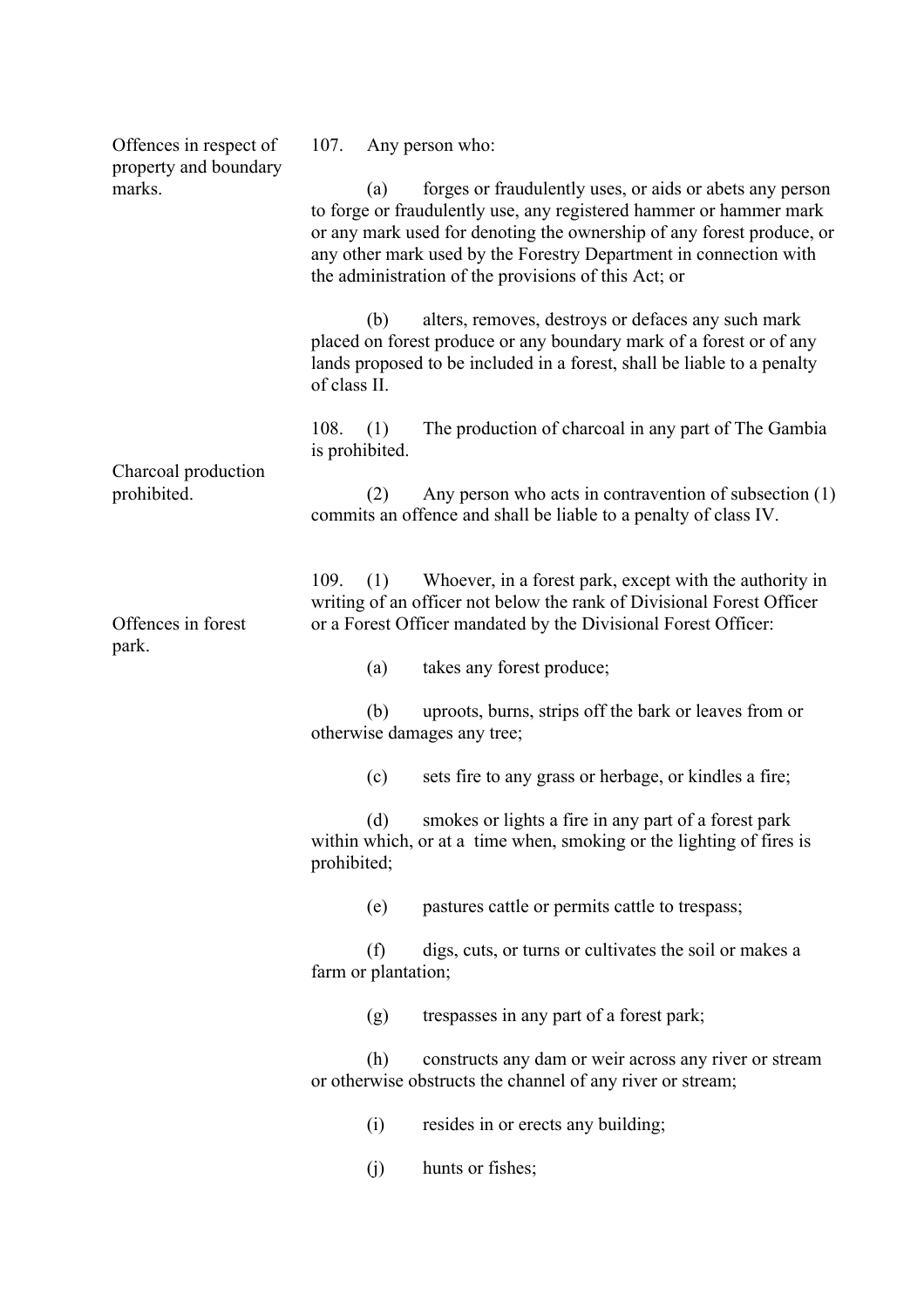|                                                                | (k)<br>damages, in any way, or destroys any forest property;                                                                                                                                                                                                                                                                                                                                                                                                                                                                                                                              |
|----------------------------------------------------------------|-------------------------------------------------------------------------------------------------------------------------------------------------------------------------------------------------------------------------------------------------------------------------------------------------------------------------------------------------------------------------------------------------------------------------------------------------------------------------------------------------------------------------------------------------------------------------------------------|
| Schedule III                                                   | commits an offence and shall be liable to a penalty of class I for<br>offences cited in (b), (e) and (g), of class II for offences cited in (i)<br>and (j), of class III for offences cited in (a) and (h), of class IV for<br>offences cited in $(k)$ , and of class V for offences cited in $(c)$ , $(d)$ and<br>(f), in addition thereto, may be required by the court to pay a sum<br>equivalent to the fees and royalties payable on any forest produce<br>removed or damaged and also such amount, if any, as the court may<br>consider just as a compensation for any damage done: |
|                                                                | Provided that on a second or subsequent conviction, the<br>offender shall be ordered to pay double the fine imposed by this<br>section and to a term of imprisonment not exceeding three years.                                                                                                                                                                                                                                                                                                                                                                                           |
|                                                                | The felling of any live trees in a forest park is prohibited<br>(2)<br>except for the establishment of fire breaks and roads or where it has<br>been provided for in an approved management plan.                                                                                                                                                                                                                                                                                                                                                                                         |
| Exercise of rights in<br>forest parks.                         | 110.<br>Nothing in the preceding section shall prohibit the exercise by<br>any person or community, of any right in a forest park, if such right<br>has been recognized in the Order constituting such forest park, except<br>such right be restricted in accordance with other provisions of this<br>Act.                                                                                                                                                                                                                                                                                |
| Offences in protected,<br>protection or in<br>Reserved forest. | Whoever, in a protected forest, a protection forest or a<br>111.<br>reserved forest within forest reserves, except with the authority in<br>writing of a Forest Officer not below the rank of a Divisional Forest<br>Officer, does any act or thing prohibited in a forest park by section<br>109, shall be liable on summary conviction to the same penalties<br>stipulated under that section.                                                                                                                                                                                          |
|                                                                | 112.<br>Whoever, in a community forest, except with the<br>(1)<br>permission of the forest committee and in the cases of paragraphs (f),<br>(g) and (h) with the approval of the Director:                                                                                                                                                                                                                                                                                                                                                                                                |
| Offences in community<br>forests                               | damages, in any way, or destroys any forest property;<br>(a)                                                                                                                                                                                                                                                                                                                                                                                                                                                                                                                              |
|                                                                | (b)<br>takes any forest produce;                                                                                                                                                                                                                                                                                                                                                                                                                                                                                                                                                          |
|                                                                | uproots, burns, strips off the bark or leaves from or<br>(c)<br>otherwise damages any tree;                                                                                                                                                                                                                                                                                                                                                                                                                                                                                               |
|                                                                | (d)<br>sets fire to any grass or herbage, or kindles a fire;                                                                                                                                                                                                                                                                                                                                                                                                                                                                                                                              |
|                                                                | smokes or lights a fire in any part of a community<br>(e)                                                                                                                                                                                                                                                                                                                                                                                                                                                                                                                                 |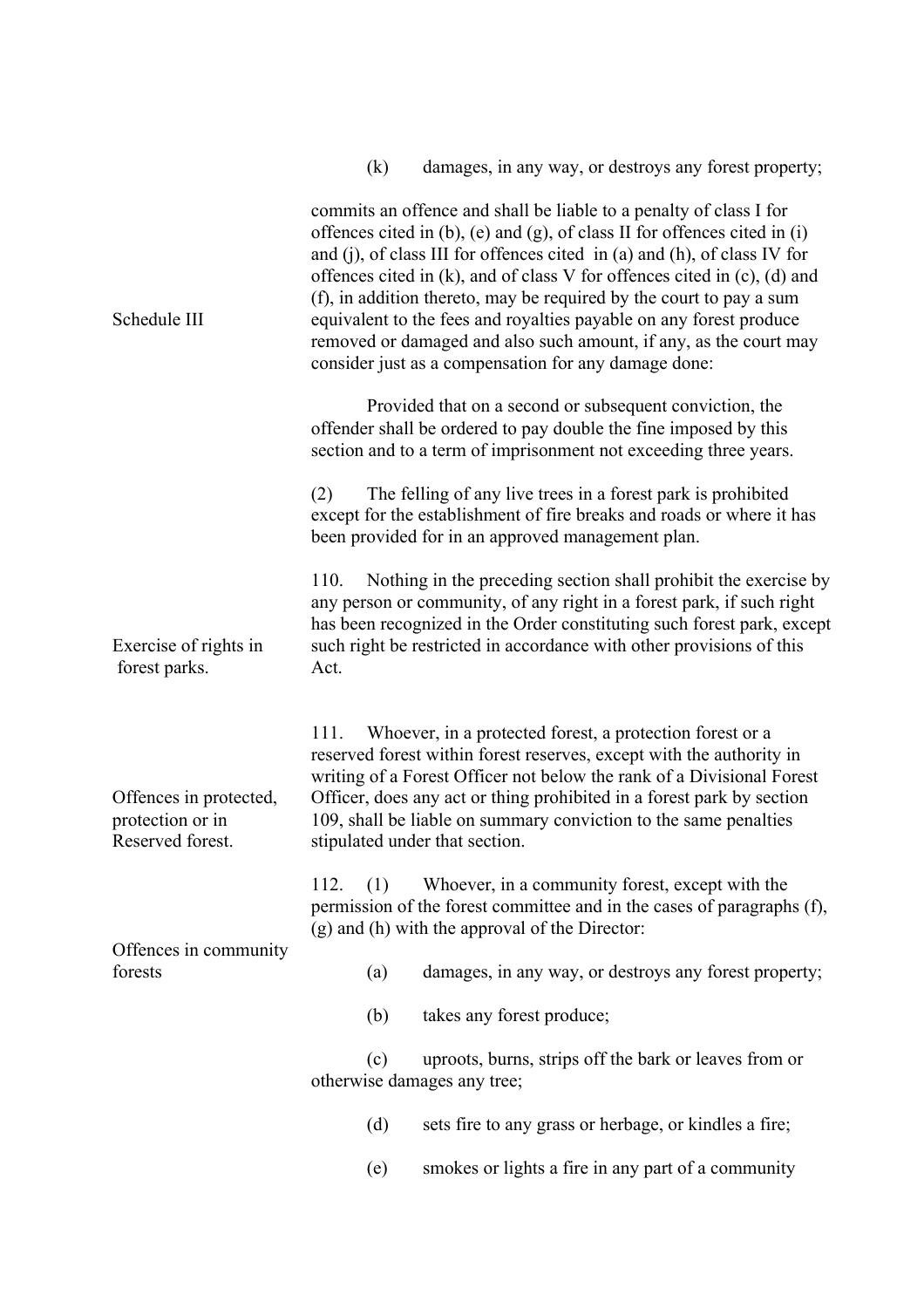forest within which, or at a time when, smoking or the lighting of fires is prohibited;

(f) digs, cuts, turns, cultivates the soil or makes a farm or plantation;

(g) constructs any dam or weir across any river or stream or otherwise obstructs the channel of any river or stream;

(h) resides in or erects any building;

commits an offence and shall be liable on summary conviction to a penalty of class I for offences cited in (c), of class II for offences cited in (h), of class III for offences cited in (b) and (g), of class IV for offences cited in (a), and of class V for offences cited in (d), (e) and (f), and in addition thereto, may be required by the court to pay a sum equivalent to the fees specified in the by-laws payable on any forest produce removed or damaged and also such amount, if any, as the court may consider just as a compensation for any damage done:

 Provided that on a second or subsequent conviction, the offender shall be ordered to pay double the fine imposed by this section and to a term of imprisonment not exceeding three years.

(2) Notwithstanding sub-section (1) no permission for approval shall be granted by the forest committee or the Director for the purposes of paragraph (a) thereof.

(3) The court may decide that the products which have been unlawfully removed from a community forest shall be sold or handed over to the forest committee.

(4) The proceeds of such fines or sales of confiscated products as provided in sub-sections (1) and (3) of this section shall be paid into the local fund and the Fund under the provisions of section 36 of this Act.

Compensations may be required from communities

113. (1) Notwithstanding section 112 of this Act any forest committee which: -

(a) does not implement the management plan;

sets uncontrolled fires or does not prevent fires from burning the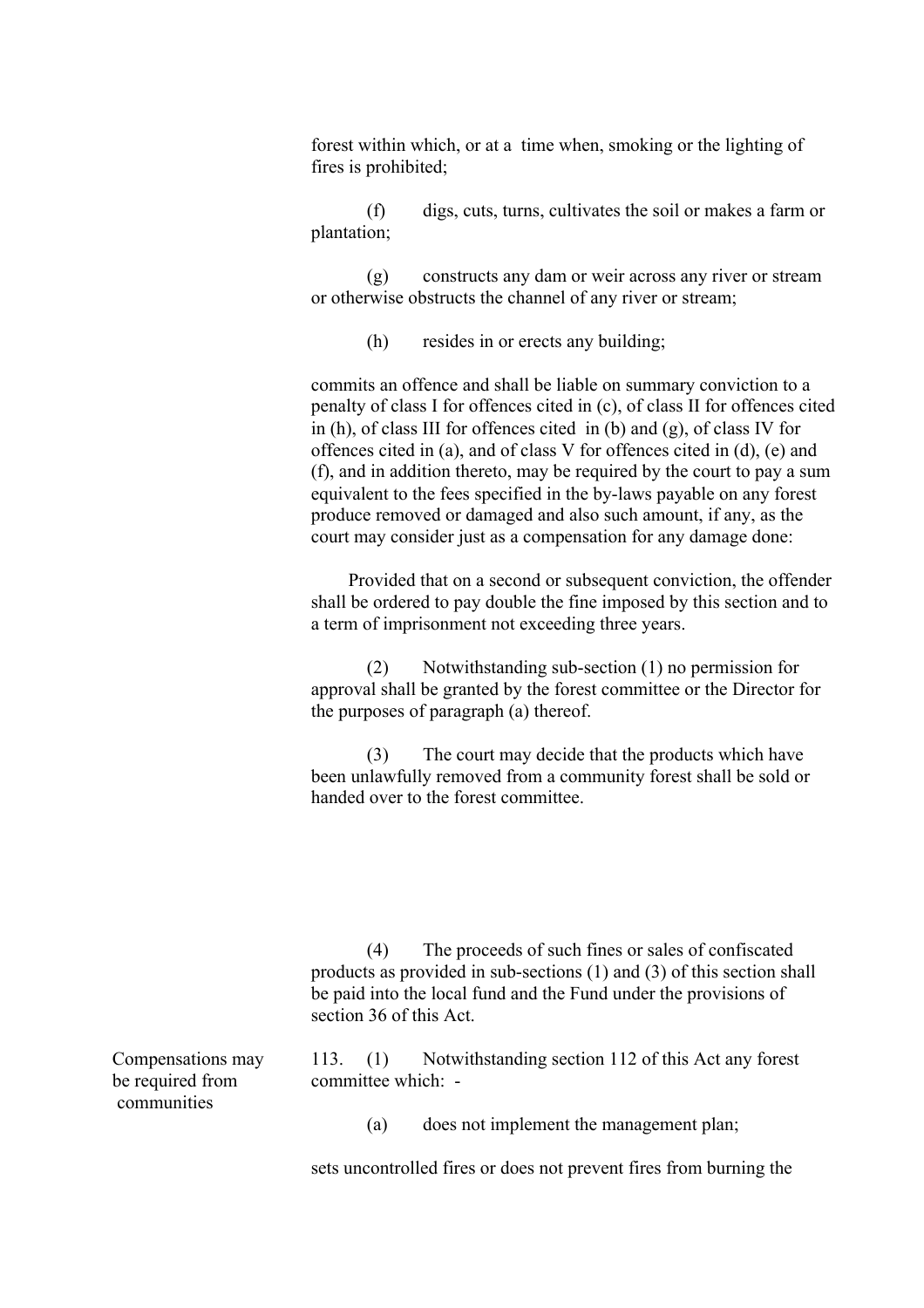community forest;

(c) authorizes or tolerates a forest clearing in the community forest;

(d) erects or let erect any building in the community forest;

(e) damages, in any way, or destroy any forest products;

(f) does not administer the local fund in accordance with the provisions of this Act;

commits an offence and shall be liable on summary conviction to pay a sum equivalent to the damages done or to a penalty of a class to be determined by the court, and in addition thereto, may be required by the court to accomplish some forestry work to compensate any damage done.

(2) The proceeds of such fines as provided in sub-section 1 of this section shall be paid in accordance with section 8 of this Act.

(3) The court may require the involved community or communities to reconstitute a new forest committee.

Secretary of State may revoke community forestry rights

`

114. (1) Where a forest committee has been convicted under section 113 for more than three times within a period of one year or the damages for which it has been convicted are found to deplete or to endanger the community forest, the Secretary of State may instruct the Director to conduct an evaluation of the forest committee.

(2) The Director may order the Divisional Forest Officer or any qualified Forest Officer to conduct the evaluation which shall consist of:

(a) the date of community forest designation;

(b) the location, size of community forest, name of involved communities;

(c) the history of forest committee achievements in forest management;

(d) a list and description of any offences, fines, penalties since the designation of community forest;

(e) a technical report on the present condition of the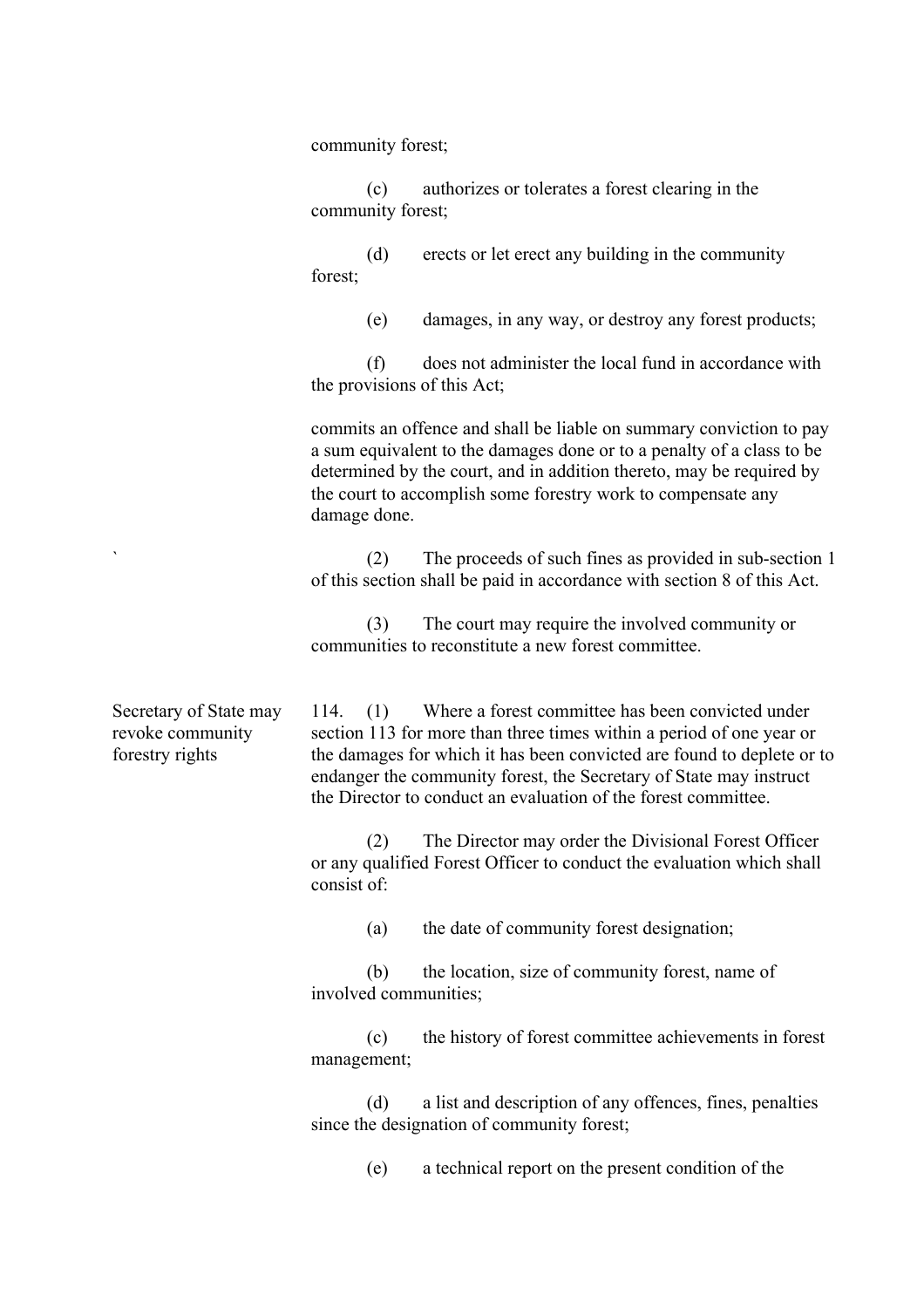|                                           | community forest;                                                                                                                                                                                                                                                                                                                                                  |
|-------------------------------------------|--------------------------------------------------------------------------------------------------------------------------------------------------------------------------------------------------------------------------------------------------------------------------------------------------------------------------------------------------------------------|
|                                           | (f)<br>an evaluation of forest committee responsibilities;                                                                                                                                                                                                                                                                                                         |
|                                           | a copy of the order of the District Chief, or of the<br>(g)<br>Commissioner, or of the Secretary of State for Local Government<br>arising from any arbitration under section 84, and                                                                                                                                                                               |
|                                           | the recommendations.<br>(h)                                                                                                                                                                                                                                                                                                                                        |
|                                           | Upon receipt of the evaluation report, the Secretary of<br>(3)<br>State may revoke fully or partly community forestry rights of a<br>designated community forest under section 68 of this Act by de-<br>reserving a community forest or a part thereof under the provisions of<br>sections 72.                                                                     |
| Exercise of rights in<br>community forest | Nothing in the preceding section shall prohibit the exercise by<br>115.<br>any person or community, of any right in a community forest, if such<br>right has been recognized in the Order constituting such community<br>forest or under the provisions of section 68, except where such rights<br>are restricted in accordance with other provisions of this Act. |
| Offences in forest<br>reserves            | Whoever, in a forest reserve, except with the authority in<br>116.<br>writing of an officer not below the rank of Divisional Forestry Officer<br>or a Forest Officer mandated by him:                                                                                                                                                                              |
|                                           | takes any forest produce;<br>(a)                                                                                                                                                                                                                                                                                                                                   |
|                                           | uproots, burns, strips off the bark or leaves from or<br>(b)<br>otherwise damages any tree;                                                                                                                                                                                                                                                                        |
|                                           | sets fire to any grass or herbage, or kindles a fire;<br>(c)                                                                                                                                                                                                                                                                                                       |
|                                           | (d)<br>smokes or lights a fire in any part of a state forest<br>within which, or at a time when, smoking or the lighting of fires is<br>prohibited;                                                                                                                                                                                                                |
|                                           | digs, cuts, or turns or cultivates the soil or makes a<br>(e)<br>farm or plantation;                                                                                                                                                                                                                                                                               |
|                                           | constructs any dam or weir across any river or stream<br>(f)<br>or otherwise obstructs the channel of any river or stream;                                                                                                                                                                                                                                         |
|                                           | resides in or erects any building;<br>(g)                                                                                                                                                                                                                                                                                                                          |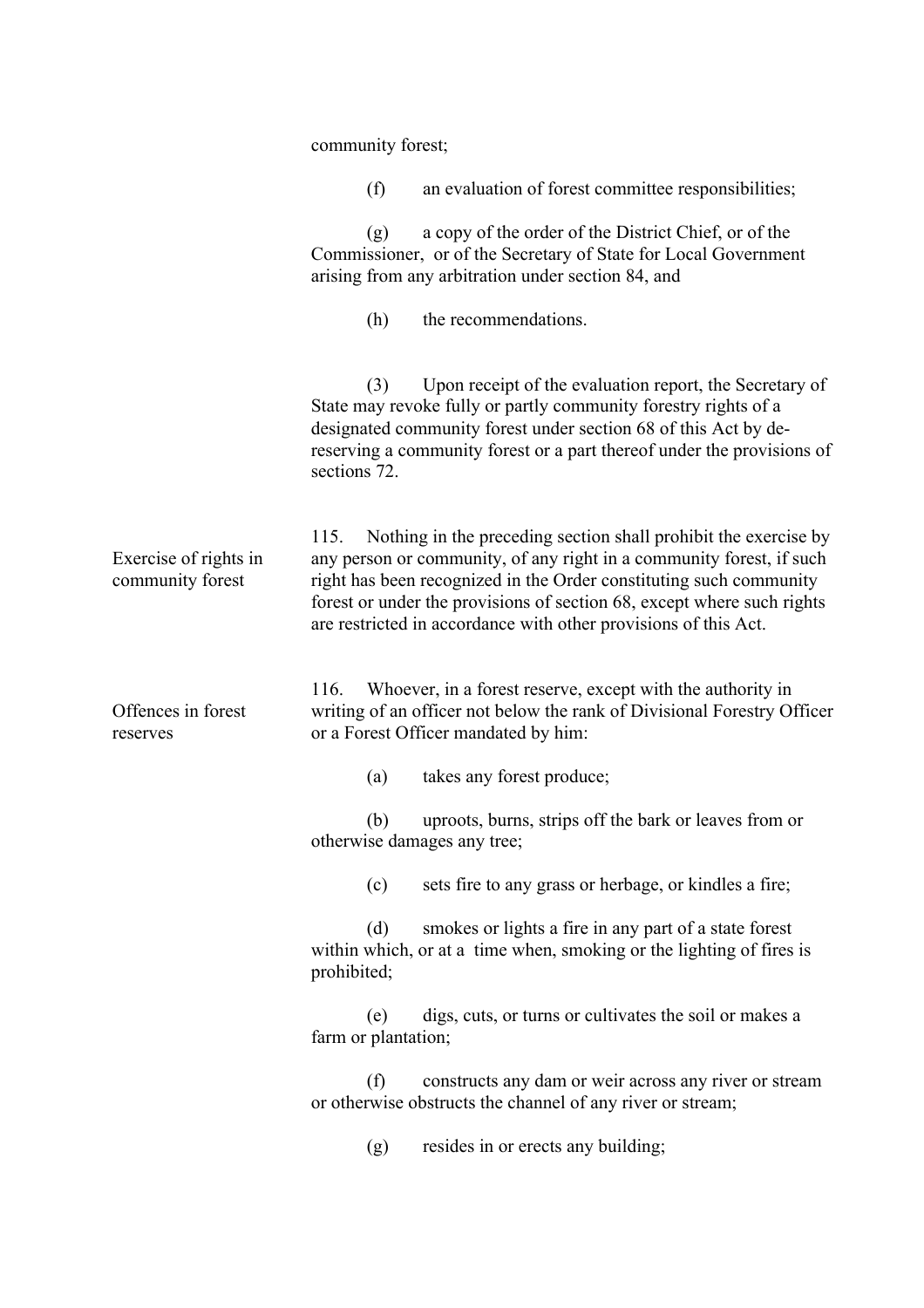(h) damages, in any way, or destroys any forest property;

commits an offence and shall be liable on summary conviction to a penalty of class I for offences cited in (b), of class II for offences cited in (g), of class III for offences cited in (a) and (f), of class IV for offences cited in (h), and of class V for offences cited in (c), (d) and (e), and in addition thereto, may be required by the court to pay a sum equivalent to the fees and royalties payable on any forest produce removed or damaged and also such amount, if any, as the court may consider just as a compensation for any damage done:

Provided that on a second or subsequent conviction, the offender shall be ordered to pay double the fine imposed by this section and to a term of imprisonment not exceeding three years.

117. The Director may, in consultation with the Department of State responsible for Forestry, send a notice to the commissioner and the local authorities, at any time to revoke the responsibilities and the rights of any forest committee over a state forest where the forest committee fails to protect the state forest from fire and illegal activities.

118. (1) Whoever, in a private natural forest, except with the permission of the owner and in case of paragraphs (f), (g) and (h) with the approval of the Director:

- (a) damages, in any way, or destroys any forest property;
- (b) takes any forest produce;

(c) uproots, burns, strips off the bark or leaves from or otherwise damages any tree;

(d) sets fire to any grass or herbage, or kindles a fire;

(e) smokes or lights a fire in any part of a private natural forest within which, or at a time when, smoking or the lighting of fires is prohibited;

(f) digs, cuts, or turns or cultivates the soil or makes a farm or plantation;

(g) constructs any dam or weir across any river or stream or otherwise obstructs the channel of any river or stream;

(h) resides in or erects any building;

Director may revoke responsibilities and rights in community controlled state forest

Offences in private natural forest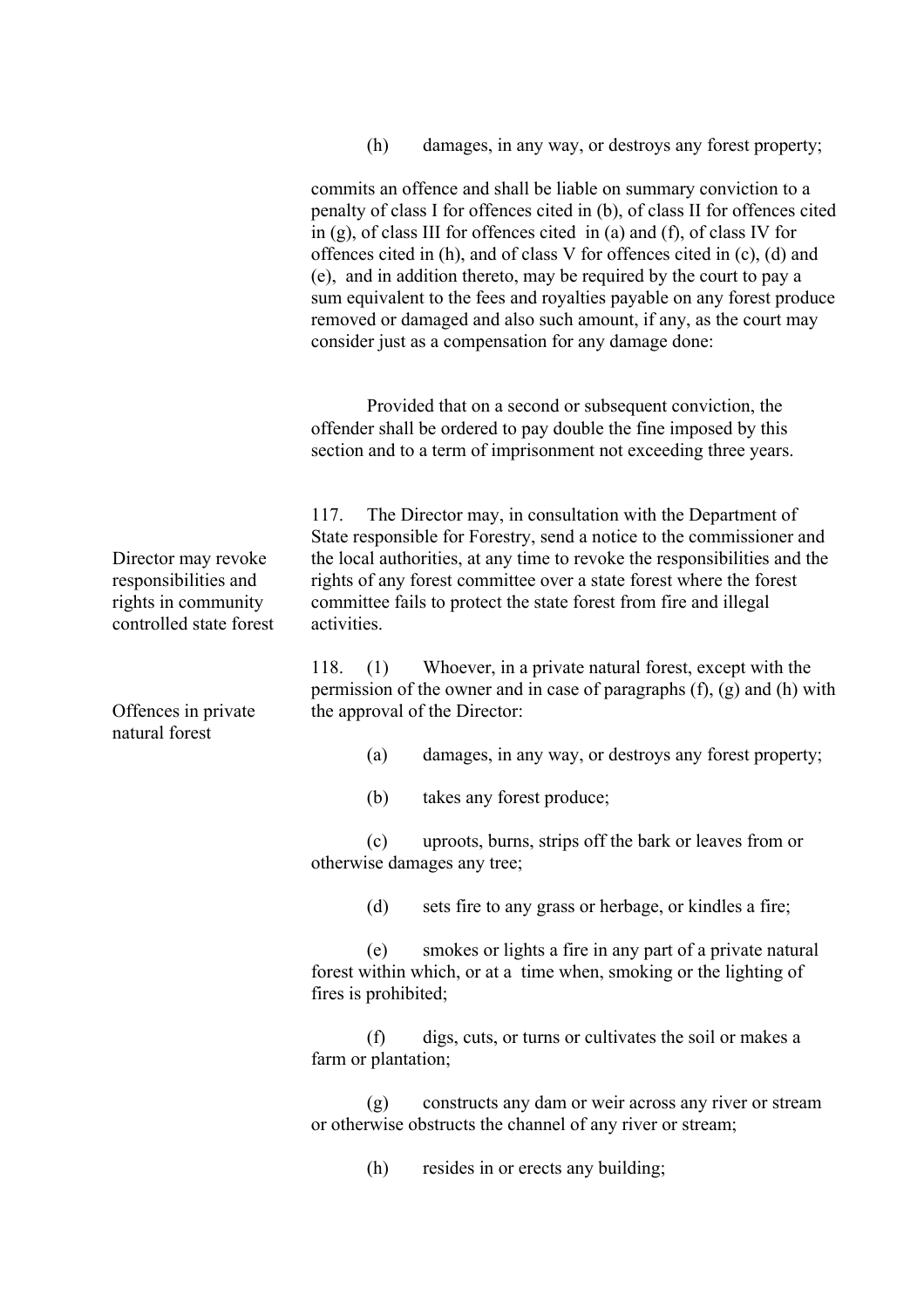Additional penalties. commits an offence and shall be liable on summary conviction to a penalty of class I for offences cited in (c), of class II for offences cited in (h), of class III for offences cited in (b) and (g), of class IV for offences cited in (a), and of class V for offences cited in (d), (e) and (f), and in addition thereto, may be required by the court to pay to the owner such amount, if any, as the court may consider just as a compensation for any damage done. (2) Notwithstanding subsection (1) no permission or approval shall be granted by the owner or the Director for the purposes of paragraph (a) thereof. (3) Any owner of a private natural forest who does any act or thing contrary to the management plan established for such a private natural forest commits an offence and shall be liable on summary conviction to a penalty of class V for the non-observance of the management plan and to a penalty of class IV if the action done on his property has damaged the neighbouring forests and also such amount, if any, as the court may consider just as a compensation for any damage done. 119. In addition to any penalty imposed for an offence against the provisions of this Act or any regulations made hereunder, the court may order - (a) the forfeiture and the disposal by the Forestry Department of any instrument or processing equipment or vehicle with which the offence was committed; (b) the forfeiture and the disposal by- (i) the Forestry Department of any forest produce originating from state forests, (ii) the forest committee of any forest produce originating from a community forest, (iii) the owner of any forest produce originating from a private forest, (c) the destruction of any farm or plantation made in contravention of section 109 in a forest park or of section 112 in a community forest or of section 118 in a private natural forest, or, on the application of the Secretary of State, that the produce of the farm or plantation be confiscated and thereafter disposed of in accordance with the discretion of the Secretary of State;